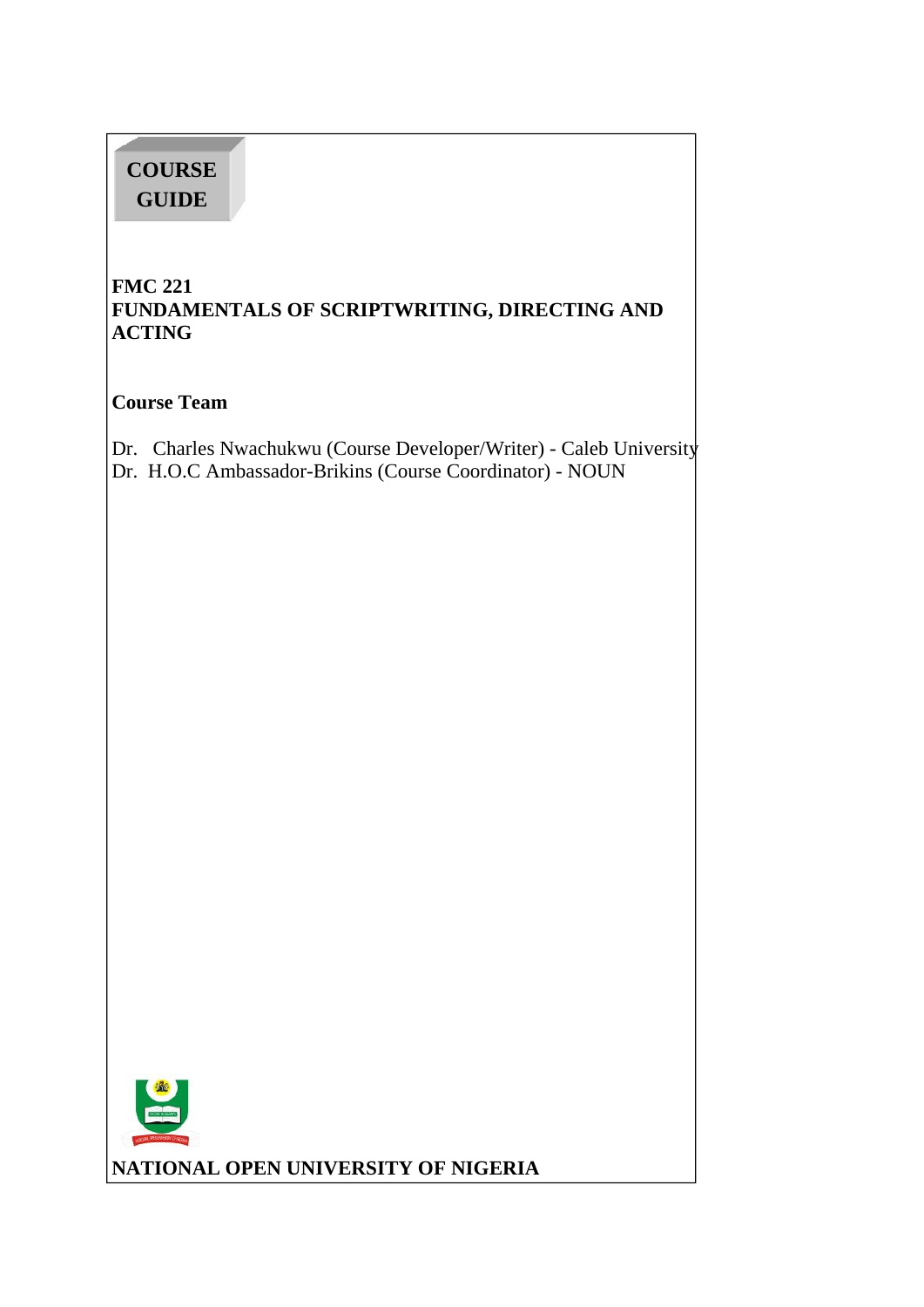National Open University of Nigeria, Headquarters, Plot 91, Cadastral Zone, Nnamdi Azikiwe Expressway, Jabi, Abuja

Lagos Office, 14/16 Ahmadu Bello Way Victoria Island, Lagos

E-mail: centralinfo@nou.edu.ng

URL: www.nou.edu.ng

Published by:

National Open University of Nigeria

Printed 2020

ISBN: 978-978-058-060-5

All Rights Reserved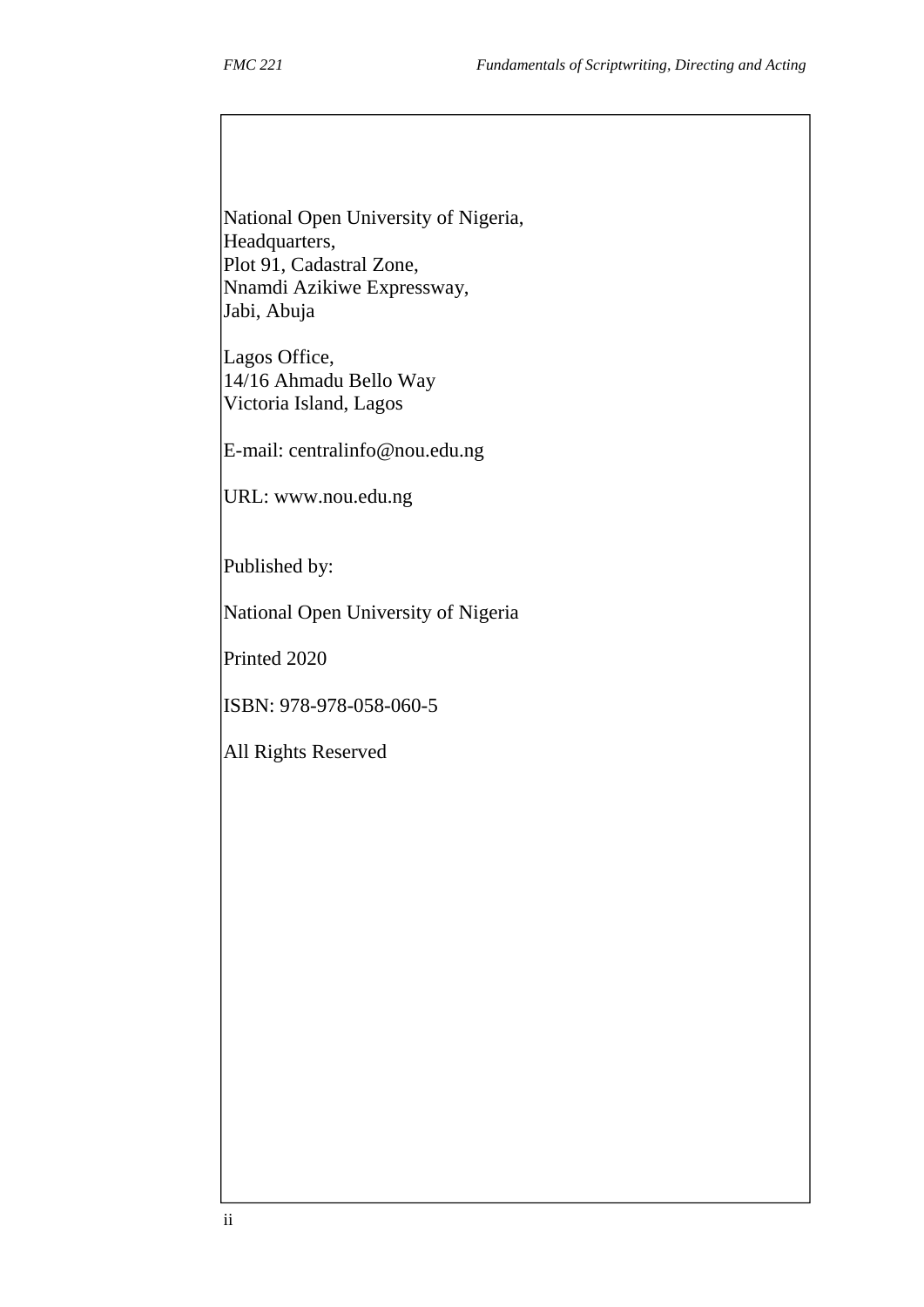## **INTRODUCTION**

Welcome to FMC 221: Fundamentals of Scriptwriting, Directing and Acting. This course FMC 221 FUNDAMENTALS OF SCRIPTWRITING, DIRECTING AND ACTING is a two credit unit course which is designed for undergraduate students of Film Production. The course is designed to provide you with the knowledge and skill of film production. After reading this course material and giving attention to tutorials, you are expected to have acquired knowledge of fundamentals of scriptwriting, directing and acting and film production.

This course guide provides you with information on the course contents. It also provides you with a list of relevant materials you will need to obtain an in-depth understanding of the subject matter. The course design is structured in a way that would enable you gain insight into the course. It will engage you in productive thinking through the various issues you will study.

### **COURSE AIMS**

The aims of this course are to

offer a higher level of understanding of the principles of screen writing; offer a higher level of understanding of the principles of directing; offer a higher level of understanding of the principles of acting; commence the process of turning students into screen writers, directors and actors for the film medium.

### **COURSE OBJECTIVES**

The objectives of each unit are clearly stated at the beginning of the unit. This will equip you with an expectation as you begin to study. Go through the objectives of every unit and ensure you achieve them at the end of your study period.

### **STUDY UNITS**

FMC 221 is packaged in three modules of varying units and lengths. The modules and the corresponding units are outlined as follows.

### **MODULE 1**

- Unit 1 Imagination
- Unit 2 Writing the Outline
- Unit 3 Writing the Script I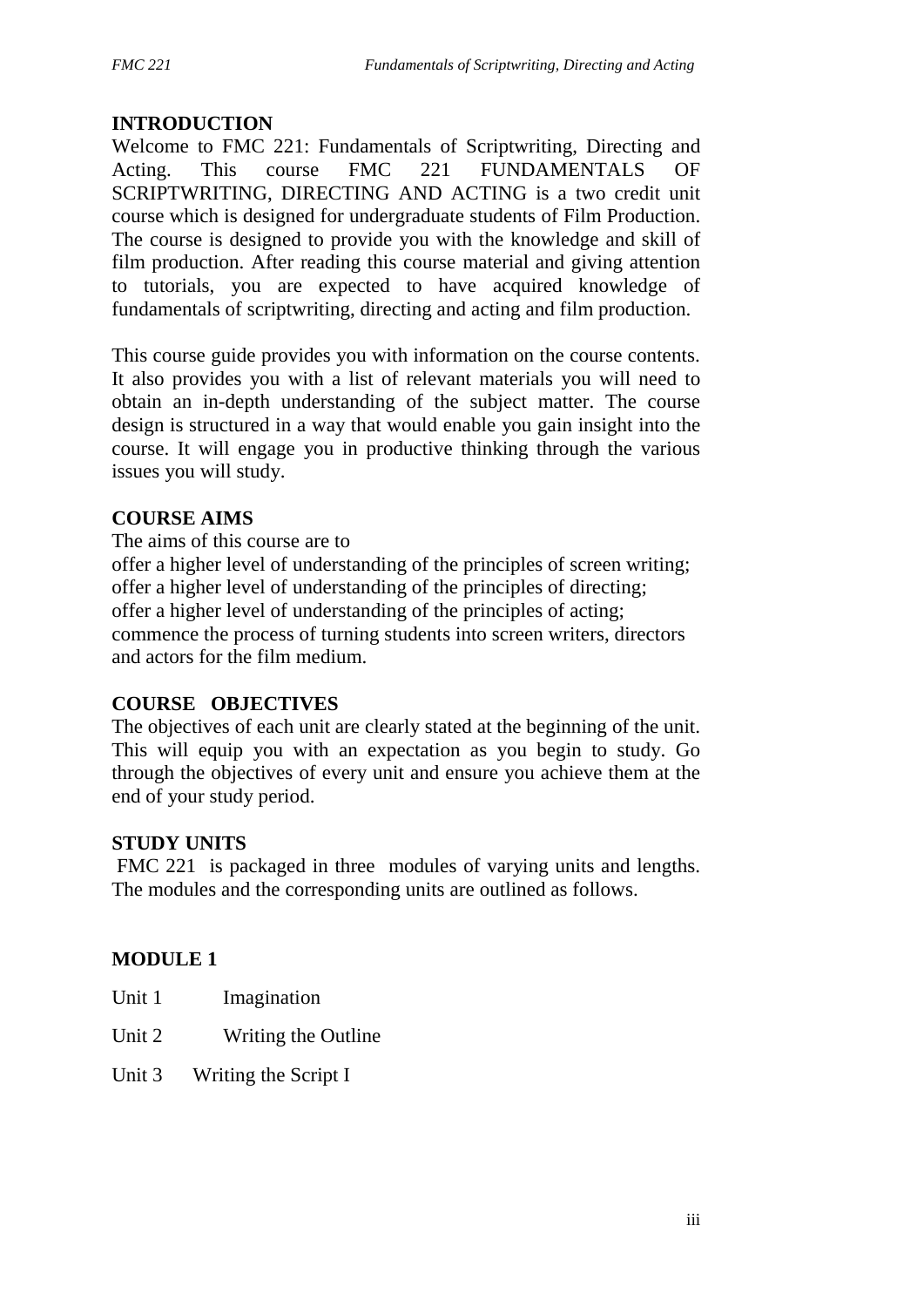#### **MODULE 2**

- Unit 1 Writing the Script II: Music Video
- Unit 2 Directing 1
- Unit 3 Directing II
- Unit 4 Camera Movements

### **MODULE 3**

| Unit 1 Framing the Shots          |  |
|-----------------------------------|--|
| Unit 2 Directing: Narrative Modes |  |
|                                   |  |

- Unit 3 Acting I
- Unit 4 Acting II: How to Get It Right

### **ASSESSMENT**

There are two aspects of the assessment of this course, which are the tutor-marked assignment and the written examination. You will be expected to carry out three tutor-marked assignments at scheduled intervals. Each assignment carries ten marks. The three assignments will account for 30% of the final assessment. At the end of the semester, you will be required to write an examination which will account for 70% of the assessment.

#### **REFERENCES**

Please consult the following materials in addition to other relevant ones to enhance your knowledge and skill.

- 1. Rosenthal, A. (2000). Writing, Directing and Producing Documentary Film and Videos Illinois: University Press.
- 2. Kuney, J. (1990). Take One; Television Directors on Directing. New York: Praeger.
- 3. Ulmer, E.G. (2013). A Filmmaker at the Margins. Los Angeles: UCP
- 4. Arnes, R. (2006) African Filmmaking: North and South of the Sahara. Edinburgh: Edinburgh University Press.
- 5. Dixon, W. W. (2007).Film Talk: Director at Work. New York: Kruger.
- 6. Keating, P. (2014): Cinematography. London: KUP.
- 7. Horton A, and Hoxter, J. (2014). Screenwriting. London: KUP.
- 8. Boardwell, D. (2006). The Way Hollywood Tells it: Story and Style in Modern Movies.
- 9. Ekwuazi, H.ed(2017). Media: A Production Resource Book. Markurdi: Save Hage.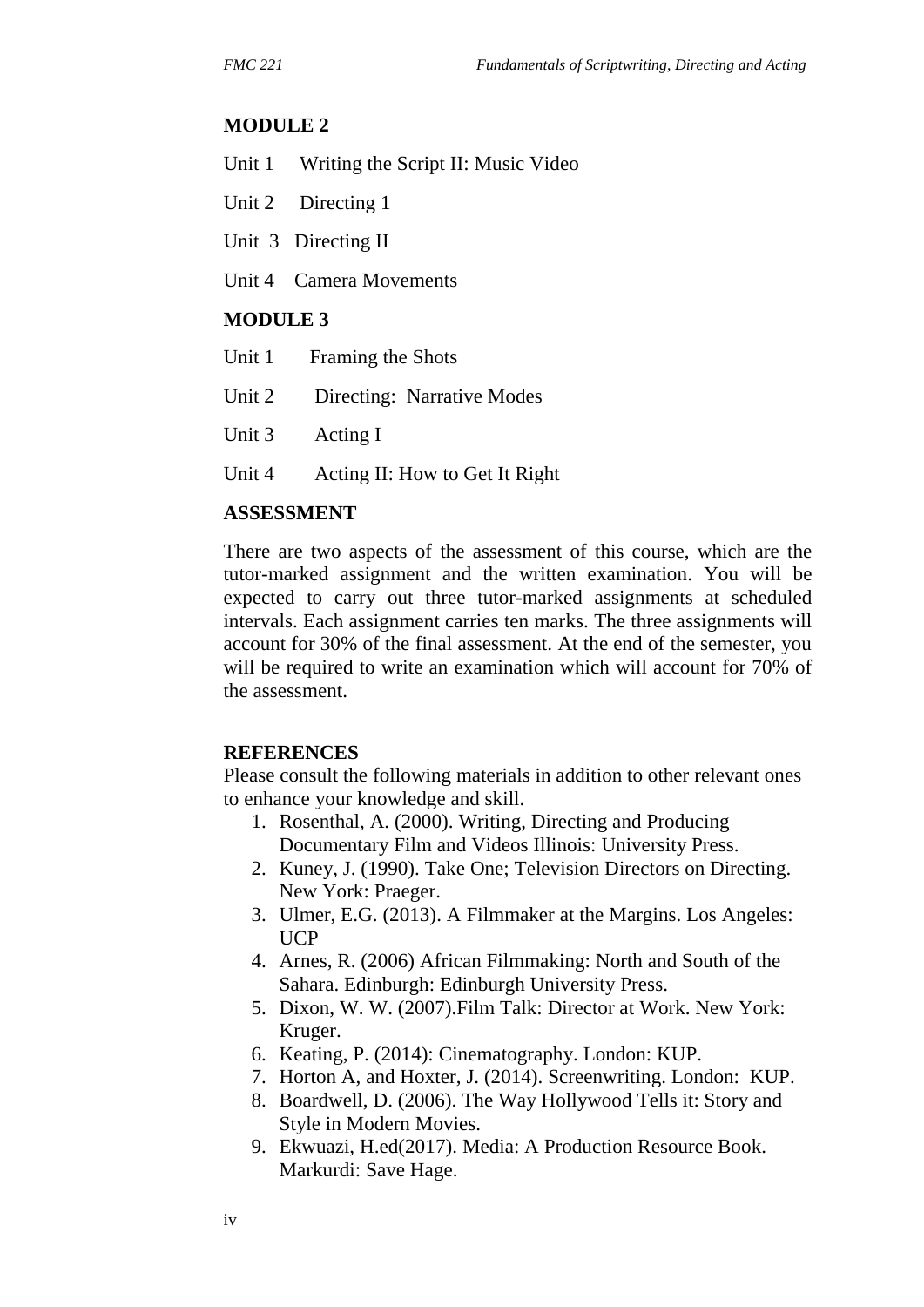- 10.Onabajo, O. and M'Bayo, R. eds. (2008). Fundamentals of Home Video Production. Maryland: African Renaissance Books Incorporated.
- 11.Ekwuazi, H. (2008). The Television/Film Documentary: A Production Resource Book. Ibadan: Kraft Books.
- 12. www.futurelearn.com (An Introduction to Screenwriting)
- 13.www.nyfa.edu
- 14.www.udemy.com
- 15.Info.finaldraft.com
- 16.www.universalclass.com
- 17.www.domestika.org
- 18.www.classcentral.com

# **FACILITATORS/TUTORS AND TUTORIALS**

Information relating to the tutorials will be provided at the appropriate time. You are advised to attend tutorials and participate in all learning activities.

Best wishes from us! Thank you.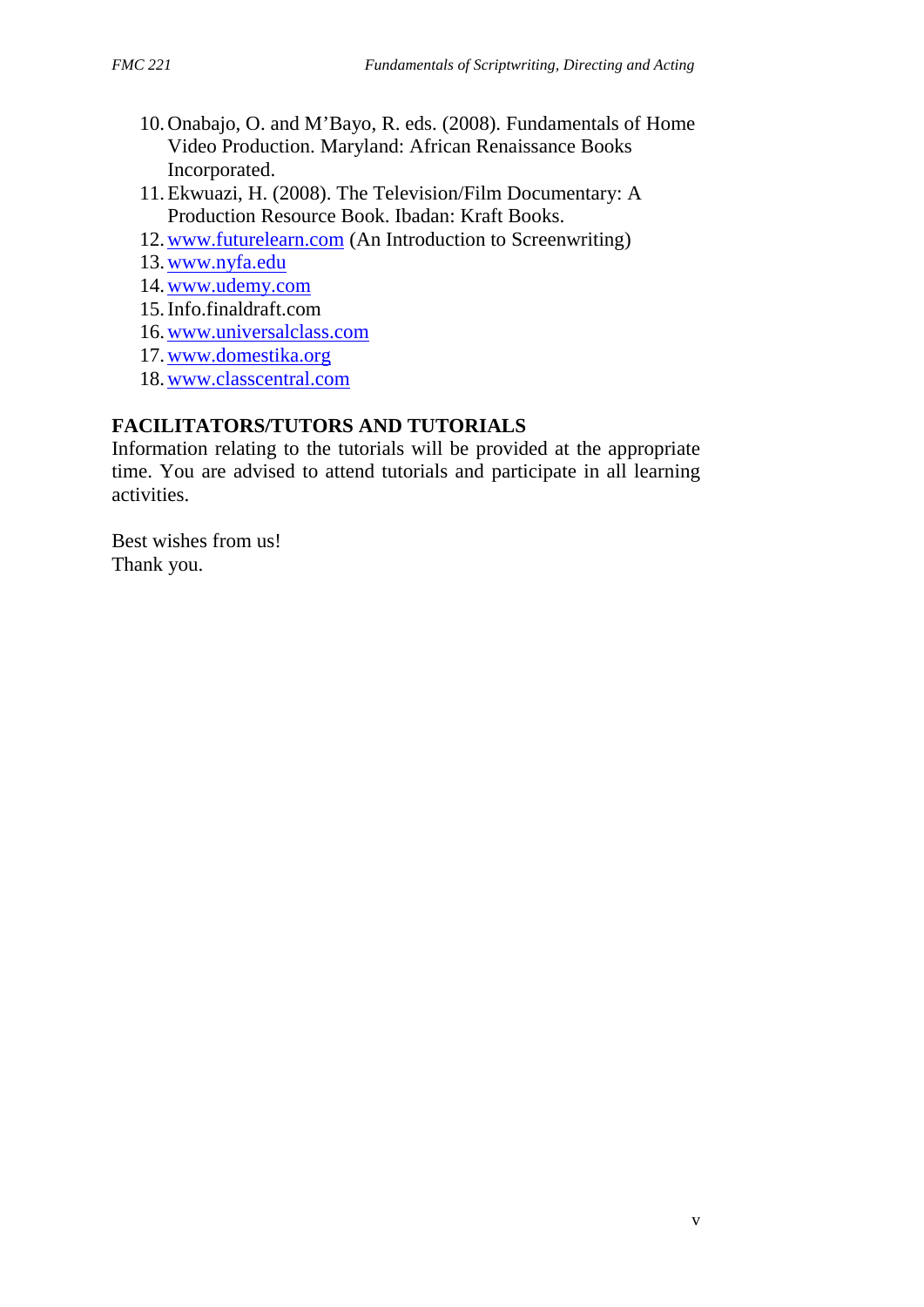# **CONTENTS PAGE**

### **MODULE 1**

| Unit 1 Imagination |                                    | $\mathbf{1}$ |  |
|--------------------|------------------------------------|--------------|--|
|                    | Unit 2 Writing the Outline         | 5            |  |
|                    | Unit 3 Writing the Script I        | 9            |  |
| <b>MODULE 2</b>    |                                    |              |  |
| Unit 1             | Writing the Script II: Music Video | 15           |  |
| Unit 2             | Directing 1                        | 19           |  |
|                    | Unit 3 Directing II                | 22           |  |
|                    | Unit 4 Camera Movements            | 25           |  |
| <b>MODULE 3</b>    |                                    |              |  |
| Unit 1             | Framing the Shots                  | 29           |  |
| Unit 2             | Directing: Narrative Modes         | 32           |  |
| Unit 3             | Acting I                           | 36           |  |
| Unit 4             | Acting II: How to Get It Right     | 40           |  |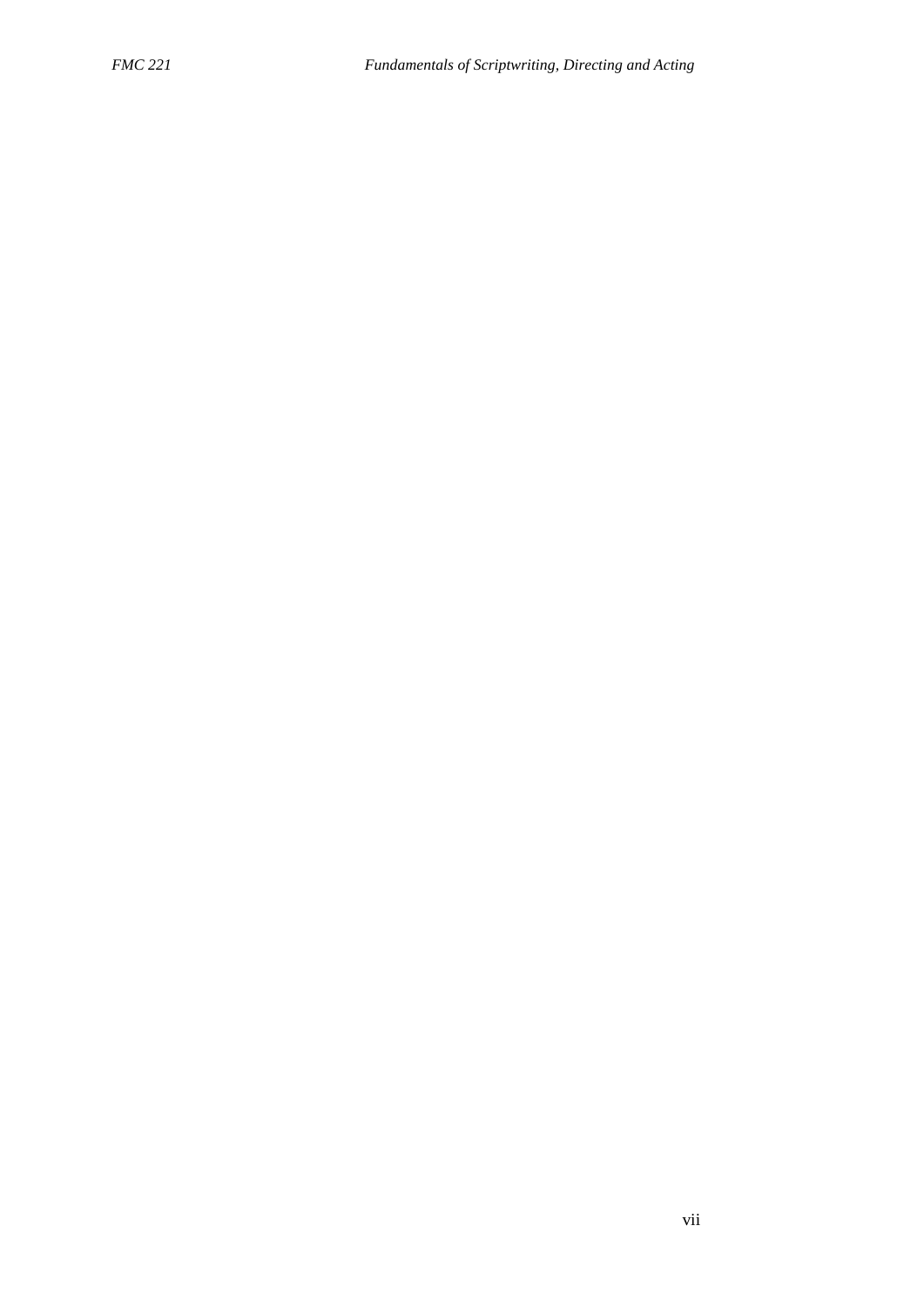### **MODULE 1**

Unit 1 Imagination

- Unit 2 Writing the Outline
- Unit 3 Writing the Script I

# **UNIT 1 IMAGINATION**

# **CONTENTS**

1.0 Introduction 2.0 Objectives 3.0 Main Content 3.1 Imagination 3.2 The Concept. The Story 4.0 Conclusion 5.0 Summary 6.0 Tutor-Marked Assignment 7.0 References/ Further Reading

### **1.0 INTRODUCTION**

This course clearly indicates its focus as well as scope. At the 100 level, you must have been exposed to the very basic and foundational aspects of Screenwriting, Directing and Acting would have been taught.

The course will play down the principles expected to have been covered previously whilst playing up the practice. This will pay greater attention to "what to do". Suffice it to say that the techniques, process strategies and tactics of screenwriting directing and acting occupy us to a greater degree in this course. This cuts across screen-writing, directing and acting for film.

# **2.0 OBJECTIVES**

By the end of this unit, you will be able to:

- explain what imagination means
- use your imagination creatively, as a screen writer
- discuss "the concept" and "the story".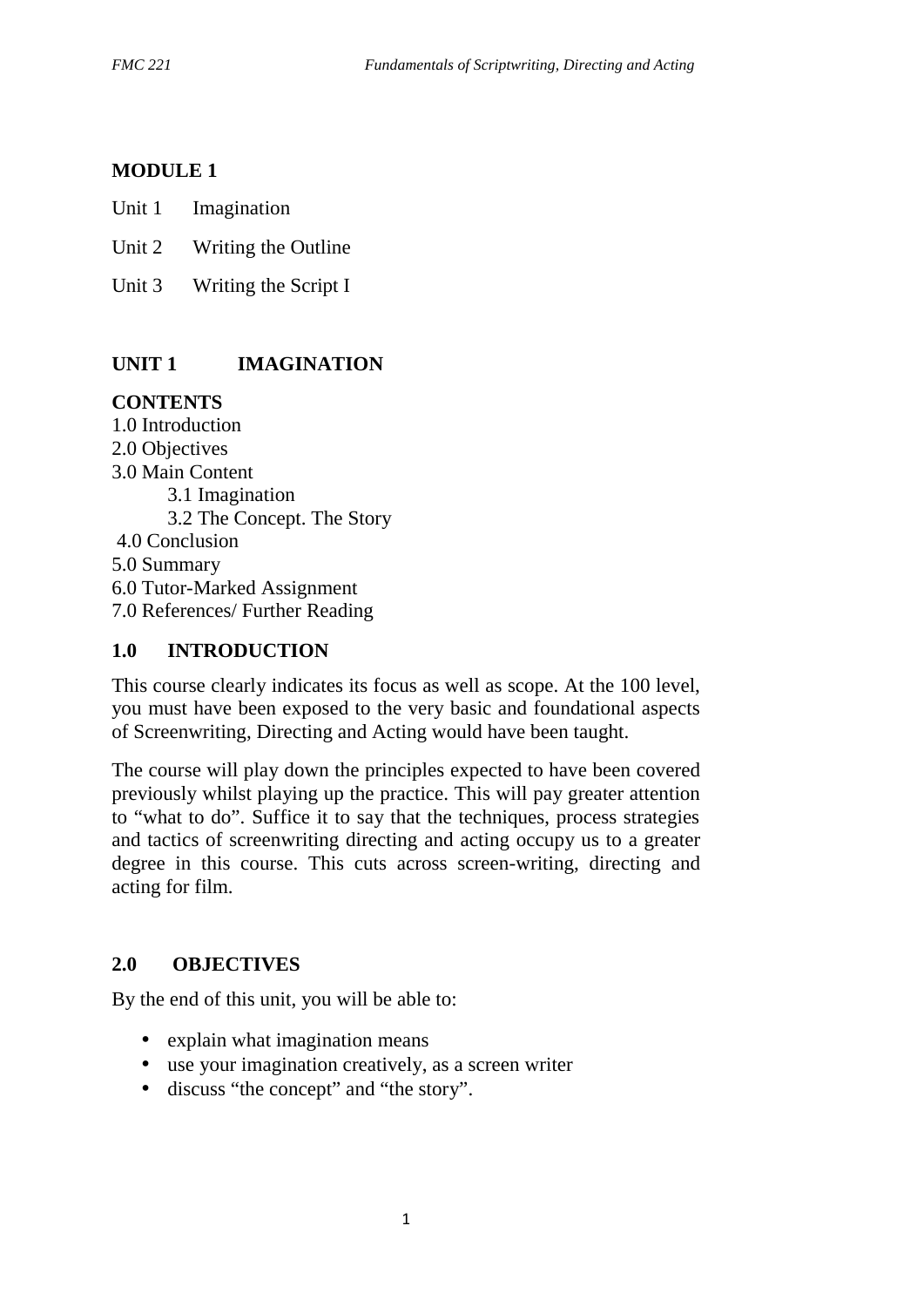### **3.0 MAIN CONTENT**

### **3.1 Imagination**

You have been taught the basic and foundational things about Screenwriting. It is now time to step up. Thinking is what we all do in life and living. Deep thinking is however, usually employed in creativity and problem solving situations. The film script or the television script is a product of the imagination. It takes good imagination to bring into being that which did not exist. What is imagination? Simply put, it is that ability to create mental images or pictures. Imagination is achieved through deep and focused thinking. You will need plenty of it to be a successful screenwriter. Try this exercise right now. Stop whatever you are doing. Shut your eyes and imagine that you are at the cinema watching a film that you have never seen before. You have 120 seconds to do this, beginning now.

Stop! Your 120 second is gone.

Here is what to do, write a short story of the sequence of your imaginary film as captured by you in two minutes. Post it in.

As you have seen, imagination is what we do; it is not merely what we talk about. To boost your imagination, I want you to read as many fictitious books and short stories as you can find. In addition, watch the 2017 release of the film Black Panther. We shall be sharing ideas on this film on the group aggregation platform as time goes on. Imagination helps you to delve into a world beyond this one and lift something useful from there. It enables you to go further and further than what we see and know in reality. By stretching your imagination, you would be able to create original as well as outstanding concepts and contents. The Film/TV industry is global and enormous. Only contents that stand out from the crowd will engage the attention of viewers. Such products only come from screen writers who can unleash their imagination.

#### **3.2 The Concept. The Story**

The basic idea, theme or subject matter that a screen writer wishes to explore and exploit matters. This basic idea will be stretched and managed until it becomes the entire content of the film. Concept is, therefore, that which is conceived as overriding idea from which other things can spring. It is that thing that is being considered, treated or engaged in. A story on the other hand, is an account of events, incidents and sequences. When a number of events, incidents, activities and sequences come together, they form a story. Writing for film and television is simply the art and craft of turning good concepts into great stories that will register the right effect on viewers. Now, consider the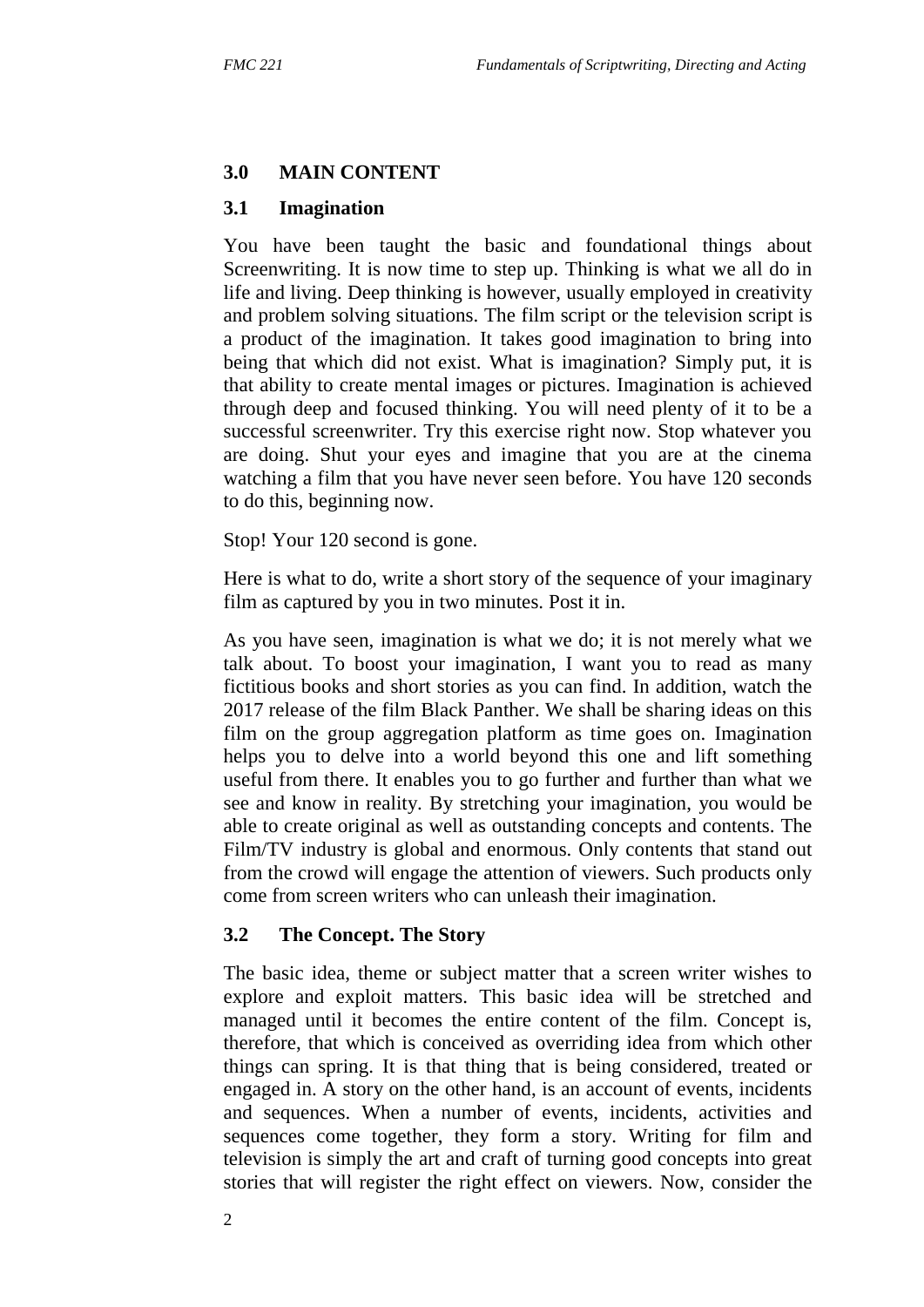following examples and let us determine which concept stands out and the role that imagination has to play. Let us imagine that you want to write a film script on a changed world where the roles have changed and values turned up-side down. The logline may say something like this: THE WORLD HAS CHANGED AND WOMEN RULE THE PLANET. A FEW MEN TRY TO TURN THINGS AROUND.

The above entry is not bad. At least it builds sufficient interest and states the concept. However, would it not be stronger, tighter and more compelling to put it this way: OUR WORLD HAS CHANGED AND WOMEN RULE WITH IRON FISTS. SEVEN MEN ARE WILLING TO PAY THE SUPREME SACRIFICE TO RESET THE ORDER.

By choosing the proper words and re-arranging the sentence, the concept is transformed. Without doubt, the second concept is transformed. Without doubt, the second concept line would set the script in a more exciting direction than the first. Can you see imagination and skill at work? You will need plenty of both to become a great screenwriter.

Now, to the story. The concept line will give a strong indication concerning the characters, the challenges, the situations and the solutions. Working with our second example, we can see that the characters to be portrayed are fierce and severe women as well as some brave and determined men. The challenge is how to "tame" the monstrous women in power; while the situations will demonstrate the evil unleashed by these women characters as well as the intervention from the group of seven men. The result of the intervention will determine the solution at the end of the day.

This seems to be a good place for an exercise. Given our second concept line and the analyses/explanation offered, write a two- page story intended to be transformed into a full film script. Do not forget to post your effort online. Good luck!

# **4.0 CONCLUSION**

Imagination is critical to successful screenwriting. This is so because the screenwriter is called upon to create what does not exist. He needs to reach for imagination to find and fabricate the needful.

Both the concept and the story set the foundation upon which the film script would be built. The screen writer must get it right each time and every time if good scripts are to emerge.

### **5.0 SUMMARY**

This unit builds on what you were taught at the 100 level.

Successful screenwriting begins with deep thinking through the use of imagination. Imagination helps you to form mental pictures, sounds and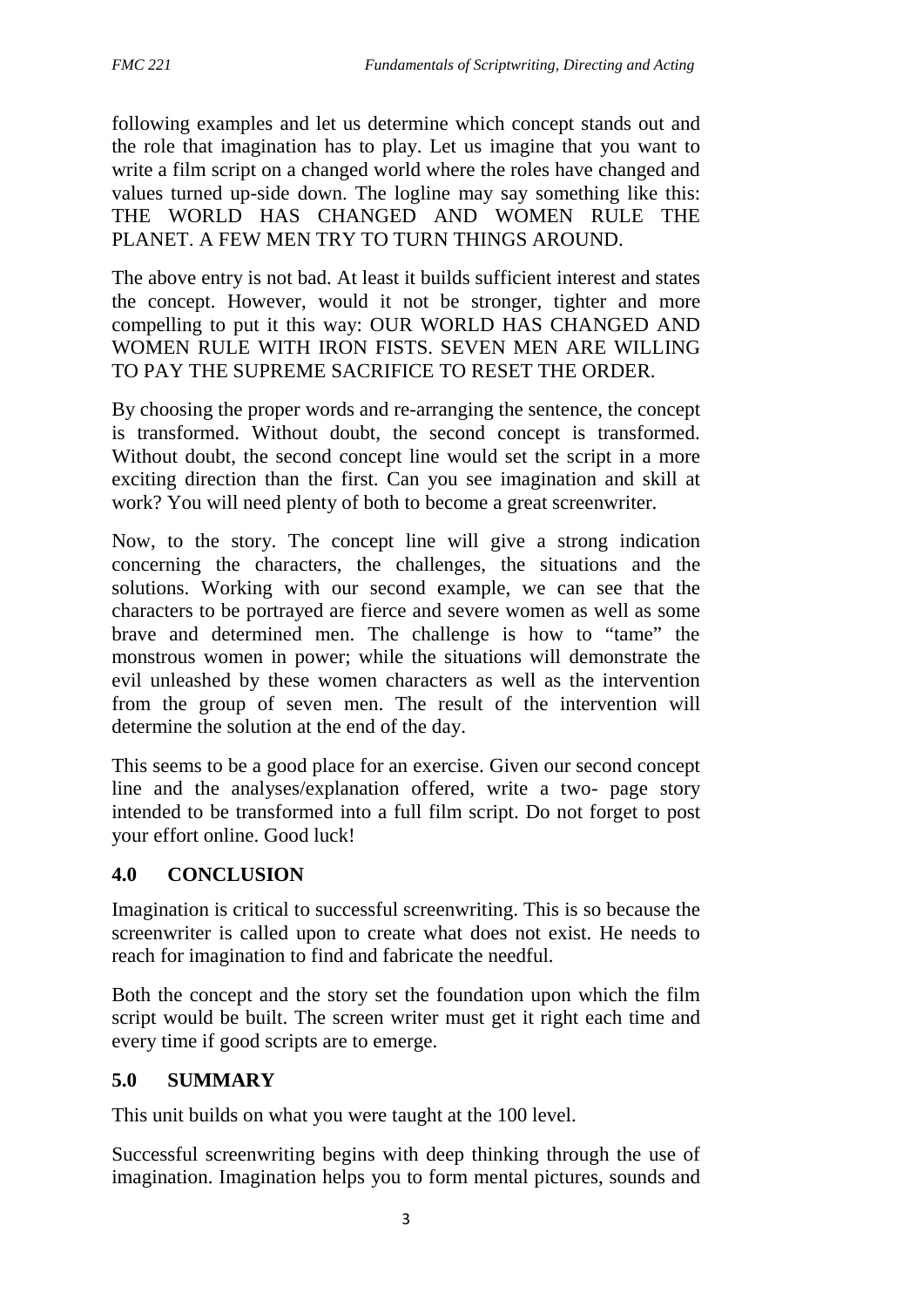situations. These are then transported to the world of reality and properly managed to generate good ideas, concepts and stories which constitute the framework for a great film script.

### **6.0 TUTOR-MARKED ASSIGNMENT**

1. What is "imagination"?

- 2. Why is the imagination important to the screen writer?
- 3. Discuss the concept and the story, in the context of this course.

#### **7.0 REFERENCES /FURTHER READING**

www.futurelearn.com (An Introduction to Screenwriting) www.nyfa.edu www.udemy.com Info.finaldraft.com www.universalclass.com www.domestika.org

www.classcentral.com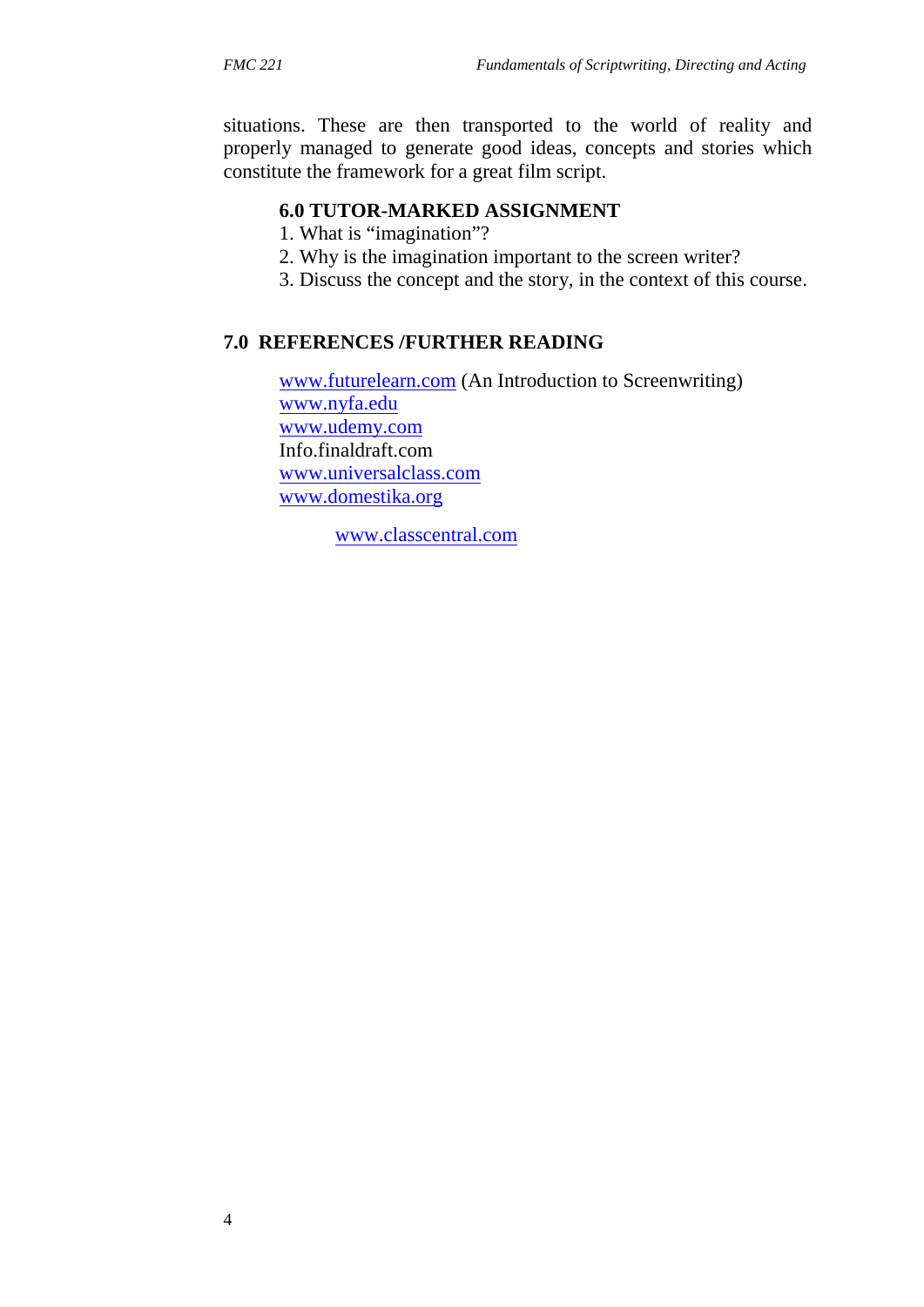### **UNIT 2 WRITING THE OUTLINE**

### **CONTENTS**

- 1.0 Introduction
- 2.0 Objectives
- 3.0 Main Content 3.1 The Outline
	- 3.2 Elements of the Script
- 4.0 Conclusion
- 5.0 Summary
- 6.0 Tutor-Marked Assignent
- **7.0** References/Further Reading

### **1.0 INTRODUCTION**

In the last unit, you were taken through the meaning and use of imagination in screen writing; you also learnt how to develop a good and acceptable concept as well as story. In this unit, you will be taught how to turn your imagination as well as your developed concept and story into an outline.

### **2.0 OBJECTIVES**

By the end of this unit, you will be able to:

- describe a script outline
- write a script outline
- discuss the elements of the script.

### **3.0 MAIN CONTENT**

### **3.1 The Outline**

What is an outline? It is, simply, a brief statement of the points and facts in a larger volume. The facts drawn from the larger volume are short and brief, leaving a fuller treatment to the said larger volume. In other words, your outline should only indicate the key aspects and elements of the script. These aspects and elements will be given necessary flesh and detail in the actual script.

Now that you have an idea of what a script outline is, let us attempt a little exercise; imagine a sequence or scene in a film script that you intend to write. Capture in your mind all the characters, dialogues, actions and movements in this particular scene. Then, when you are ready, describe the entire scene in two sentences. You may opt to close your eyes to avoid distraction;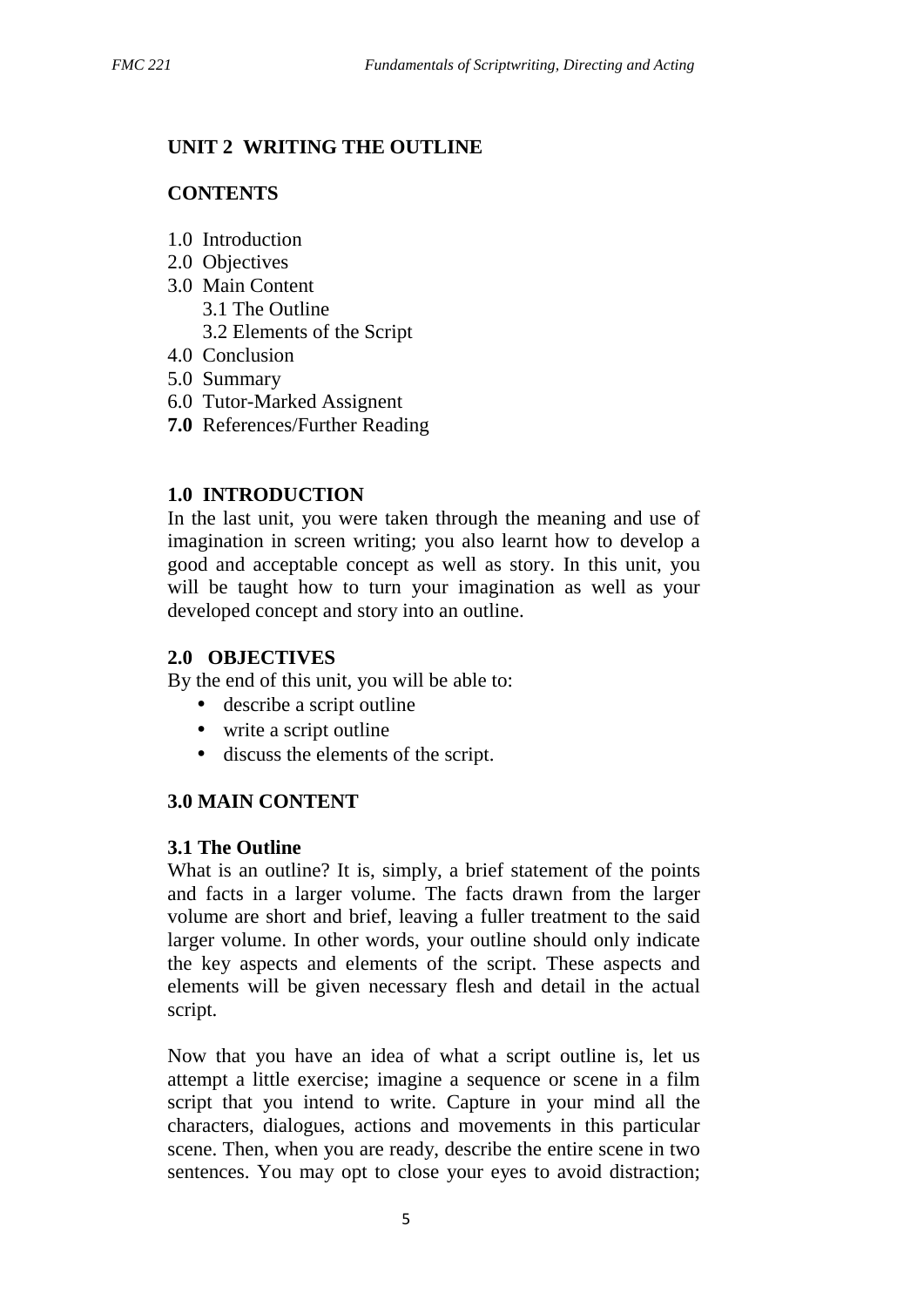and you have five minutes to do this. Do not forget to share your experience on the group portal.

#### **3.2 Elements of the Script**

Armed with your imagination, concept and story, let us proceed to develop the crucial elements of the film script. So far, we have tried to work on general principles and practice. However, this course has a slant towards Music Video and Documentary. It is time, therefore, to apply our general understanding to specific genres of film. A genre is just a classification of a film based on its content and technique. Just as we have feature films such as those that Nollywood is known for, we also have Musicals, Documentaries and Industrial films. These are further subdivided as the case may be.

Back to the moment. The crucial elements of your script should include Dialogue, Characters, Action and the Mis-en-scene. Dialogue refers to what the characters say about themselves or about others. The words put by the screenwriter in the mouths of his or her characters help the viewer to understand and assess such characters. Such words, however play the more important role of steering the narrative of the film from sequence to sequence.

The characters are the individuals who are portrayed in the story. They drive the film through what they say and what they do. Sometimes, what they do not say and what they do not do can be crucial in determining the type of character that they are. There are different kinds of film characters and this has nothing to do with whether they are males or females, young or old, beautiful or ugly, and so on. Basically, there are the main characters and the lesser characters. Usually, the main characters are the Protagonist and the Antagonist. The protagonist is the one whose story is being told in the film. He or she is the one who seeks answers to the many questions posed in the film. By intention the protagonist is the one that the screen writer wants the audience to identify with more than the others. The Antagonist is in the film to antagonize the protagonist and make life very difficult. This character begins to scheme for the downfall or destruction of the protagonist from the very start of the film. Sometimes, he or she may appear to have the upper hand until the final moments if the film. If the antagonist eventually triumphs over the protagonist, the film will tend towards tragedy. If on the other hand, the protagonist overcomes in the end, the films will tend towards melodrama.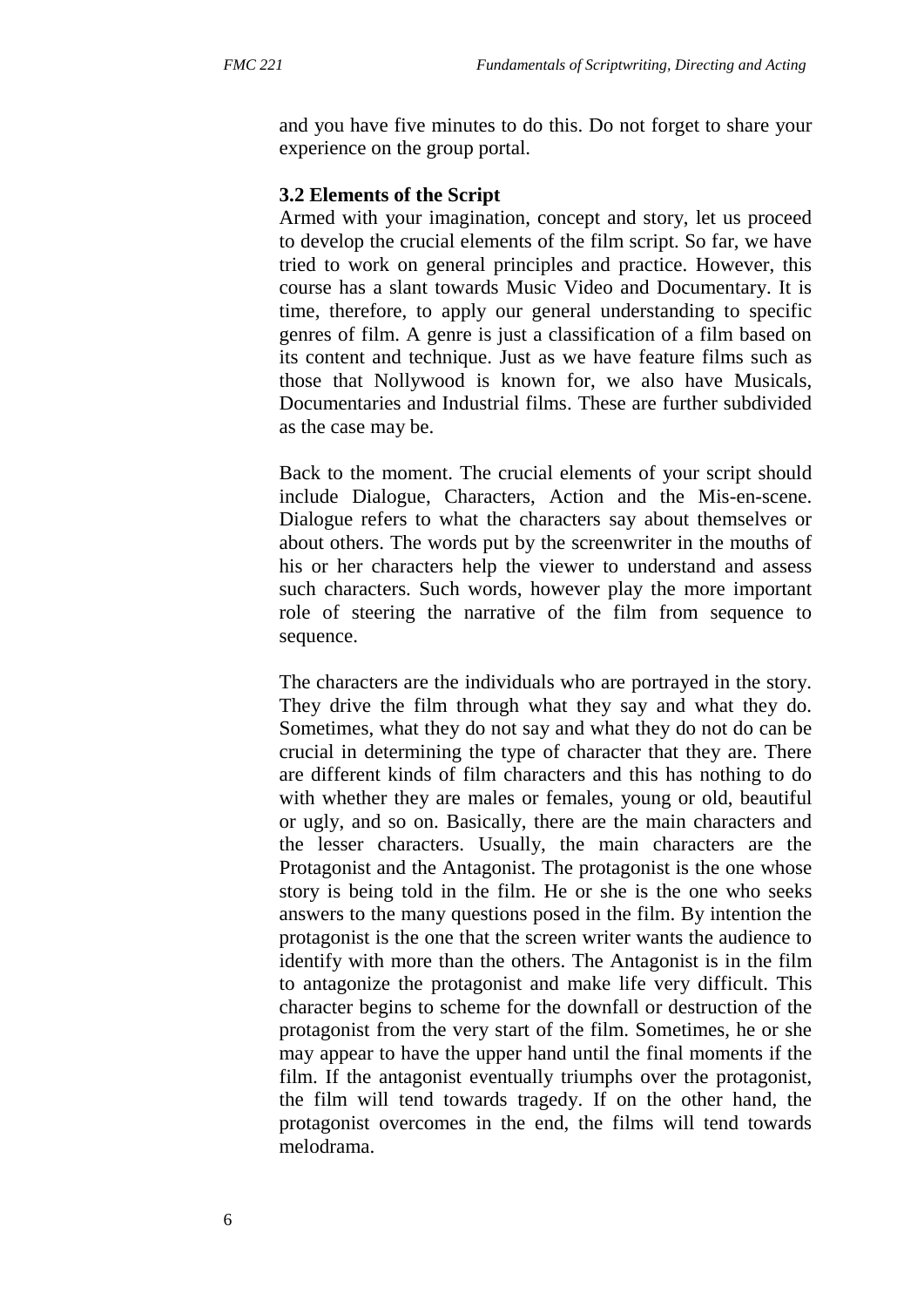There are different levels of lesser characters. Generally, speaking, those who do not come across as the protagonist, antagonist or supporting characters are referred to as lesser characters. For example the domestic nanny who is the confidant to the woman of the house or the driver who is confidant to the man of the house may not be placed on the same level as members of the crowd who danced at a birthday party.

Having said all this, what do you need to do in order to develop your script characters?

Make them fresh and controversial. In making them fresh, you should seek to create characters who are distinct individuals rather than poor copies of existing characters in familiar films. Get them to say things and do things that attest to this freshness. Secondly, make your characters controversial; characters who say and do everything that the audience expects can be boring. Therefore, let no character be thoroughly and entirely good, and let none be absolutely bad. Let there be an overwhelming slant in their value and virtue. For instance, a character that is 97% good is already a good character; one that is 97% bad goes down as bad indeed. A situation where your character is 100% good or 100% bad is questionable.

This is a good point to try another exercise. Falling back on your imagination, extract a good character and a bad character from your story. Write the name of each character and list 8 attributes under each name which make the said character either good or bad. Good luck to you. Just remember to share your answers as usual.

Action has to do with the events and activities in the film script. Something has to happen in every sequence or situation in the film: such an event can be a one man activity, for example a man alone in the house who tries several ways to commit suicide, but gives up in the end as he weeps inconsolably.

Another example is a family crisis in which some of the children support their mother, leaving the rest to support their father. Finally, the arrival of an august visitor causes them to disarm and transform. Note that in the first example, just one character is needed to generate good and compelling action throughout the sequence.

In the second example, many characters are called into action. Their combined voice and activity could elicit attention from the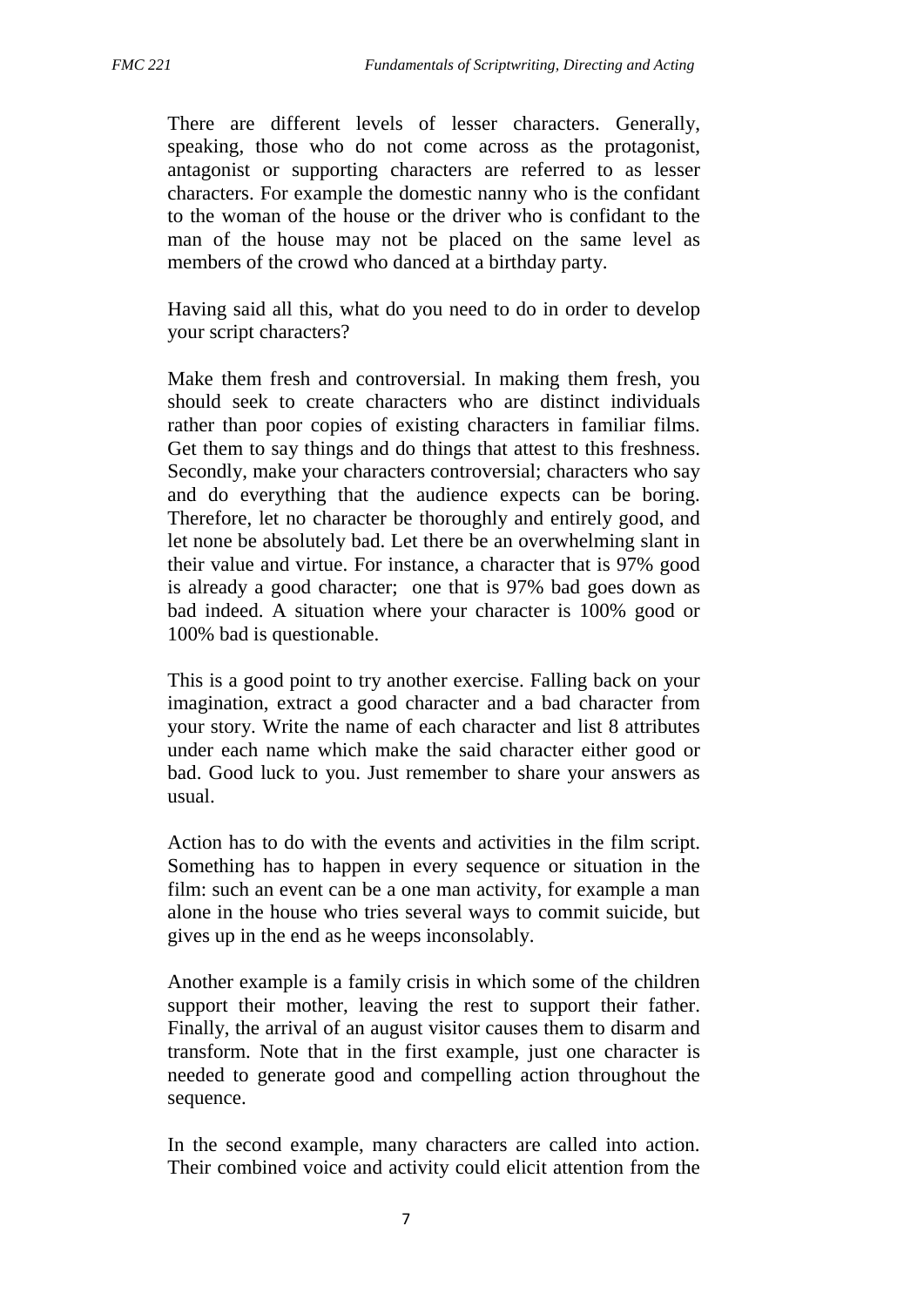audience. However, it may not necessarily be a more compelling and engaging sequence than the first example.

Mis-en-scene is adopted from French. It is actually pronounced in a way that is quite different from what the spelling suggests and it means "fitting into the scene". Originally developed to serve the live theatre, it is also an important element in the overall shape or form of a film. Mis en-scene has to do with the choice and arrangement of the visual elements of a film such as set, light costume, prop, make-up and so on. It is crucial that a film story is constructed within a given localised environment. This is where "setting" comes in; additionally, characters are incomplete without their costumes, props and make-up. Effective lighting not only offers illumination but enhances mood whilst giving necessary visual effects. The script must set the tone, and leave the details to the film director and his crew.

### **SELF-ASSESSMENT EXERCISE**

Let me give you another opportunity here to do something.. Consider the two examples that I have just shared with you. Differentiate between the two types of action here and indicate which you think would be better received by a film audience.

# **4.0 CONCLUSION**

Preparation is almost as important as the actual scripting. A good outline is a major raw material for the script prepare. The place of Dialogue, Action, Characters and the Mis- en-scene in effective screen writing cannot be over-emphasised.

# **5.0 SUMMARY**

An outline captures the key components of the script as it breaks down the script into its essential parts. As an element of the script, dialogue helps the story telling process, while characters populate the narrative and they come in many shapes and colours. Action is that which happens in the film while the mis-en-scene captures the total picture for the audience.

# **6.0 TUTOR-MARKED ASSIGNMENT**

- 1. What is a script outline?
- 2. What are the elements of the script?
- 3. Discuss the importance of dialogue as an element of the script.

### **7.0 REFERENCE/FURTHER READING**

Ekwuazi, H. (2017). Media: A Production Resource Book. Makurdi: Save Hage.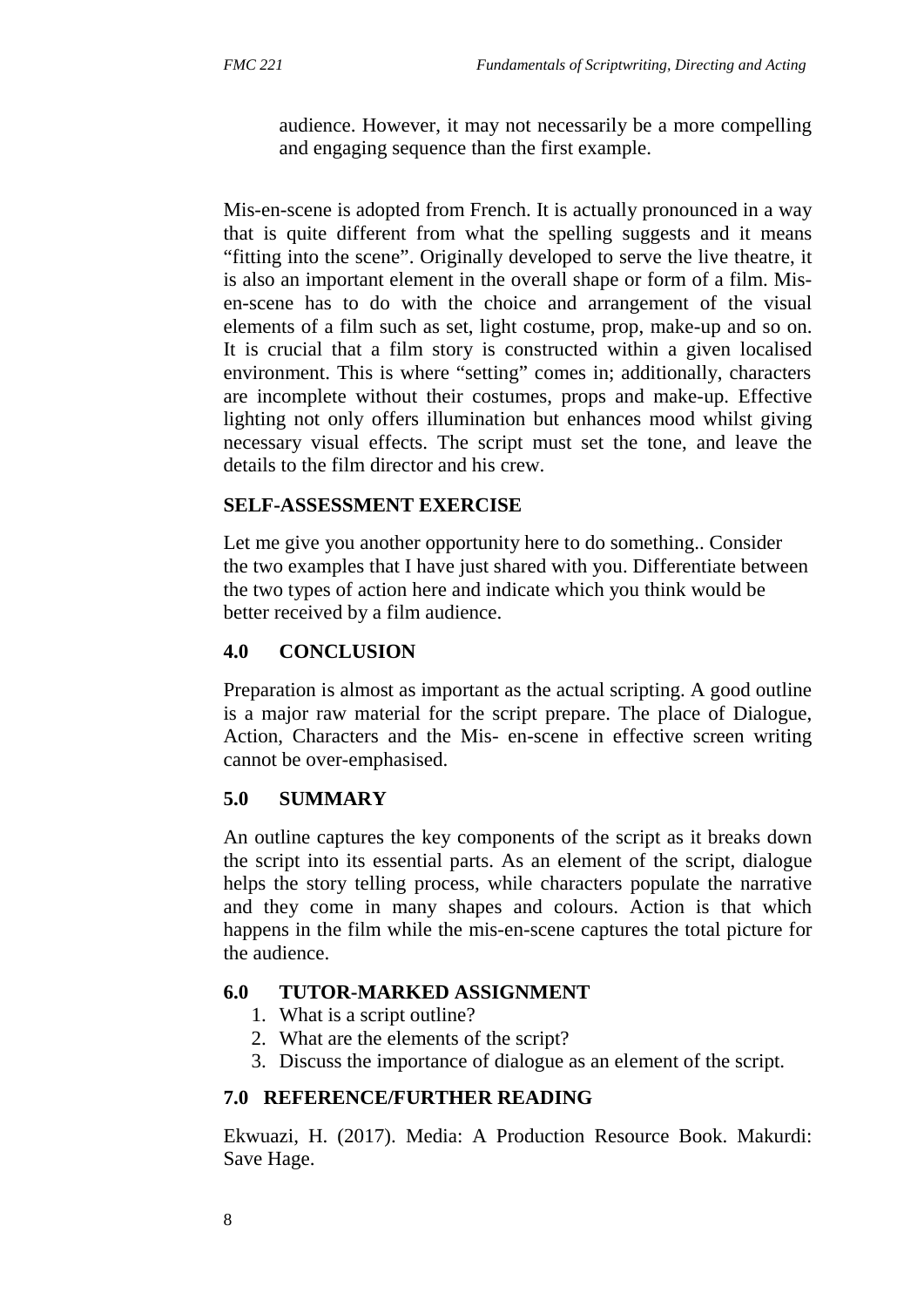# **UNIT 3 WRITING THE SCRIPT 1**

### **CONTENTS**

- 1.0 Introduction
- 2.0 Objectives
- 3.0 Main Content

3.1 The Documentary Film Script

- 4.0 Conclusion
- 5.0 Summary
- 6.0 Tutor-Marked Assignment
- 7.0 References/Further Reading

# **1.0 INTRODUCTION**

The documentary is a specialised type of film that presents a certain aspect of reality so as to call attention to it in a heightened form, whilst eliciting action from those concerned (Ekwuazi, 2008). It is, therefore, non-fictitious unlike most of our Nollywood feature films. The fact that it dwells in the realm of reality, brings it in affinity with news presentation.

### **2.0 OBJECTIVES**

By the end of this unit, you will be able to:

- explain what a documentary is
- give a description of how a documenatary script should be written
- write a documentary script.

### **3.0 MAIN CONTENT**

### **3.1 The Documentary Film Script**

Writing the documentary film script begins with a choice of the right title and theme. Remember that this film genre is more for information and advocacy than storytelling and aesthetic satisfaction. Therefore, you really have to feel like contributing to the wellness of your community, city, state, country or world. There are so many issues currently plaguing every community in Nigeria, for example. There are challenges of poverty, unemployment, under- employment security, divisiveness, education, inflation, health care and transportation to mention a few. See, I just gave you 9 good examples, each of which can be the theme and title of a documentary script. Can you think of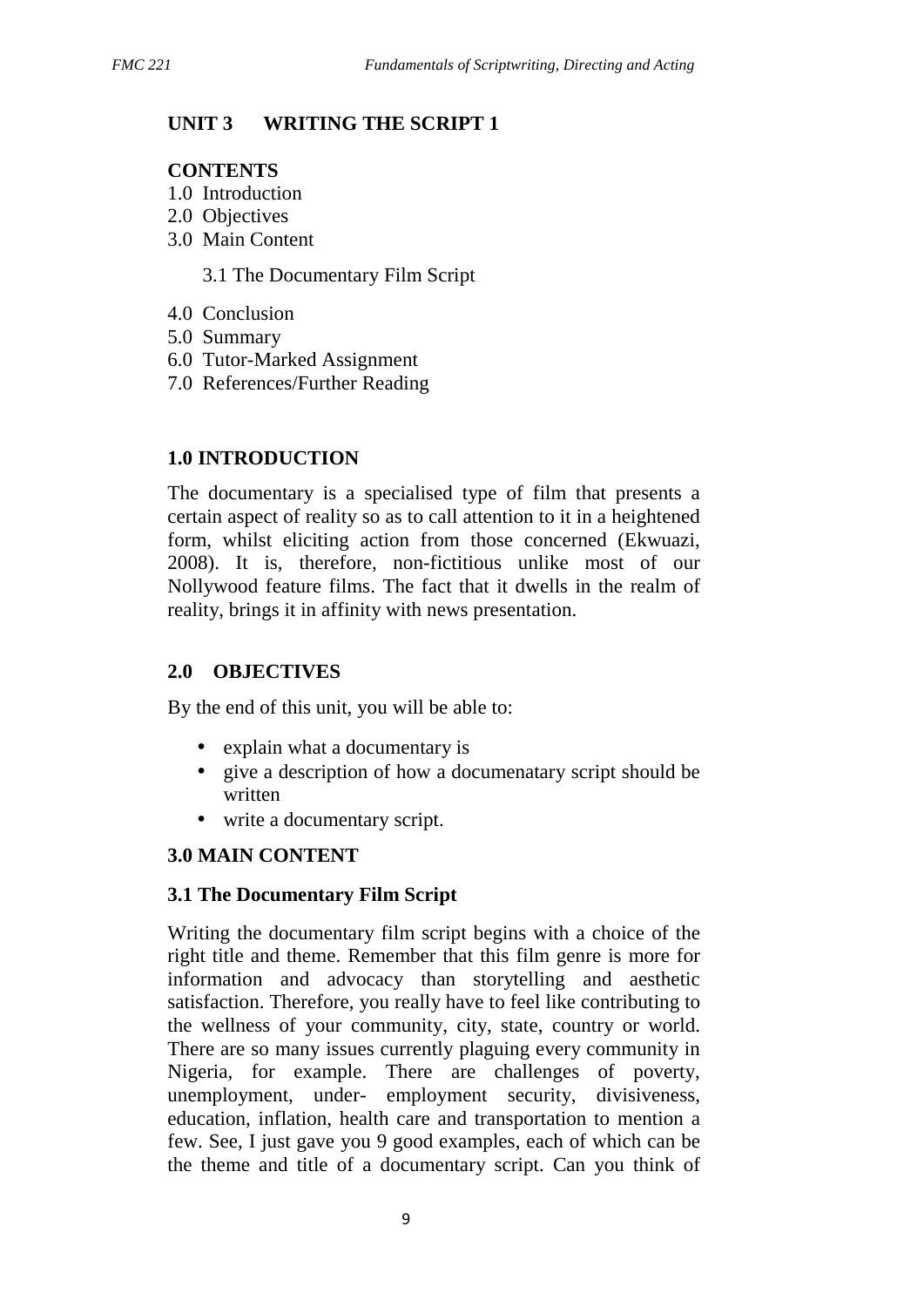more issues calling for immediate and adequate national attention? Go ahead please, share your responses on our portal .

Once you have narrowed down to a theme and a title, the next is step is research, research and even more research. Recall that the documentary shares features with news. One important attribute of news is "credibility", if your script will be credible, then you must find out the situation of things by going to the source. Your source may be primary; in which case you go to field and find out from those involved. On the other hand, you may opt for secondary sources. Here online and off-line libraries come in handy. Go out there and get all the information as well as current data needed to craft a good documentary film script.

Another important aspect of scripting a documentary is to do what is generally referred to as Systems Design. This enables the screen writer to approach the task in a cause-to-effect manner. Simply put, the systems design is a planning technique that enables the operative to adopt a problem- solving approach by engendering a cause intended for the desired effect. In other words, the end objective of the documentary determines the strategy as well as input. Graphically expressed, systems design in this particular instance will entail the components of this illustration.



A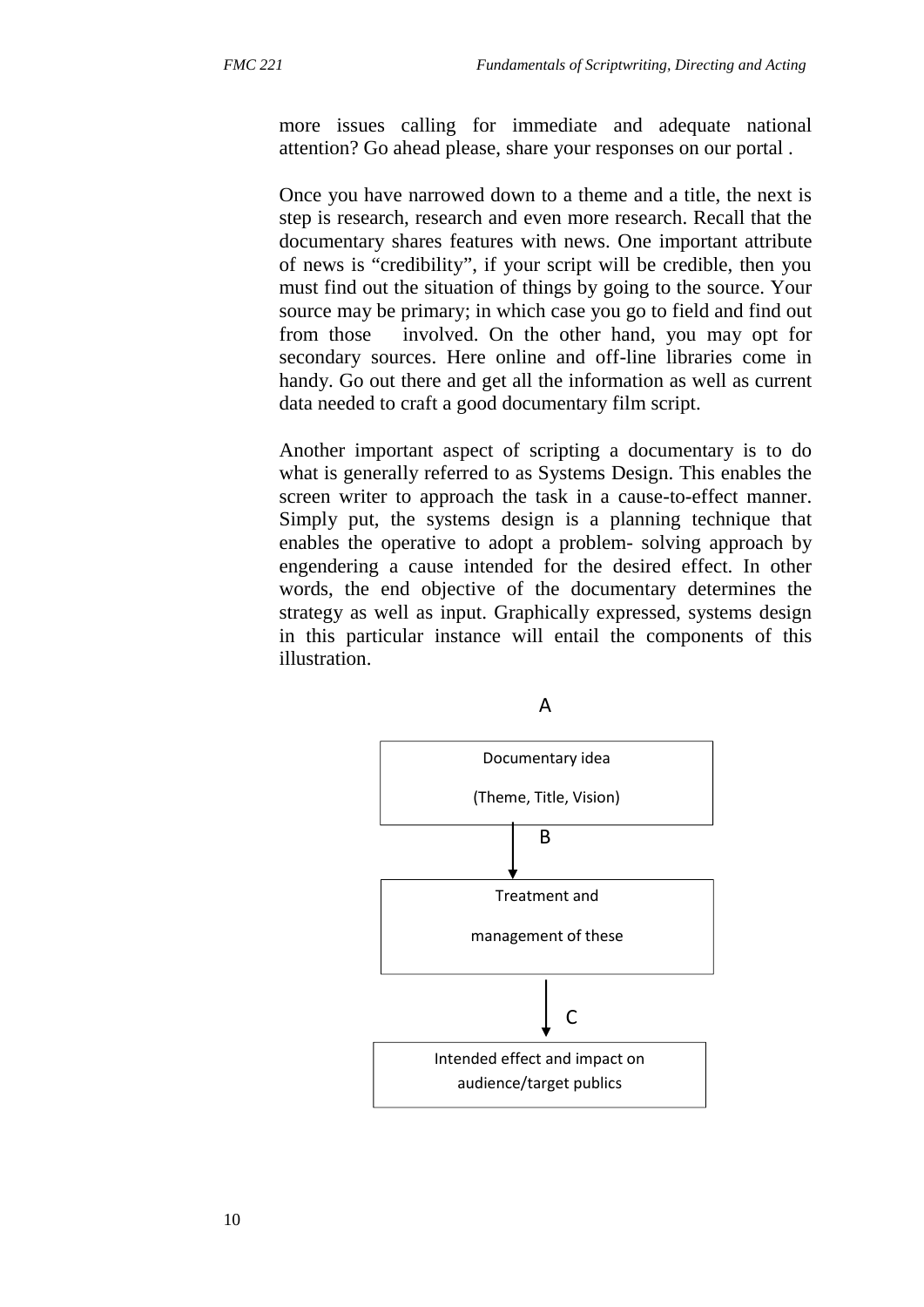It follows that in order to arrive at destination C, you as the screen-writer will have to navigate through A and B successfully. B is critically important because it carries the content intended to deliver the pre-determined effect. Therefore, its expressive elements such as facts, figures, data, featured personalities (interviews), library footages (as indicated), film treatment (as indicated) narration as well as existing photographs must work together to deliver a successful documentary film at the end of the day.

Classically, the film script adapts the 3-Act format which is a carry-over from Ancient Greece. Thanks to Aristotle. Contemporary approaches may stretch the 3- Act template to 4 or 5 Acts. The documentary film script is not left behind in this progression. However, since the documentary is a hybrid of film and news, it may opt to reject or re-create the order of things suffice it to say that the 3- step flow is still popular.

The first step is the introduction where the subject is laid bare and questions are raised. The second step is the body of the script where attempts are made to proffer answers to the many questions asked at the beginning.

The third and final step attempts to juxtapose the questions with the answers and give the writers a well thought out impression, much in the same way that an editorial opinion page does. When you are ready to commence writing, after you have studied and understood, all the aforesaid, you will split the normal page into two, from top to bottom. On the left side, you will state the Visual Components; on the right the Audio Components. Of course, your title as well as intended duration would have been indicated right at the top.

The visual components will include everything that is intended to appear in the screen. This includes actual or dramatised activities. Actual activities and images can either be captured as it is taking place or taken from existing library footage. Usually, the screen writer does not bother so much with cinematography as becomes the director. At the writing stage, an effective description of what shows on the viewer's screen as well as transitional instructions such as CUT, DISSOLVE, SPLIT SCREEN and SUPER GRAPHICS should suffice. The cut is an abrupt stoppage of camera recording. Cut to means go from the above to another shot immediately. The split screen technique shows the screen divided into 2 or 4, with different actions taking place simultaneously. When the screenwriter gives the instruction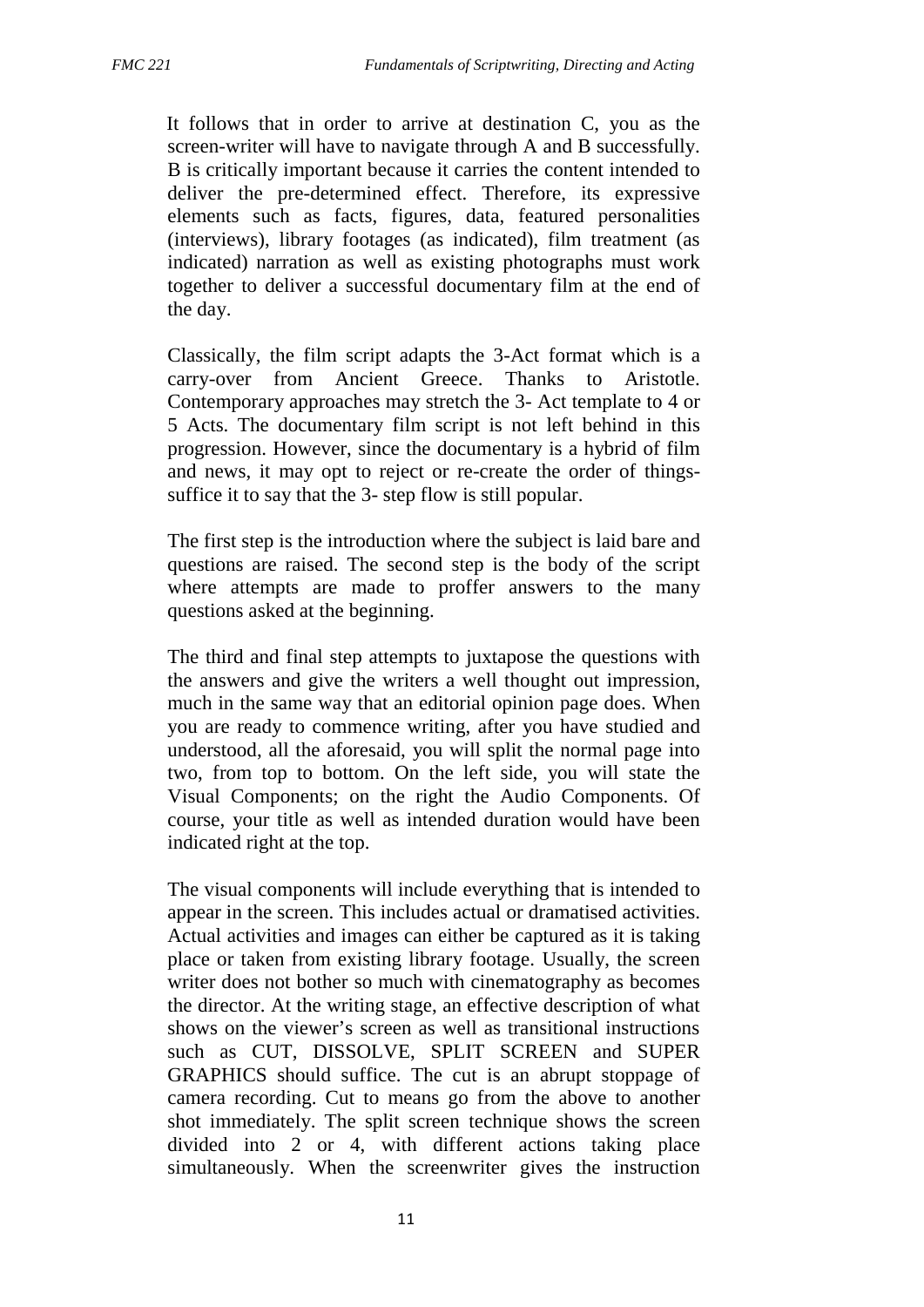Super Graphics, he or she wants words, names or locations displayed on a running screen image. For example, if a shot of a sea port is seen, the writer may instruct as follows; Super Graphics of Calabar Port.

On the right video components are stated. These include narration (on camera voice or off- camera voice, also known as Voice Over and Music. Also to be included there are special audio effects as well as the voices of those interviewed. The normal practice is to give relatively more space for audio/than video.

Go through the attached example and then do a 3-page documentary script on any topic of your choice. Please, share with the group. Thank you.

| Video                                          | Audio                             |
|------------------------------------------------|-----------------------------------|
| 1. Aerial shot of school                       | School bell ringing               |
| 2. Cut to signboard of                         | School marching song-up and       |
| school                                         | out                               |
| 3. Cut<br>morning<br>to                        | School marching song -up and      |
| session:<br>assembly in                        | a under                           |
| school band playing                            |                                   |
| 4. Principal<br>addresses                      | Principal speaks                  |
| assembly                                       | Music from the school band        |
| 5. School band playing                         | Ambience                          |
| 6. Again the background                        |                                   |
| students marching off                          |                                   |
| into classes, principles                       |                                   |
| introduces VP (Junior                          | VP (JS) talks about the Junior    |
| School).                                       | School:                           |
| 7. $VP (JS)$                                   | Staff student ratio<br>$\bullet$  |
| 8. VP<br>(JS)<br>leads<br>CAMERA into a few of | Subjects offered                  |
|                                                | Facilities available              |
| the classrooms, etc.<br>9. CAMERA holds on a   | Performance at exams<br>$\bullet$ |
| door written:                                  | etc                               |
| VP: (Snr. School)                              |                                   |
| 10. VP (Snr School) in her                     | VP (Snr School) talks about the   |
| office                                         | Snr School:                       |
| 11. VP (Snr School) leads                      | Staff-student ratio<br>$\bullet$  |
| <b>CAMERA</b><br>the<br>Snr                    | Subjects offered                  |
| School: into a few of                          | Facilities                        |
| the classrooms, the labs,                      | Performance at exams              |
| including<br>the<br>home                       |                                   |
| economics<br>lab,<br>the                       | librarian introduces self talks   |
| library.                                       | Talks about need to cultivate a   |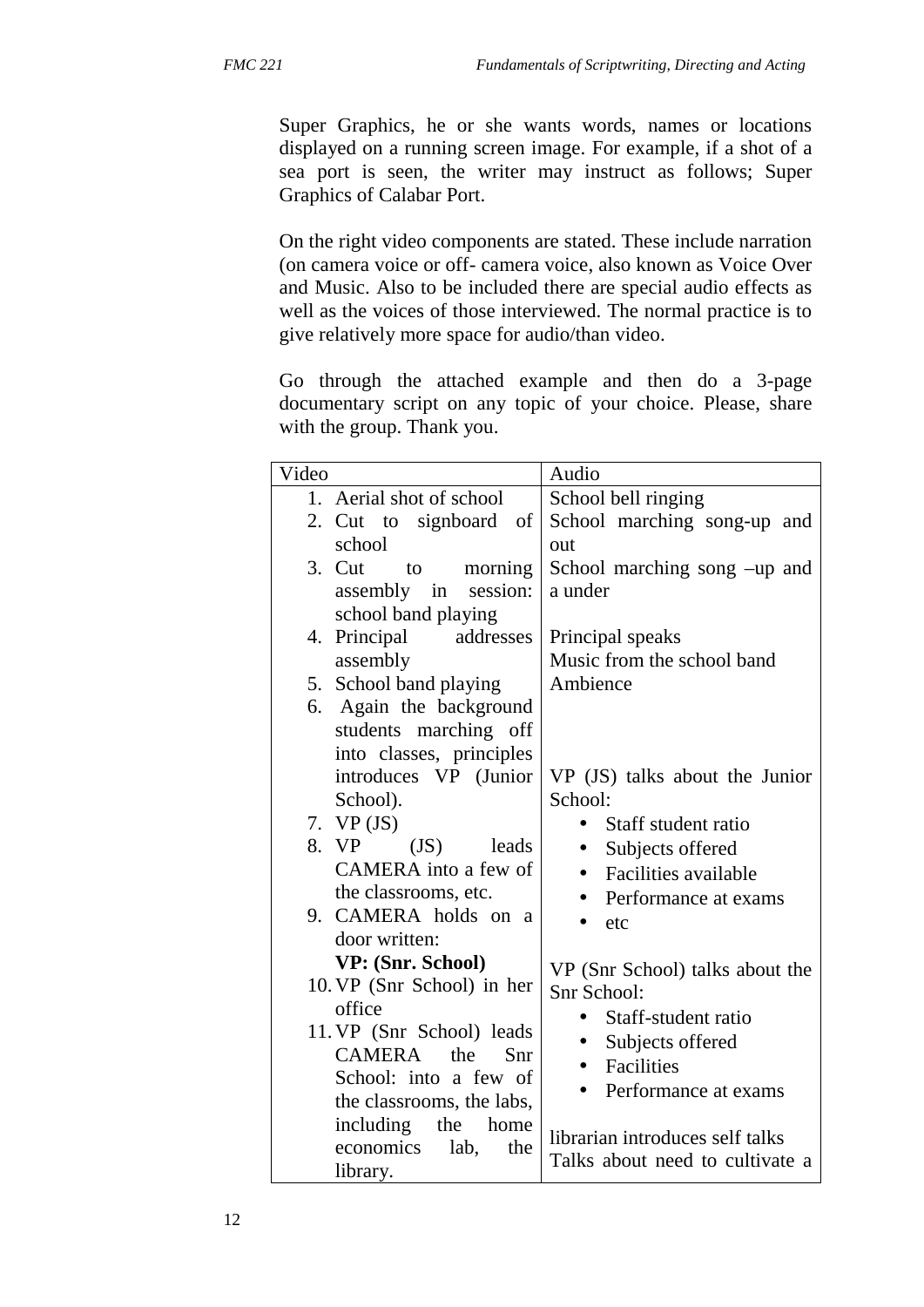| 12. Libraries                                                                                                                                                                                                     | healthy mind in a healthy body.                                                                                                                                                                                                                       |  |
|-------------------------------------------------------------------------------------------------------------------------------------------------------------------------------------------------------------------|-------------------------------------------------------------------------------------------------------------------------------------------------------------------------------------------------------------------------------------------------------|--|
| 13. Head coach<br>14. Sporting trophies<br>the<br>school has won<br>15. Students working out in<br>the: gym, football field,<br>basketball pitch table<br>tennis cart, etc.<br>16. Students in the dining<br>hall | Head coach also talks about<br>trophies the school has won;<br>continues on the issue of a<br>healthy mind in a healthy body<br>ends with: the workouts enable<br>them to study better and, at any<br>rate, gives them a robust<br>appetite for food. |  |
| 17. Snr. Boarding House<br>Master/Mistress                                                                                                                                                                        | Snr. Boarding House Master<br>Mistress introduces self; talks<br>about how their work impact on<br>the quality of the students' life<br>to ensure that students are at<br>their best.                                                                 |  |
| 18. Students in the Truck-<br>shop<br>19. Students<br>the<br>in<br>dormitory                                                                                                                                      | Principal talks about<br>the<br>committed<br>staff and<br>how<br>supportive they have been in<br>building a 1 <sup>st</sup> rate school.                                                                                                              |  |
| 20. Group pix of staff with<br>Principal Camera zeros<br>in on principal.<br>21. Prize giving/Founder's<br>Day Ceremonies/<br>22. Students writing final                                                          | PTA Chairman (addressing the<br>meeting): it is hereby proposed<br>that the PTA provide the funds<br>required for the project Those<br>in favour say 'Aye!'                                                                                           |  |
| exams/UME<br>23. University<br>Matriculation<br>ceremony.<br>24. PTA meeting in session.<br>Camera<br>fully                                                                                                       | PTA Chairman talks about the<br>PTA partners with the school<br>authorities,<br><b>PTA</b><br>various<br>projects and how proud the<br>PTA feels about the school.                                                                                    |  |
| establishes the<br>scene<br>then rests on the PTA<br>Chairman as he speaks.<br>25. PTA Chairman<br>26. Principal (in front of the<br>school gate)                                                                 | Principal" " or motto has<br>been derived from our mission:<br>Only the best. We give only the<br>best to our students- and in<br>return they give us the best:<br>only the best.                                                                     |  |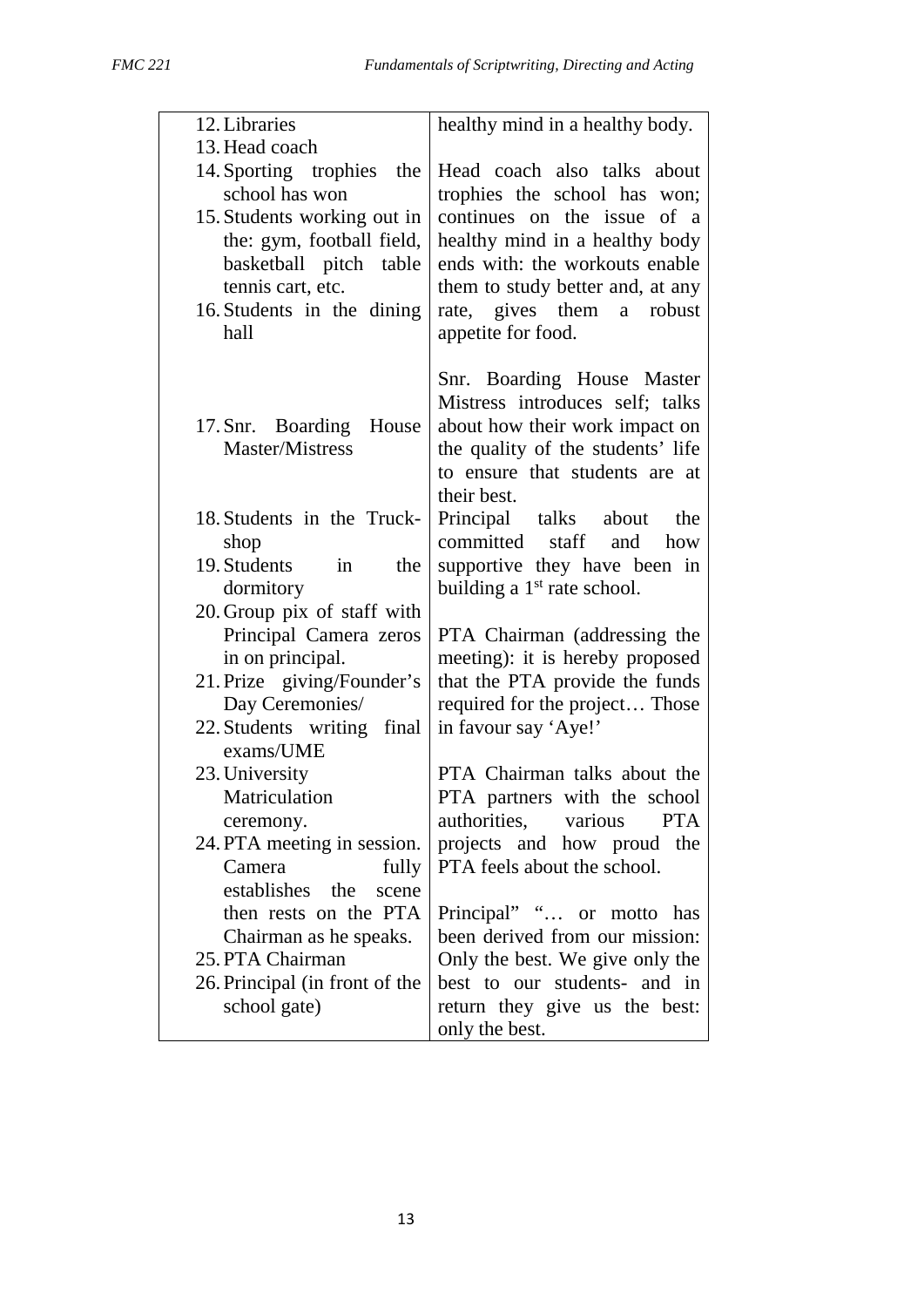### **4.0 CONCLUSION**

The documentary differs from the feature and this reflects in the scripting. Whereas the feature film seeks to entertain, the documentary film sets out to inform and to stir. Effective scripting of the documentary will take cognizance of its format and discipline.

### **5.0 SUMMARY**

The documentary film is a comment on reality from a concerned individual intended to draw out the concern of other individuals. Its writing begins with a proper choice of the theme and topic. Research is vital in order to present a credible version of reality. The Systems Design Model enables the screen writer to approach the task as a problem solver. Armed with the discipline and organization provided by the systems design he or she can approach the subject matter from cause – to – effect He or she goes from posing the questions, to proffering solutions; to examining both sides and passing an informed judgment. Actual scripting will arrange contents under Video and Audio compartments. A real life example is also provided.

### **6.0 TUTOR-MARKEDASSIGNMENT**

- 1. What is a documentary?
- 2. Give a detailed description of how a documentary script should be written.
- 3. Select a theme that interests you; provide an appropriate topic and write a documentary script on it.

### **7.0 REFERENCE/FURTHER READING**

Ekwuazi, H. (2008). *The Television/Film Documentary: A Production Resource Book*. Ibadan: Kraft Books.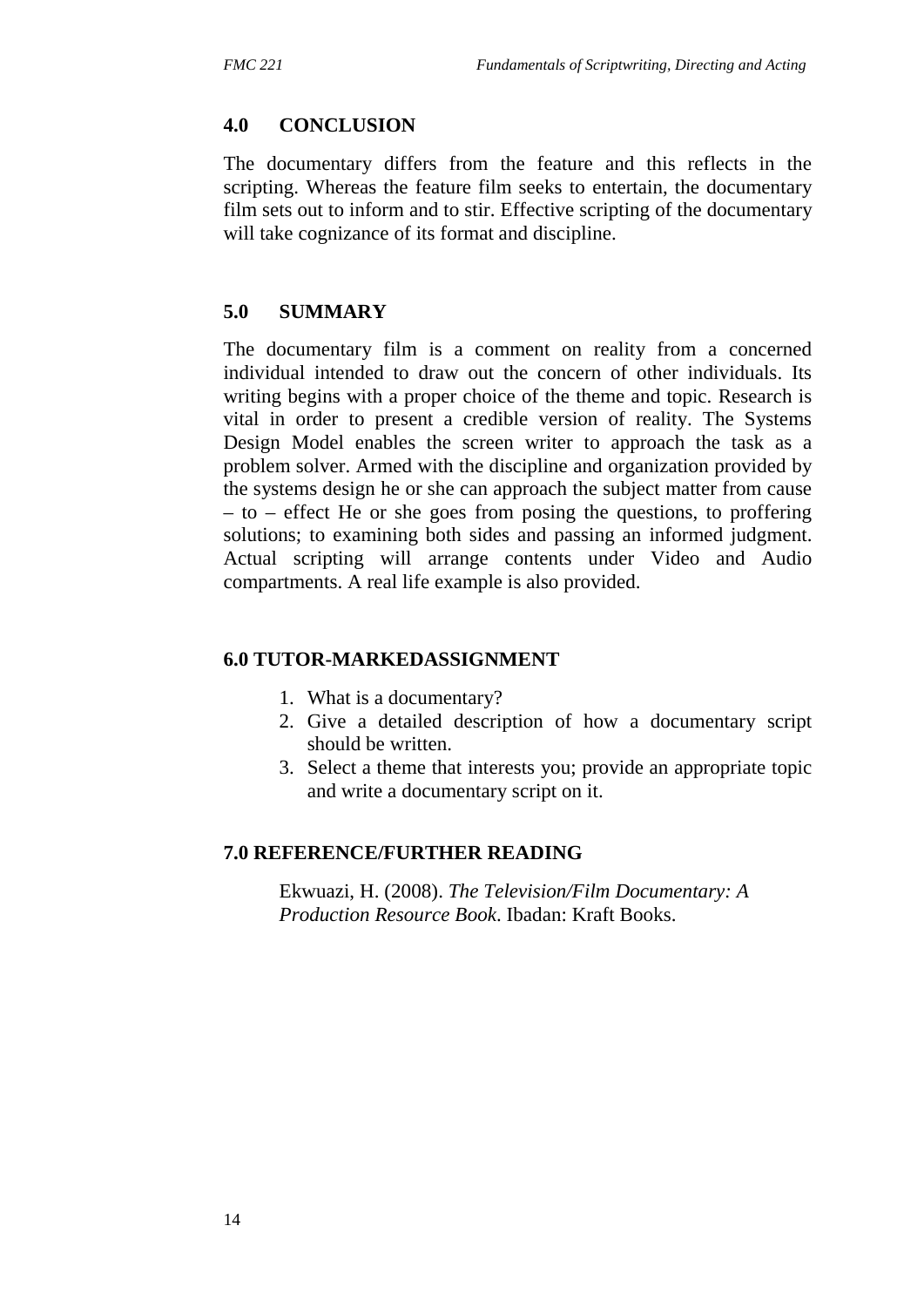# **MODULE 2**

- Unit 1 Writing the Script II: Music Video
- Unit 2 Directing 1
- Unit 3 Directing II
- Unit 4 Camera Movement

### **UNIT 1 WRITING THE SCRIPT II: MUSIC VIDEO**

### **CONTENTS**

- 1.0 Introduction
- 2.0 Objectives
- 3.0 Main Content
	- 3.1 The Run-Down Script
	- 3.2 Essential Components of the Music Video Script
- 4.0 Conclusion
- 5.0 Summary
- 6.0 Tutor-Marked Assignment

7.0 References/Further Reading

### **1.0 INTRODUCTION**

A good number of music videos are not scripted with the format and discipline ascribed to feature films and documentary films. So, such ''scripts'' are largely improvised; that is to say that they are both semi scripted and unscripted. The director of the music video simply comes up with spontaneous ideas and plans based on the demands of actual shoot. However, it is advised that rather than developing a full script as we find in drama, film and documentary, a Semi-Partial script which is a toned down version of the Full Script. It states the bare essentials whilst observing the split page approach for video and audio.

### 2.0 **OBJECTIVES**

By the end of this unit, you will be able to:

- explain the run down script
- discuss the essential components of the music video script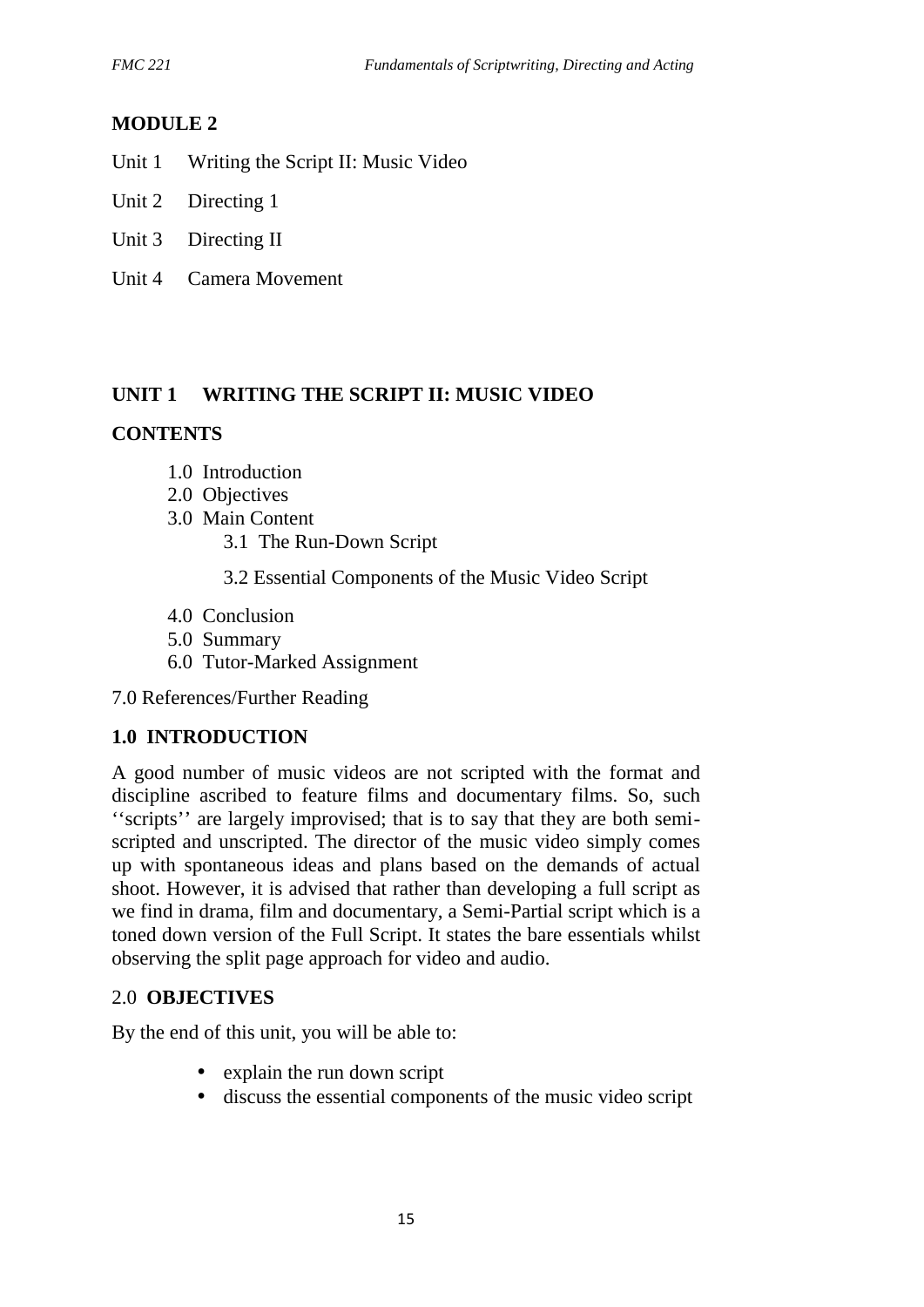### **3.0 MAIN CONTENT**

### **3.1 The Run-Down Script**

The Run-Down script is easier, simpler and has been adopted by industry practitioners.

A Run-down script breaks an entire production down into crucial details right from the beginning of the shoot to the very end. The good thing about the music video is that it is a visual interpretation of an existing piece of music. Therefore, it is guided by a piece of music that can be played over and over again for inspiration and guidance. According to Onabanjo (1999), a good Run- shown script must provide all vital information about a production from start to finish. Every item on the outline is expected to indicate the artistes, day, light and camera, as well as approximate running time.

Before we proceed, here is a short assignment to task your imagination Think of a price of music that you have heard but have not watched the music video. Draw a list of 1-15 and state what you would like to see from the beginning of the track to the end. Share your ideas on the group portal.

### **3.2 Essential Components of the Music Video Script**

Let us then proceed by looking at some essential components of the music video script. If upon graduation, you are called on to provide a script for a planned music video shoot, it should be remarkably different from what you have just presented as assignment. Firstly, your video script is expected to reflect a distinct theme. The theme is the subject, topic or idea being put forward. This can range from joy to sadness, poverty to prosperity, crisis to peace, and failure to success. Since the music video is almost always inspired by the sound track, the theme of the sound track should automatically become the theme of the music video. Once theme is identified it must be stated and explored.

Secondly, your music video script has to show a plot. The plot reflects the way that a story develops from one unit to another. The major events and situations of the story are articulated therein.

Thirdly, there is the need for a distinct structure to be spelt out in your music video script. How do the various elements and components fit together? Are some scenes to be busy while others stay relatively relaxed? What is the centre of focus at any point in time? Do you want to emphasise human elements more than non-human elements? All these questions will be answered as you define your structure for the video.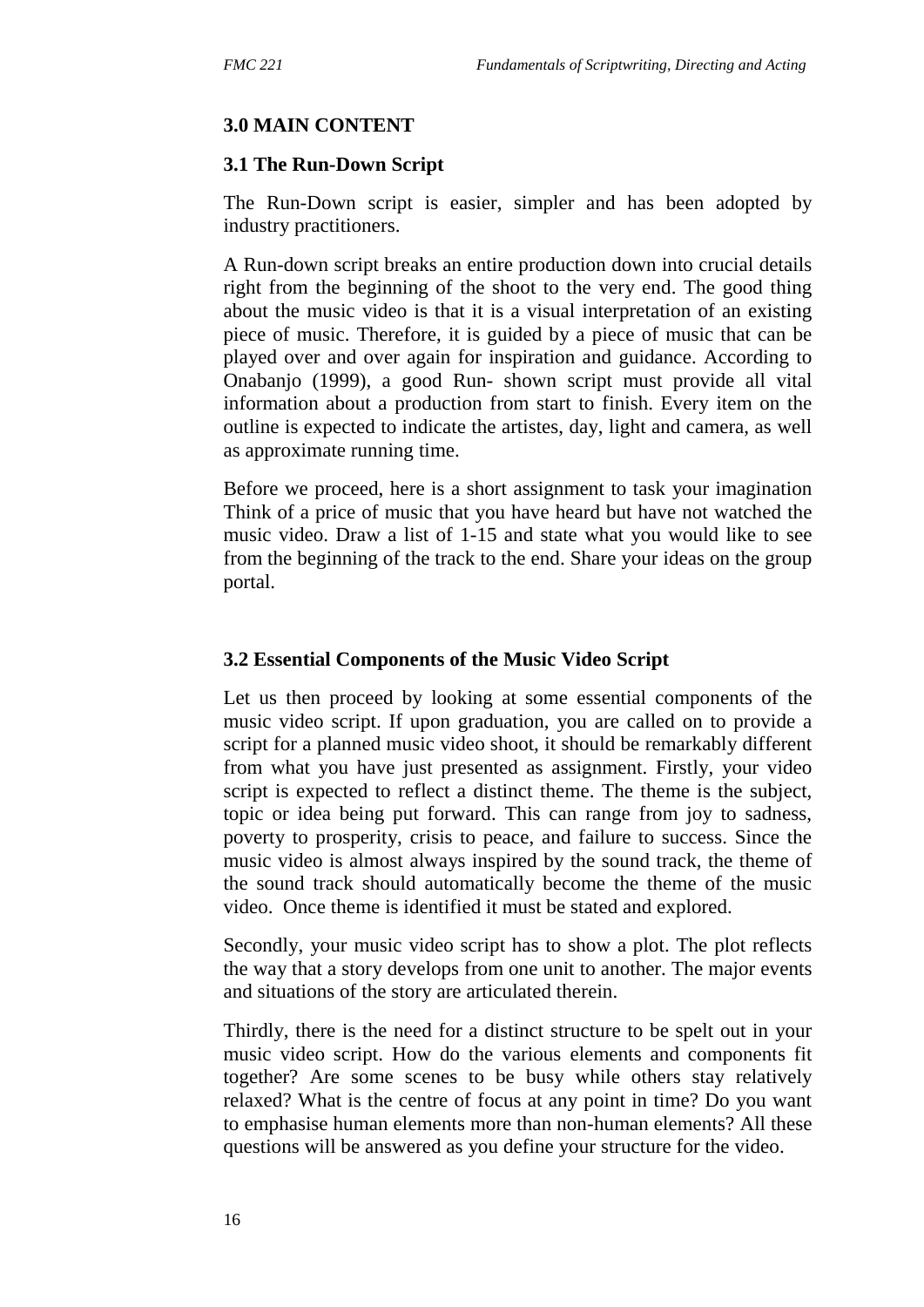Additionally, your style as a music video script writer should shine through. It may be expressly stated or subsumed in the script itself. Style is a distinct manner of doing any particular thing. This may be work performance, speech presentation or lifestyle. Your style as a music video script writer could be racy or slow; simple or complex; deep or shallow and so on.

Here comes another quick engagement before we come to the end of this unit. Now that you know what a standard music video script is expected to reflect, let us go back to your first assignment under this topic. To your outline of 15 items, add a sentence on the particular style that you would have adopted if requested to prepare the entire script.

Do not fail to give a well thought out justification for your chosen style. Please, do share.

### **4.0 CONCLUSION**

The music video script does not observe the format and discipline of stage plays and feature films. At best, it follows the tenets of the Run- Down script. Under this dispensation the key challenge is to capture the outline, with all the necessary details.

### **5.0 SUMMARY**

Whereas a full script follows the strict professional discipline expected for stage plays and feature films, the semi/partial script does not involve as much detail and complexity. It focuses on primary video and audio inputs as can be seen in the documentary script.

The Run-down script dwells on outlines that state sequence to sequence, situation to situation, scene to scene progression as well as all the necessities. The last example best describes the music video script and regular tasks through assignments will make the student better.

It is also pertinent to add that in coming up with an acceptable music video script, certain components should be incorporated. These include theme, structure, plot and style.

### **6.0TUTOR-MARKED ASSIGNMENT**

- 1.What is a run-down script?
- 2. Discuss the essential components of the music video script.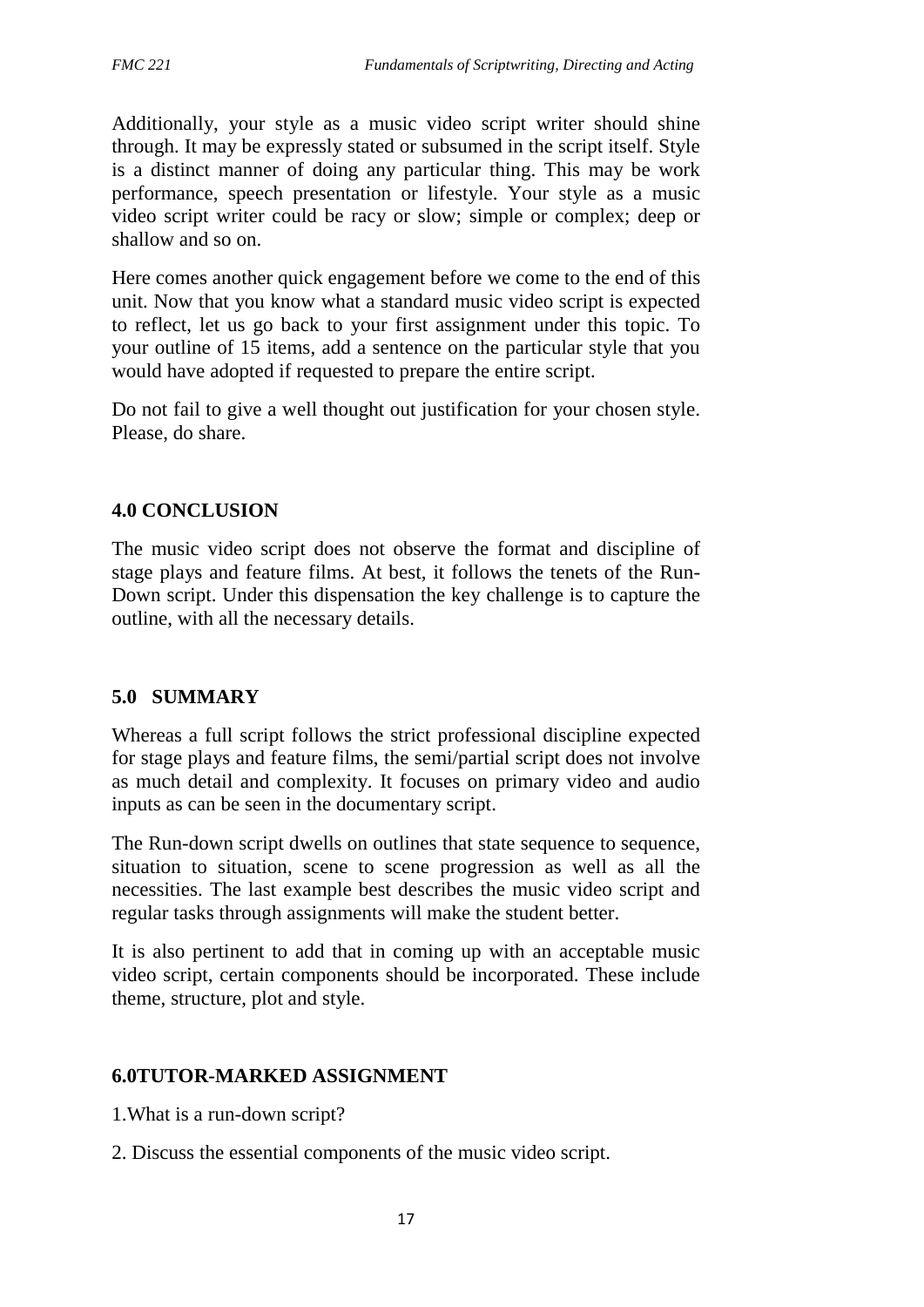# **7.0 REFERENCE/FURTHER READING**

Onabajo, O. and M'Bayo, R. eds. (2008). Fundamentals of Home Video Production. Maryland (U. S. A.): African Renaissance Books.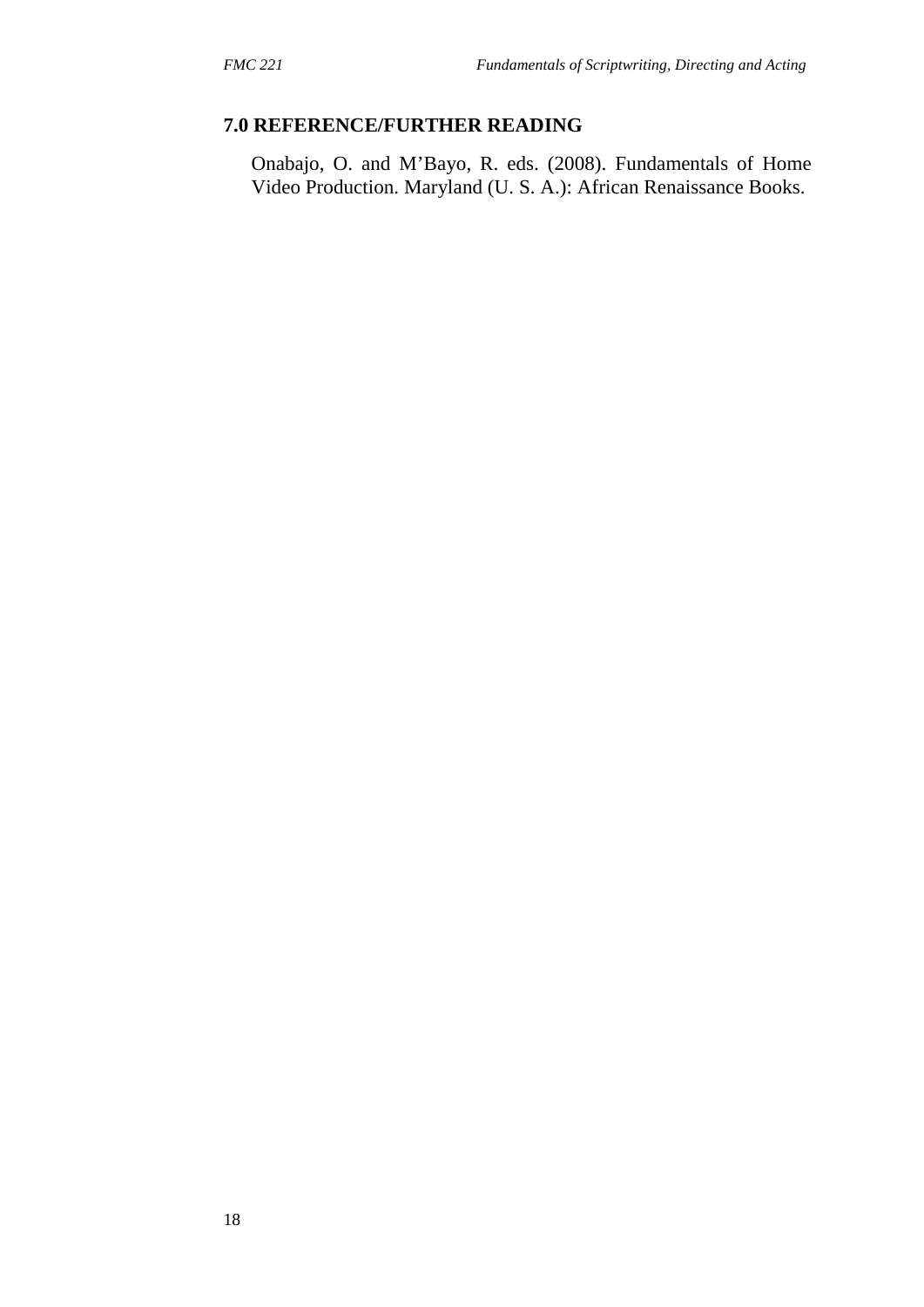# **UNIT 2 DIRECTING 1**

### **CONTENTS**

- 1.0 Introduction
- 2.0 Objective
- 3.0 Main Content
	- **3**.1 The Director and His Responsibilities
- 4.0 Conclusion
- 5.0 Summary
- 6.0 Tutor-Marked Assignment
- 7.0 References/Further Reading

# **1.0 INTRODUCTION**

The director is a professional and leader of the film production team. In this unit, we will examine his role and what his job entails.

# **2.0 OBJECTIVE**

By the end of this unit, you will be able to:

discuss the responsibilities of the director

# **3.0 MAIN CONTENT**

# **3.1 The Director and His Responsibilities**

When a play script is written, the writer's job is done. It will remain a text or document until a director comes around and decides to interpret it into an audio/visual form. This interpretation can see the script turning into a live play, a broadcast programme, or a film. Therefore, both technically and primarily, the director interprets the script into a version that can be seen and heard at the same time. For the Radio medium, however, only audio/aural interpretation is necessary. Responsibility for interpretation of the script, inexorably, leads the director to play a good number of roles towards the realisation of the film project.

Usually working behind the scenes, the director organises and supervises artistic and technical inputs geared towards film production. He or she co-ordinates the many separate aspects of the film production process into a unified whole. As the film project progresses and aspects of the film develop, the director must come up with a style that integrates all the inputs into a final product. Both consciously and unconsciously, the director generates artistic balance, colour, energy and rhythm which fills the entire production.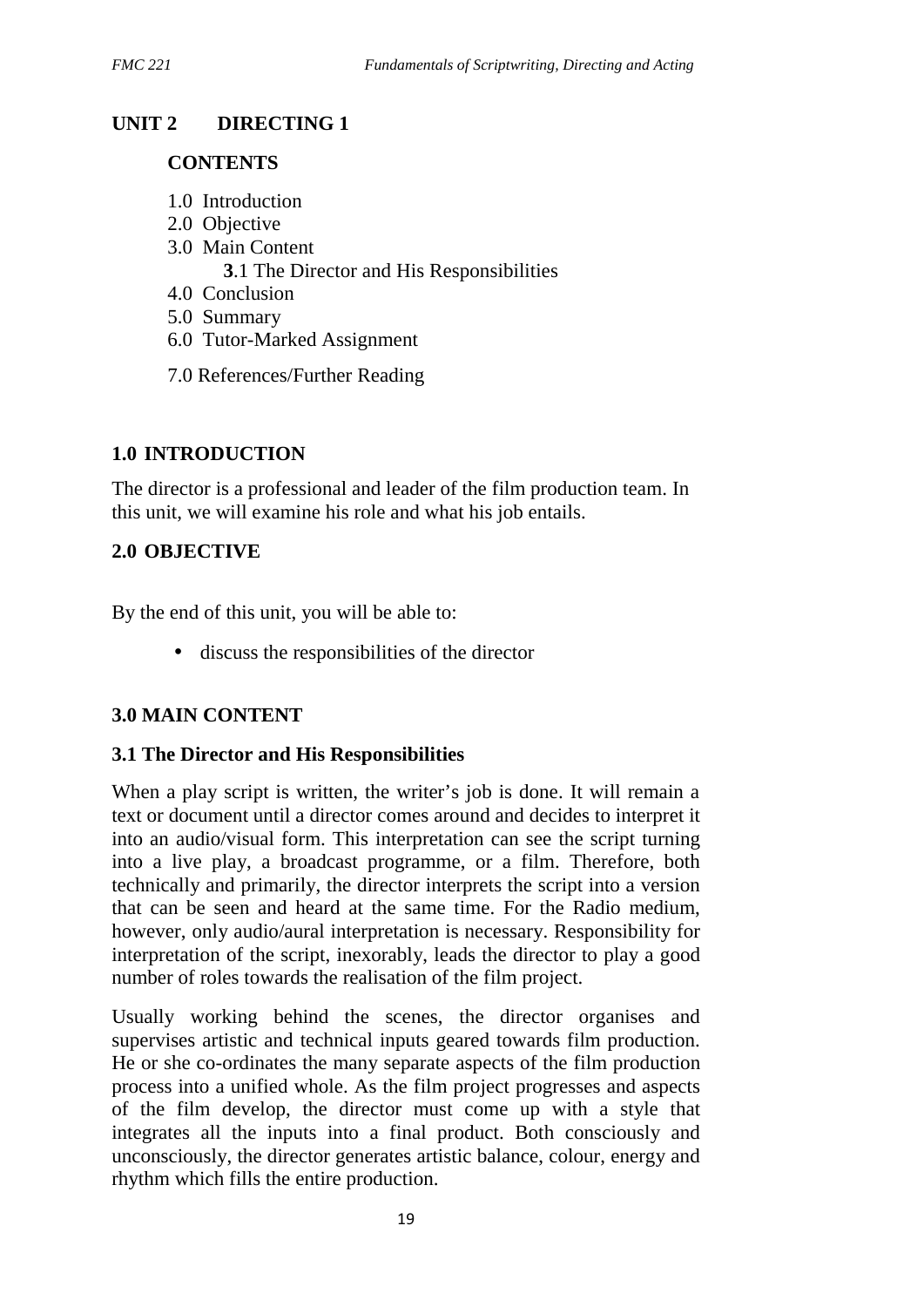Contrary to popular misconceptions, the director is not a demigod with sweeping and unbridled authority. The producer is able to overrule the director's decisions if strongly convinced. Star actors and actresses may delete or recast certain lines and phrases of the script. They may also disagree with aspects of characterization and movement. Powerful screen writers and music composers can also be in a position to overturn some of the director's decisions.

Having said this, the director is the one who "directs" the actors, actresses and crew. The director elicits utterance and performance from his actors and actresses. He expects them to say their lines, move and express themselves in a particular way that reflects his creative vision for the film. Camera men, designers and the rest of the crew are also to offer particular inputs acceptable to the director.

The director turns the script into a sequence of shots which when properly arranged and organised transform into the film. A shot is one continuous take of film without any breaks. It can be as brief or as lengthy as the director wishes. For example, if the camera records a book dropping to the flour, that can be a brief shot. But if the same camera is intended by the director to ascertain that the book that dropped is still intact, then one can see a pull in to the book. This particular shot will not be as brief as the earlier one due to the technique employed to realise if as well as the contribution that it makes to the entire film narrative.

In turning the script into a sequence of shots, he director is responsible for deciding camera angles, fields of view, lens effects, lighting, sound, music, design and movements.

We merely mentioned the fact that the director coordinates the inputs from the crew for the overall benefit of the film. In reality, he actual decides what is good enough to be recorded and what is not so good. For example, he or she decides that the framing of every shot is right and proper. The director may decide to centralize the screen image or leave some space to the right or to the left. The director may also decide to replace an all- purpose flood light with a spot light. It may also please the director to have an actor or actress speak louder or softer, for example. He or she could call for the style and tone of make-up or consume to be changed. The whole idea is to ensure that every tiny component of the film fits into the directorial vision. Let us wind up this class with another assignment. Using your camera, do three close selfies of your face. The first should show you as "Happy"; the second should show a "Happier" you; the third selfie must convey the fact that you are in your "Happiest" mood.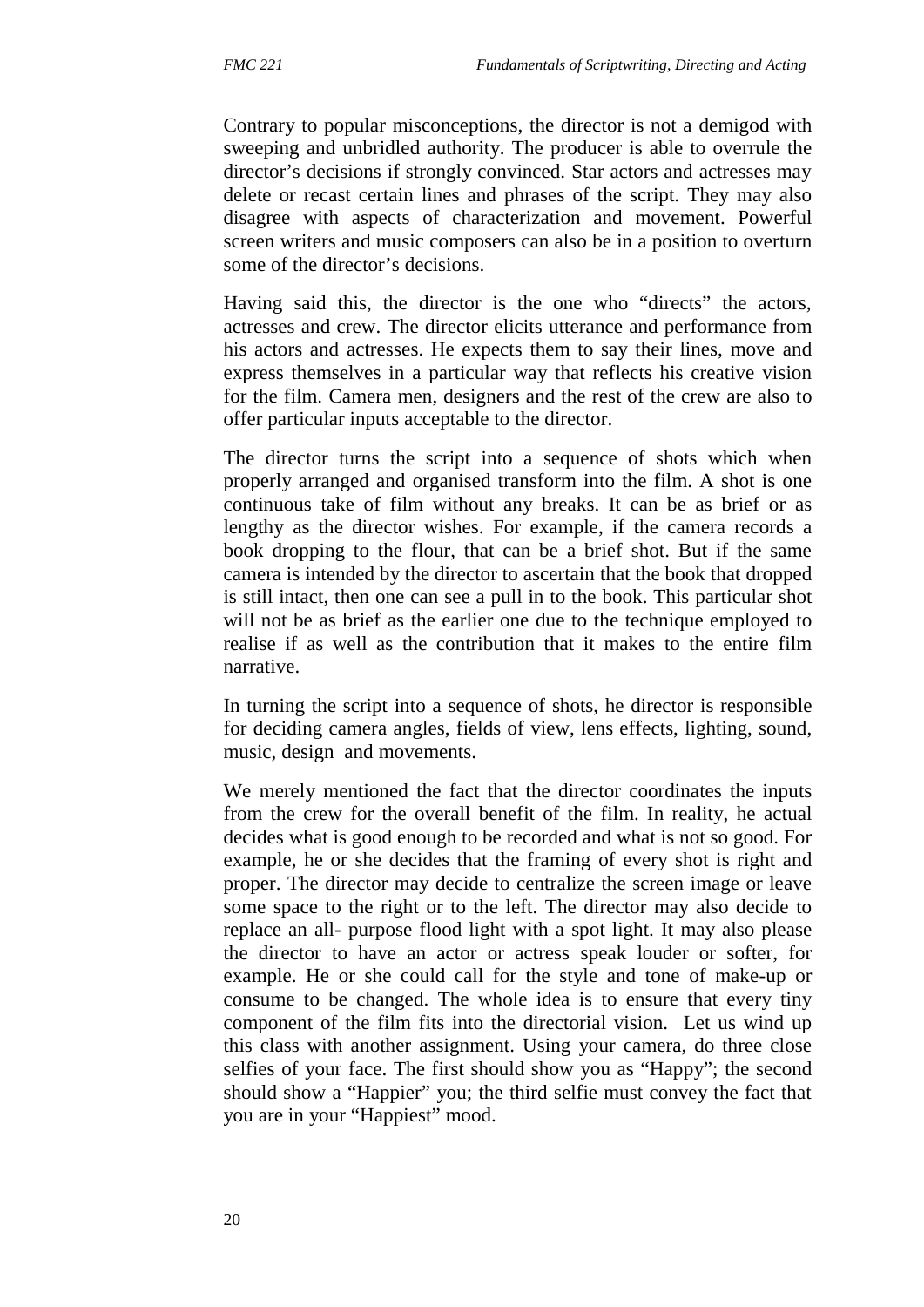# **SELF-ASSESSMENT EXERCISE**

Let us do a quick exercise here. Think of three actions that may warrant brief camera shots and another three that should require more than brief camera shots. Please share your answers on the group portal

### **4.0 CONCLUSION**

Although the director is a member of the film production team, he or she rises above all other members of the team. Due to the fact that the director is expected to turn the script into a film, he or she relies on the individual and collective productivity of the production team; the director calls for contributions from every member of the team and also determines what is good enough to form a part of the production, as well as what is not good enough.

### **5.0 SUMMARY**

The director is a professional and leader of the film production team. He or she only answers to the producer, although in practice, celebrity actors, actresses, directors of photograph, designer and production managers can influence the director's decisions.

The responsibilities of the director include making the script to become the film. In other words, he or she transforms the film idea from a text into a film. Other roles are to "direct" the actors and actresses, to elicit for the contribution of the crew members, to co-ordinate all the artistic and technical energies in the best interest of the film and to stamp the film with his/her vision and style.

### **6.0 TUTOR-MARKED ASSIGNMENT**

Fully discuss the responsibilities of the director.

# **7.0 REFERENCE/FURTHER READING**

www.futurelearn.com (An Introduction to Screenwriting) www.nyfa.edu www.udemy.com Info.finaldraft.com www.universalclass.com www.domestika.org

www.classcentral.com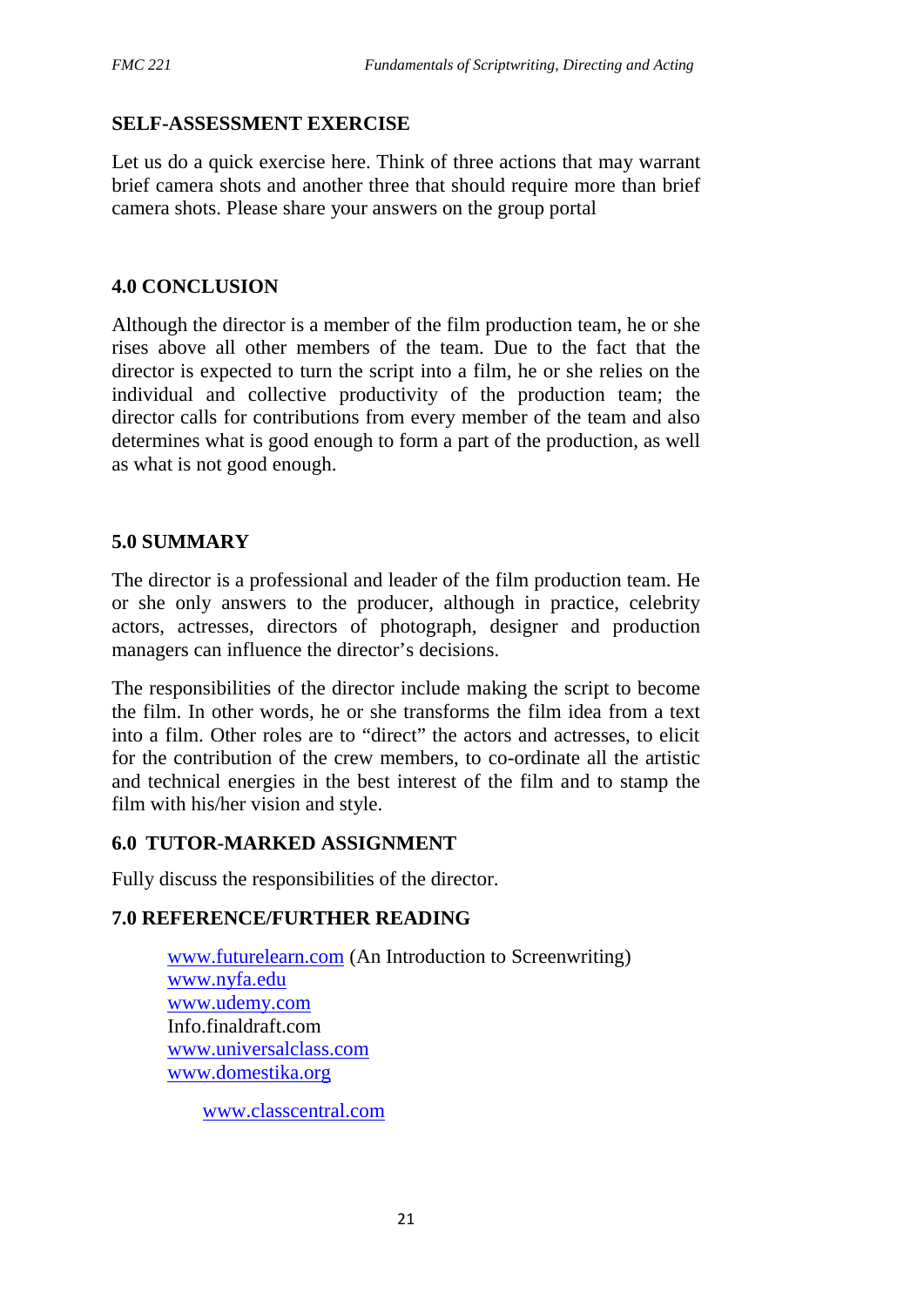### **UNIT 3 DIRECTING II**

#### **CONTENTS**

- 1.0 Introduction
- 2.0 Objectives
- 3.0 Main Content
	- 3.1 The Camera
	- 3.2 Camera Movement
- 4.0 Conclusion
- 5.0 Summary
- 6.0 Tutor-Marked Assignment
- 7.0 References/Further Reading

#### **1.0 INTRODUCTION**

In this unit, we will examine the film camera and its role.

#### **2.0 OBJECTIVES**

By the end of this unit, you will be able to:

- explain the role of the film camera
- discuss camera movement in film.

### **3.1 The Camera**

It is true that the film director needs actors and actresses, cameramen, the director of photography, designer and technicians to work with. The film camera, however remains the most important tool, device or instrument available to the film director. This is so because the camera is needed to transform the film idea from text to film. The camera is needed to record the moving images which add up to become the film, eventually. In order to tell the story effectively, the director relies on different camera movements to enable him or her to compose the filmic narrative.

#### **3.2 Camera Movement**

Camera movements are divided into two. These are lens movement and spatial movement. The former entails an adjustment of the lens without moving the camera. This adjustment changes the focus of the lens without moving the camera. It changes the focus of the lens and changes the relationship between the screen object and the audience. In essence, the image can become bigger or smaller. When it is bigger, the audience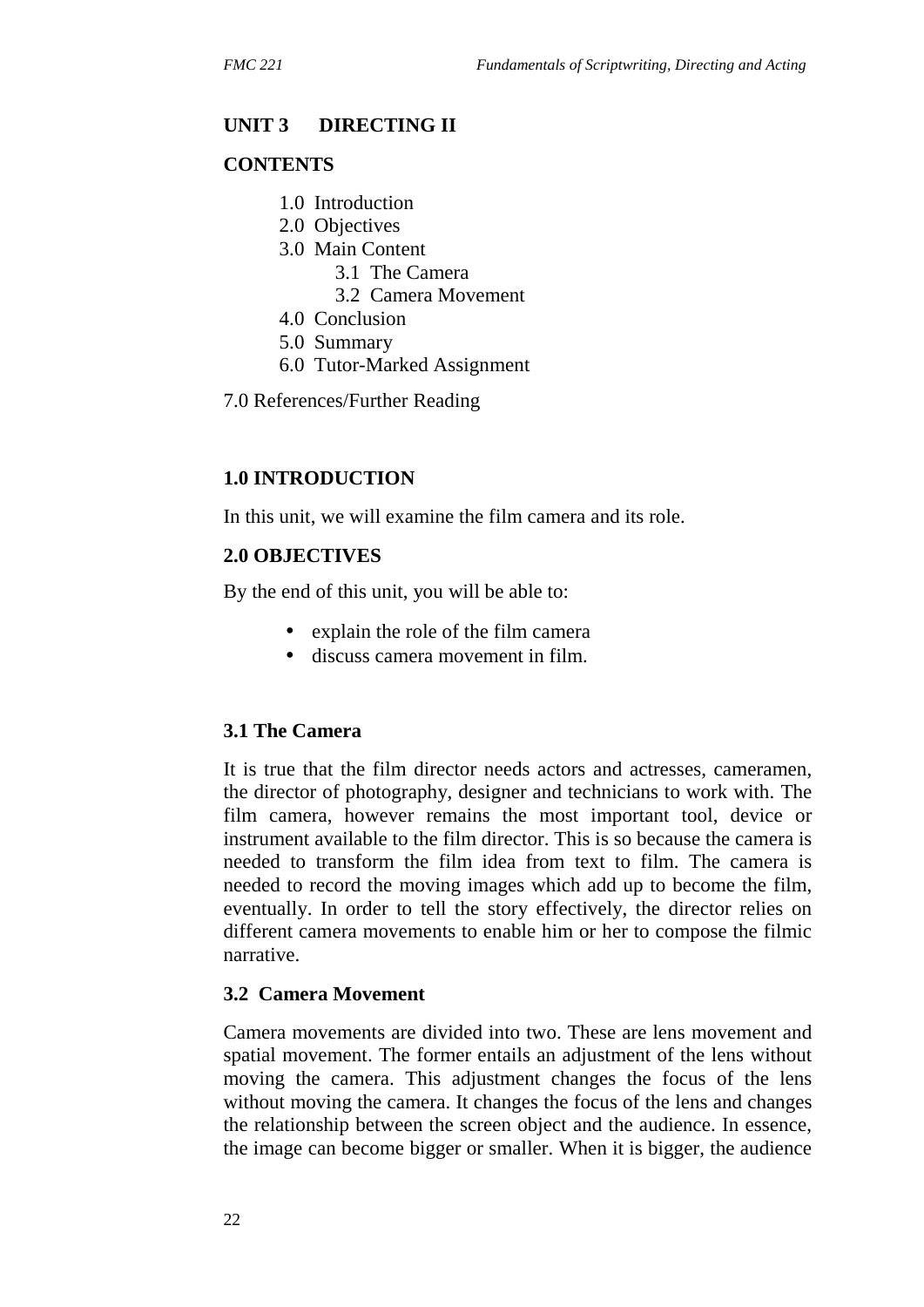tends to see it as closer; the reverse is the case when the screen image becomes smaller.

The second type of camera movement involves the physical movement of the camera either along its axis, or from point A to point B. As a director, whatever movement you opt for at any point during the film making process must spring from a valid reason. The movement must be motivated by an action or the reason for that action. Only then will that particular camera movement be truly meaningful and clearly discernible to the viewing audience. I have always told my film students that in the film business, the audience is the boss; not the producer. The director makes the film with the viewer in mind. The viewer it is, who at the end of the day accepts or rejects the film. As you know, acceptance signifies business success, while rejection points to adverse consequences, business wise.

The implication of all this, is that a thorough knowledge of common camera movements and their wise application should be an obsession to the film director. Popular and time- tested camera movements are as follows:

- (1) PAN: The |Pan is a movement by the camera to the left or to the right, along its horizontal axis. To execute this movement, the cameraman simply grabs the handle of the camera and moves it to the left or to the right. The PAN can be very slow, slow, fast or very fast. Whichever the director decides to use will be determined by an established need and reason embedded within the film narrative itself. Usually, film directors use the PAN movement to:
	- (a) Show the viewer what the screen character sees;
	- (b) Make an association between the physical relationship of two persons or objects;
	- (c) Follow an on-screen action;
	- (d) Select items in a row, one-by-one;
	- (e) Adjust picture composition by changing what the director wants the viewer to see;
	- (f) Show reactions on one, two or more faces to a common stimulus.

2. TILT: The TILT is the movement of camera, up or down along its vertical axis. Here again, the tilt could be slow or fast, depending on the vision of the director. As a camera movement, the filt can be used to accomplish the following:

(a) Adjust picture composition;

(b) Create a dramatic effect. Consider a camera tilting from a suckling baby to a proud and happy mother.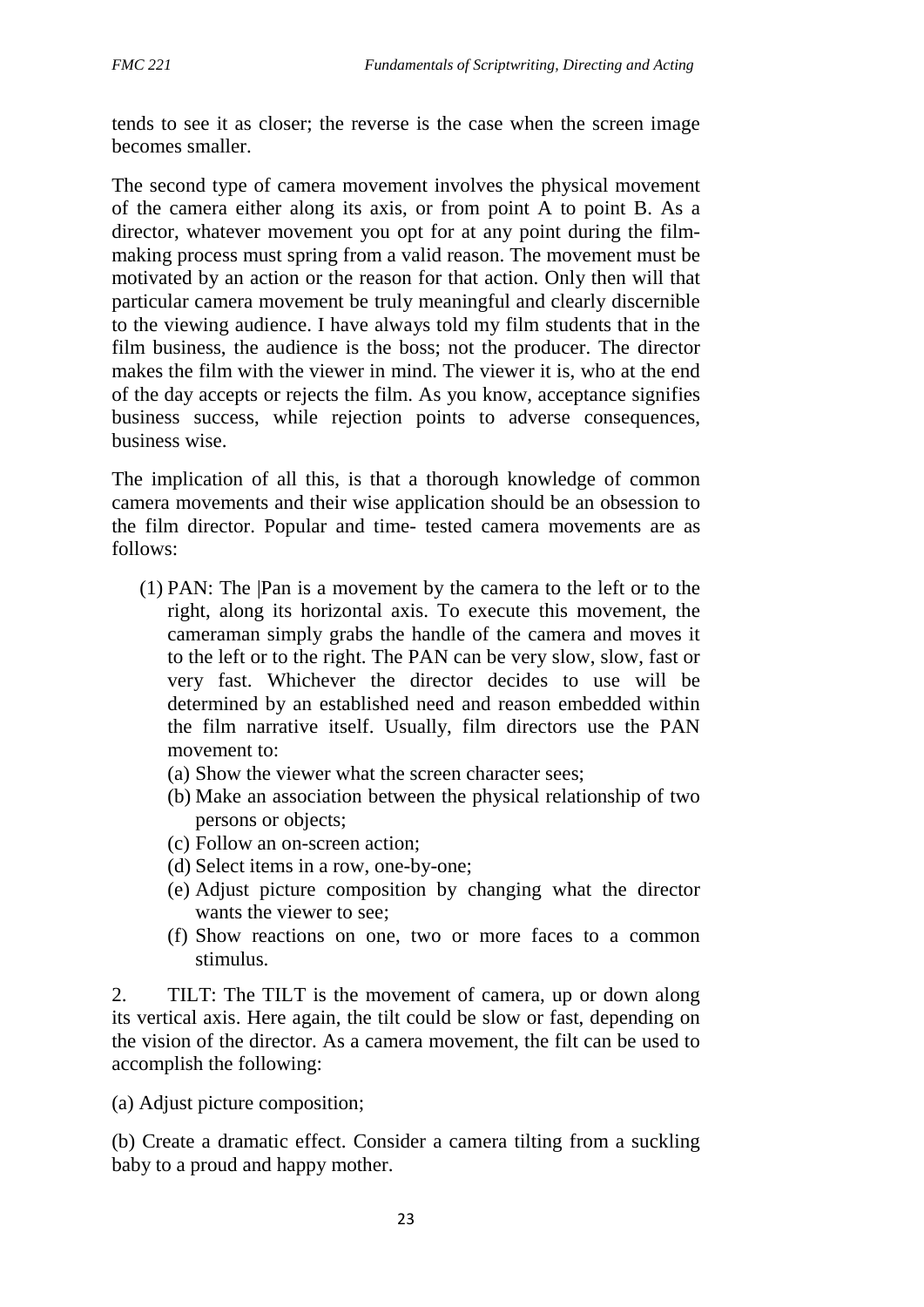(c) Follow an established on-screen action.

#### **4.0 CONCLUSION**

It is an incontrovertible fact that the film director depends on the script as a crucial raw material. Even more so does he or she depend on the camera to capture the moving images, hereby transforming the film idea from text to film. If the director is to use the camera effectively and creatively, then he or she must know the popular movements of the camera, as well as how and when to use them.

#### **5.0 SUMMARY**

It cannot be over- stressed that the film director cannot tell the film story without the film camera. The reason is simple- her or she needs the camera to record moving images which add up to become the film.

Camera movements are classifiable into two: lens movement and spatial movement. In camera movement, either the lens moves, through deliberate adjustment or the camera moves from one place to another, from action initiated by the cameraman.

Some of the popular camera movements that have been tested and proven are; the PAN and the TILT. Whereas the PAN represents a movement by the camera to the left or to the right, along its horizontal axis, the TILT is a movement of the camera up or down, along its vertical axis.

#### **6.0TUTOR-MARKED ASSIGNMENT**

- 1. What is the role of the camera?
- 2. Discuss camera movement in film.

#### **7.0 REFERENCES/FURTHER READING**

www.futurelearn.com (An Introduction to Screenwriting) www.nyfa.edu www.udemy.com Info.finaldraft.com www.universalclass.com www.domestika.org www.classcentral.com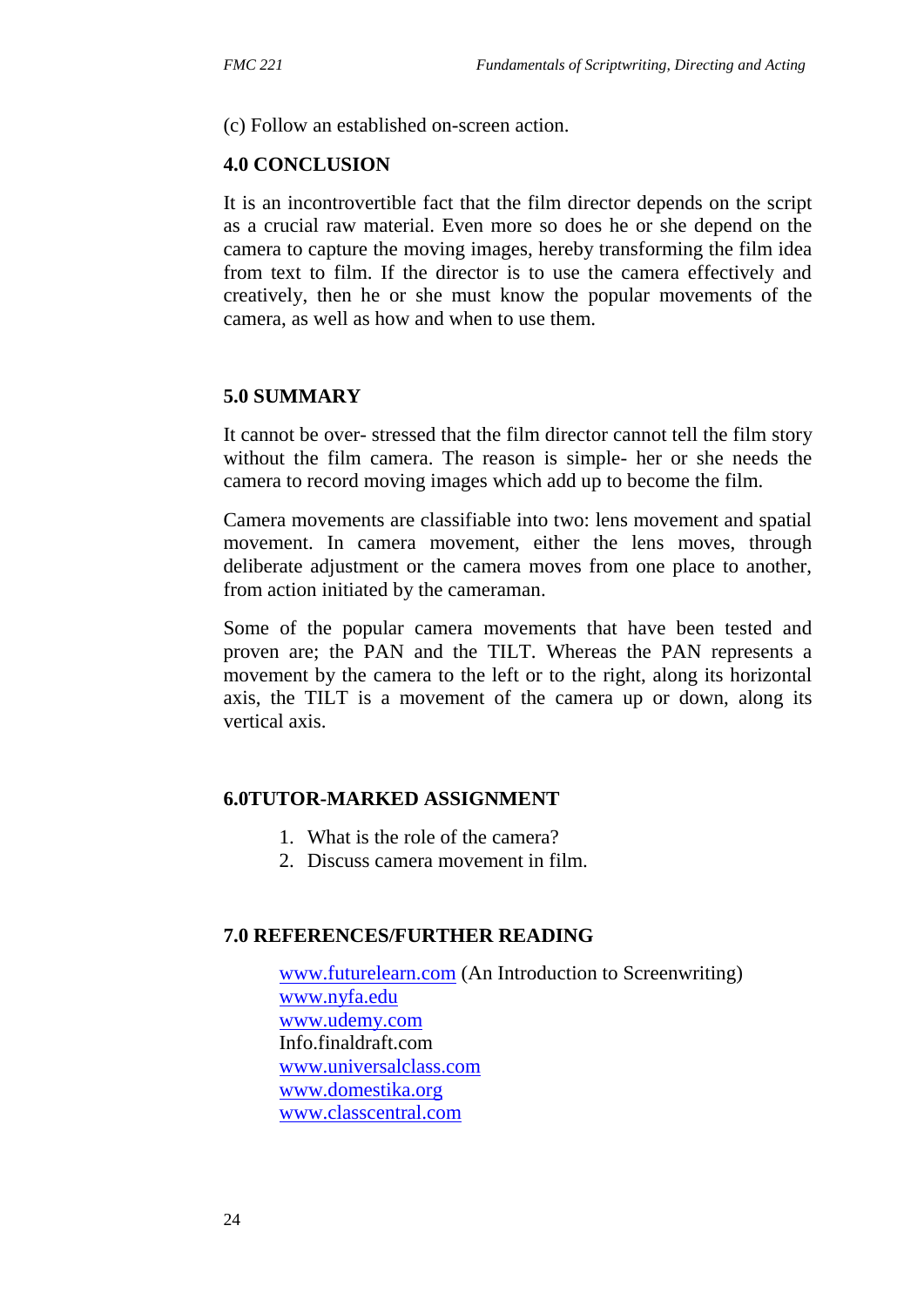# **UNIT 4 CAMERA MOVEMENT**

### **CONTENTS**

- 1.0 Introduction
- 2.0 Objectives
- 3.0 Main Content
	- 3.1 Zoom
	- 3.2 Truck
	- 3.3 Dolly
- 4.0 Conclusion
- 5.0 Summary
- 6.0 Tutor-Marked Assignment
- 7.0 References/Further Reading

# **1.0 INTRODUCTION**

In the last unit, we began to treat camera movements as an important pre-occupation of the film director. We shall continue along that path in this unit. Then we shall attempt to make the entirety of these camera movement experience an interactive one.

# **2.0 OBJECTIVES**

By the end of this unit, you will be able to:

- explain zoom camera movement
- explain how to accomplish various processes through zoom movement
- demonstrate truck
- explain dolly and its uses.

### **3.1 Zoom**

The Zoom is a camera movement in which the camera pulls into or out of a screen object of focus, within the established field of view. This is a lens movement which enables a pull in or a pull-out. In pulling in, the screen image become bigger and larger; in pulling out, it becomes smaller and less significant in the field of view. The field of view in this instance refers to everything see by the viewer, from the near to the far, as captured in any particular frame of film. This view changes as the camera pulls in or out. When there is a pull –in, less and less of the visual elements are seen as the camera closes in on the screen object/object of emphasis. The reverse also becomes the case when the camera pulls out. More of the set become visible to the viewer. The Director can either use a slow zoom or a fast zoom, depending on what he or she intends to accomplish. Usually, the Zoom is used to;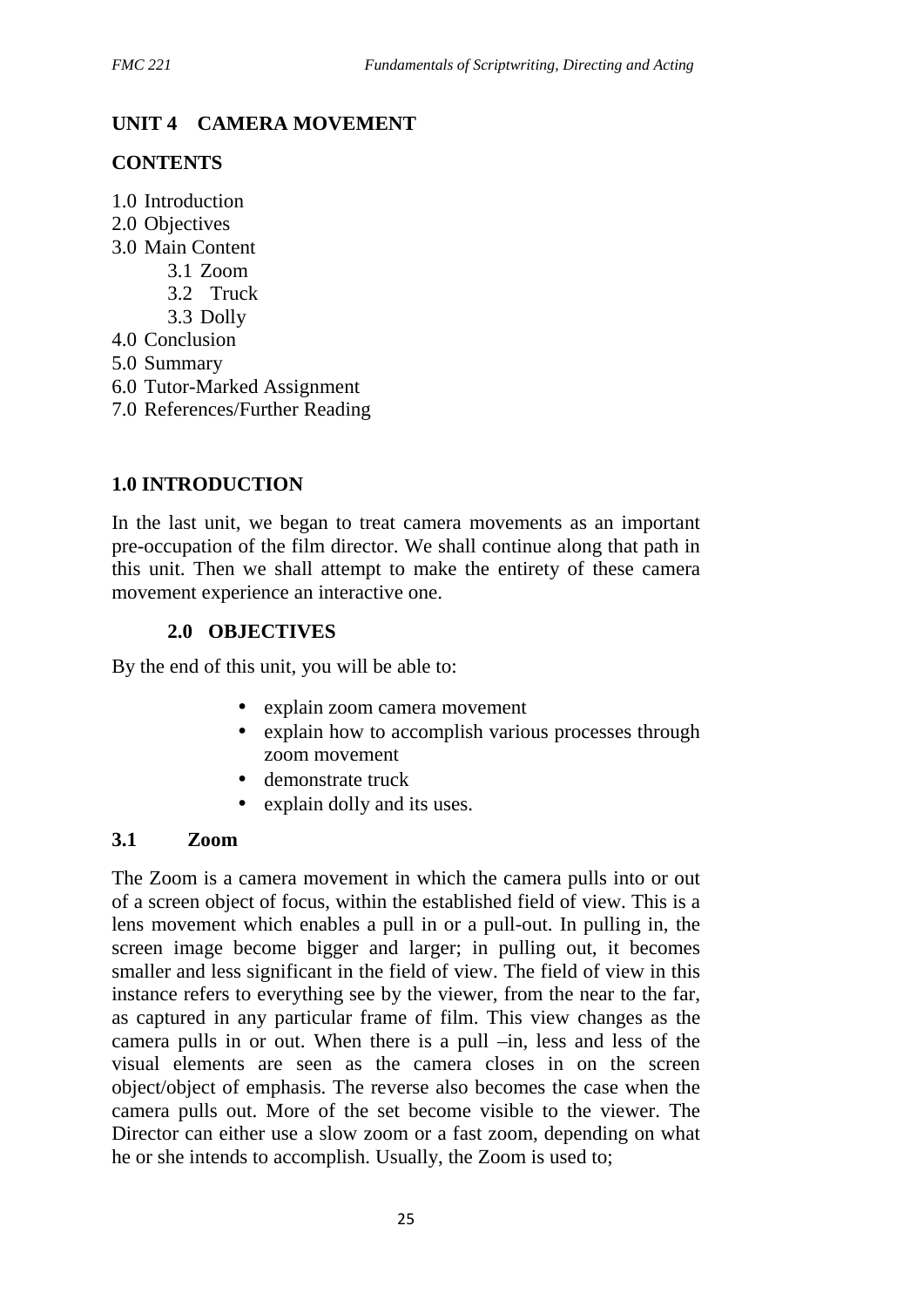- (a) Adjust picture composition
- (b) Change the field of view, for reasons best known to the director. This must, however, be agreeable to the audience at the end of the day.
- (c) Achieve a dramatic effect. A good example would be to zoom out on two persons in a confidential conversation, to show an unseen/unwanted witness behind them.
- (d) Follow an established on-screen action. The action being followed must be relevant to the story being told at a particular point in time.

### **3.2 Truck**

The Truck camera movement is a spatial movement in which the entire camera moves from point A to point B. This movement is not an arbitrary one, but determined by the director's vision and interpretation of the script. To realise the TRUCK movement, the camera is mounted on a special rail device and then pushed either to the right or to the left of the screen object of focus. The effect that it creates makes the ground to appear to be moving. As in all other camera movements, the director thoughtfully, opts for the TRUCK because he has a good reason to do so. Usually, the TRUCK movement is used to do the following:

- (a) Show objects in a row; one after the other
- (b) Follow an action that is considered as relevant and integral to the action in focus
- (c) Give an increased or heightened feeling of depth within the field of view, as objects appear to be moving either to the right or to the left of the audience.

#### **3.3 Dolly**

The Dolly is executed when the camera, mounted on rollers, moves either closer to the object in focus or away from it. Expressions such as "Dolly front" and "dolly back" are used in film making. The camera is said to "dolly, front" when it moves closer to the object in focus; while it is said to "dolly back" when it moves backward and away from the screen object. The DOLLY movement is not to be used carelessly or recklessly by the film director, but in accordance with the demands of the film. This particular type of camera movement is usually deployed to:

- (a) Change the field of view; and ;
- (b) Follow necessary and relevant on- screen action; and
- (c) Give special emphasis to the environment in which action takes place.

#### **SELF-ASSESSMENT EXERCISE**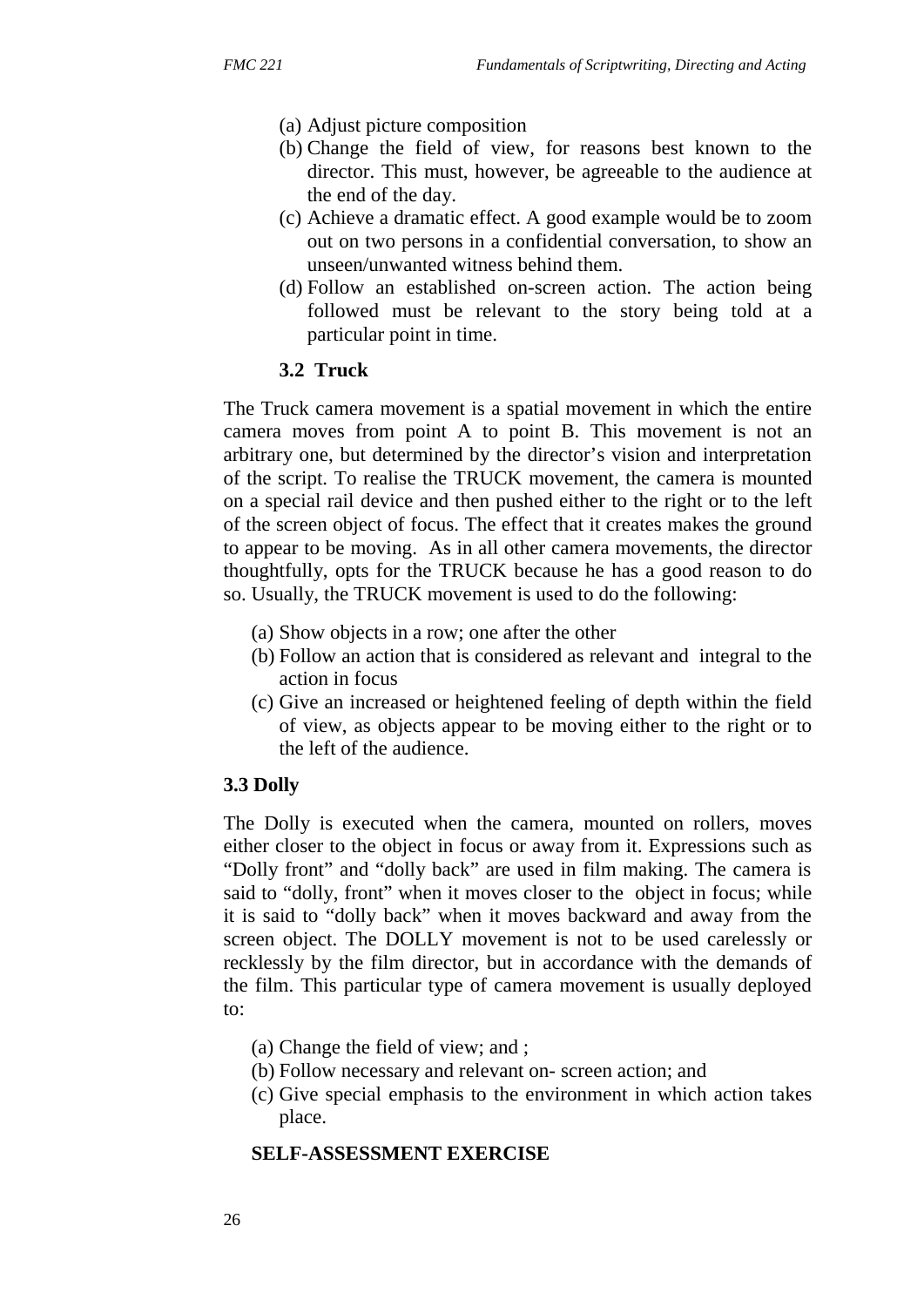Now, it is your turn to show understanding o what we have done so far in this module.

With your phone's camera, simulate the following camera movements and share with the class:

- 1. Pan
- 2. Tilt
- 3. Zoom
- 4. Truck
- 5. Dolly

Remember that this is merely a simulation, so it is essentially experimental. You are at liberty to determine the content of your video.

### **4.0 CONCLUSION**

The director depends on the use of appropriate camera movements to effectively tell the film story. Such movements which may involve only an adjustment of the lens or a spatial movement of the camera have different roles to play. It is important that the film director opts for a specific camera movement which contributes good value to the film content as well as narrative.

# **5.0 SUMMARY**

The zoom camera movement is executed by merely adjusting the lens of the camera. This has the effect of taking the audience closer to the object of focus or taking the audience away from the object of focus. The zoom is usually deployed when the director intends to accomplish a number of tasks.

The TRUCK camera movement on the other hand involves the physical movement of the camera from one position to another. A rail device enables the camera to be mounted and pushed to the left or to the right. It enables the film director to perform certain predetermined tasks as listed before now.

The DOLLY camera movement also involves spatial movement of the camera within a defined space. This technique either takes the viewer closer or further away from the screen object. The DOLLY is also put to use when the film director wants to accomplish the effects listed above.

# **6.0 TUTOR-MARKED ASSIGNMENT**

- 1. Describe zoom camera movement
- 2. Identify four processes to which we can deploy zoom.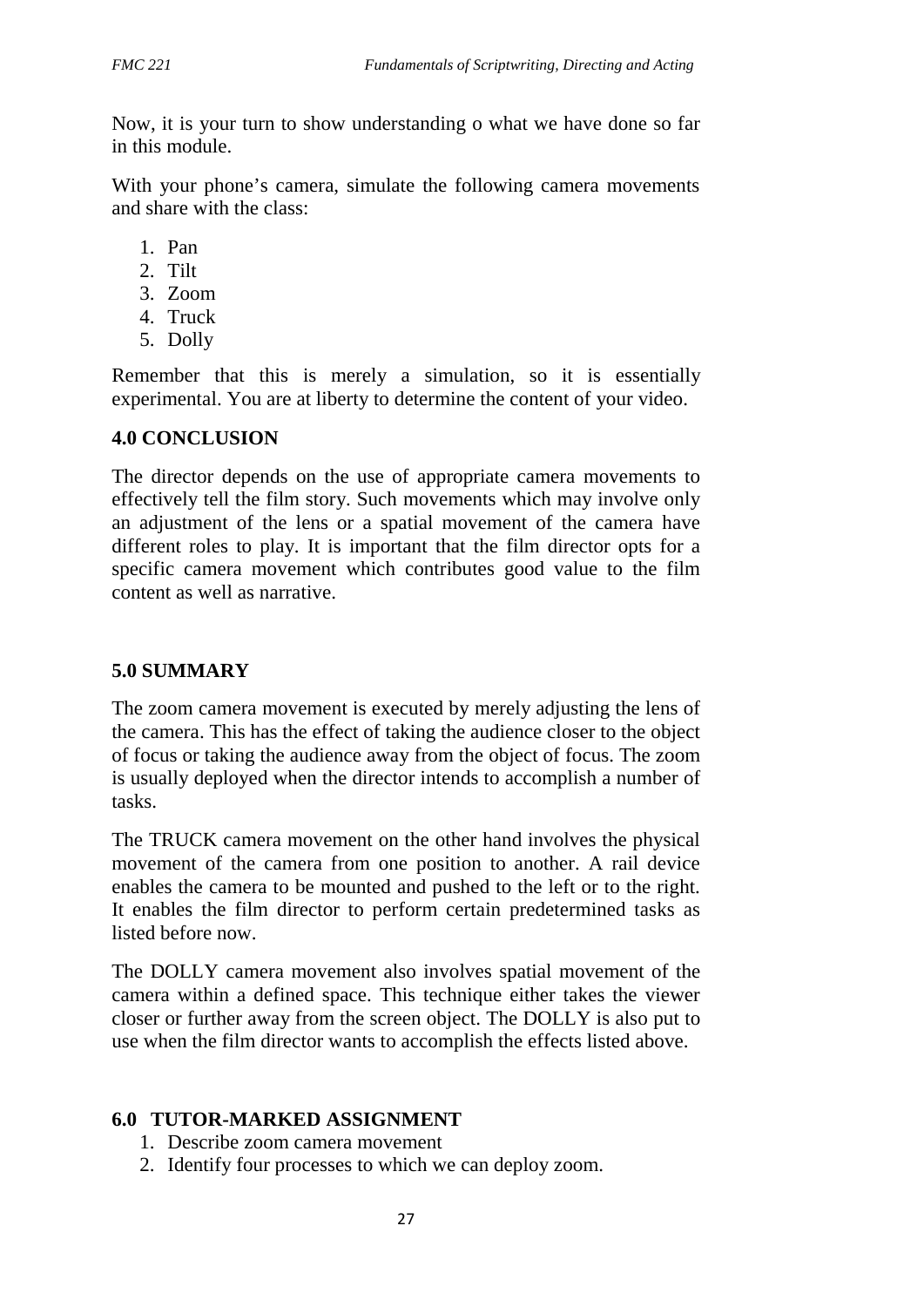- 3. When is the use of dolly employed?
- 4. Give three advantages of truck.

### **7.0 REFERENCE/FURTHER READING**

www.futurelearn.com (An Introduction to Screenwriting) www.nyfa.edu www.udemy.com Info.finaldraft.com www.universalclass.com www.domestika.org www.classcentral.com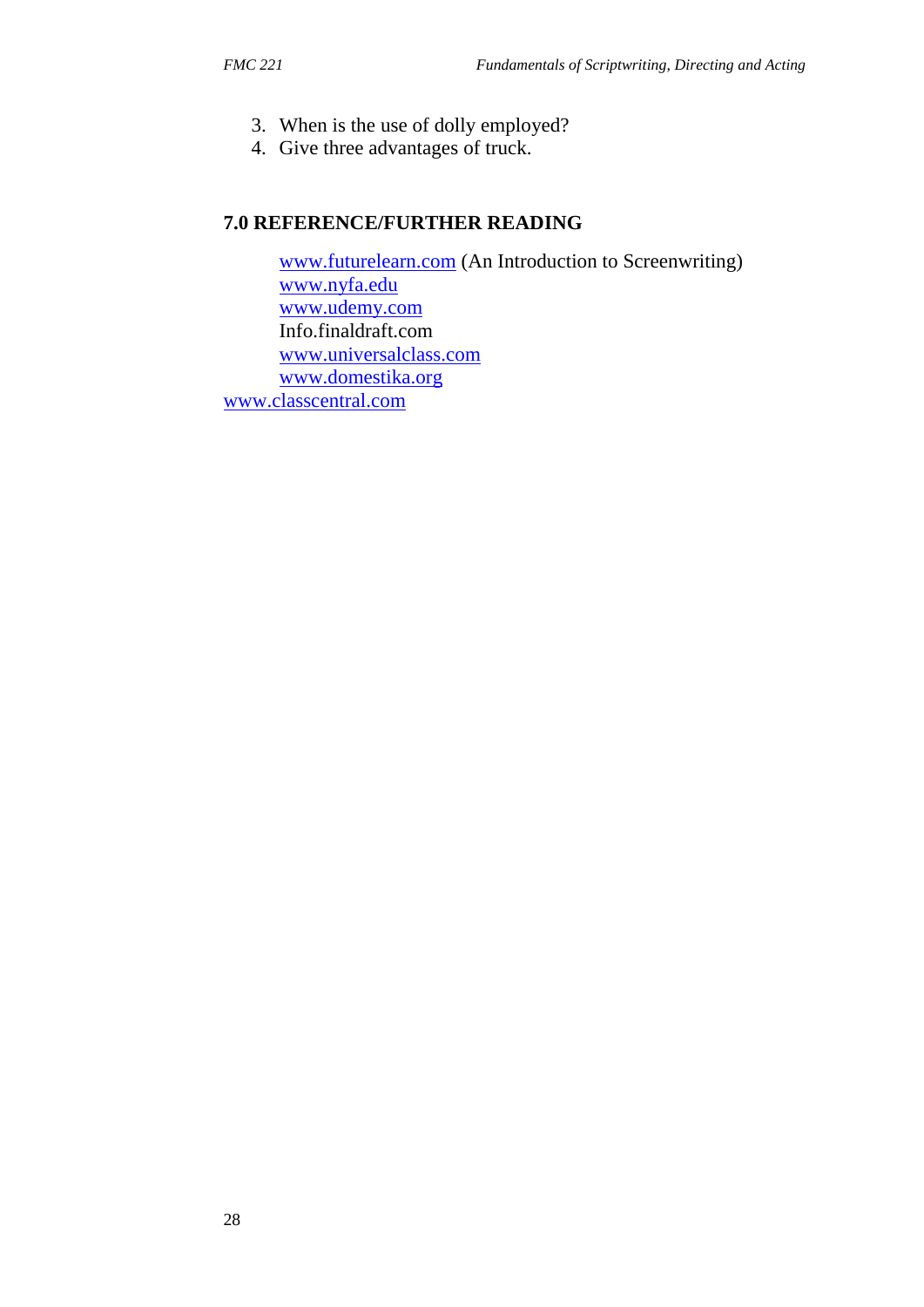# **MODULE 3**

- Unit 2 Directing: Narrative Modes
- Unit 3 Acting I
- Unit 4 Acting II: How to Get it Right

# **UNIT 1 FRAMING THE SHOTS**

### **CONTENTS**

- 1.0 Introduction
- 2.0 Objectives
- 3.0 Main Content 3.1 The Shots
- 4.0 Conclusion
- 5.0 Summary
- 6.0 Tutor-Marked Assignment
- 7.0 References/Further Reading

### **1.0 INTRODUCTION**

As has been already established, the film director relies very much on the device/gadget called the film camera in order to tell the story. He or she does this by turning the film script into a series of shots.

### **2.0 OBJECTIVES**

By the end of this unit, you will be able to:

- describe a shot
- identify various camera shots.

### **3.0 MAIN CONTENT**

#### **3.1 The Shots**

A shot is a continuous, unbroken recording of a moving image by the film camera. At the end of the day, the shots are properly arranged and neatly edited to produce what we know as the film.

The most commonly used of these shots are: Close-Up, Medium Close up, Tight Close-up and Extreme Close- Up. Others are Medium Shot, Long Shot and Wide Shot. Also called CU, the Close-up shot shows a clear identify of the screen object in focus. Using a human being as that object, a close-up will show the head, face and upper chest area. The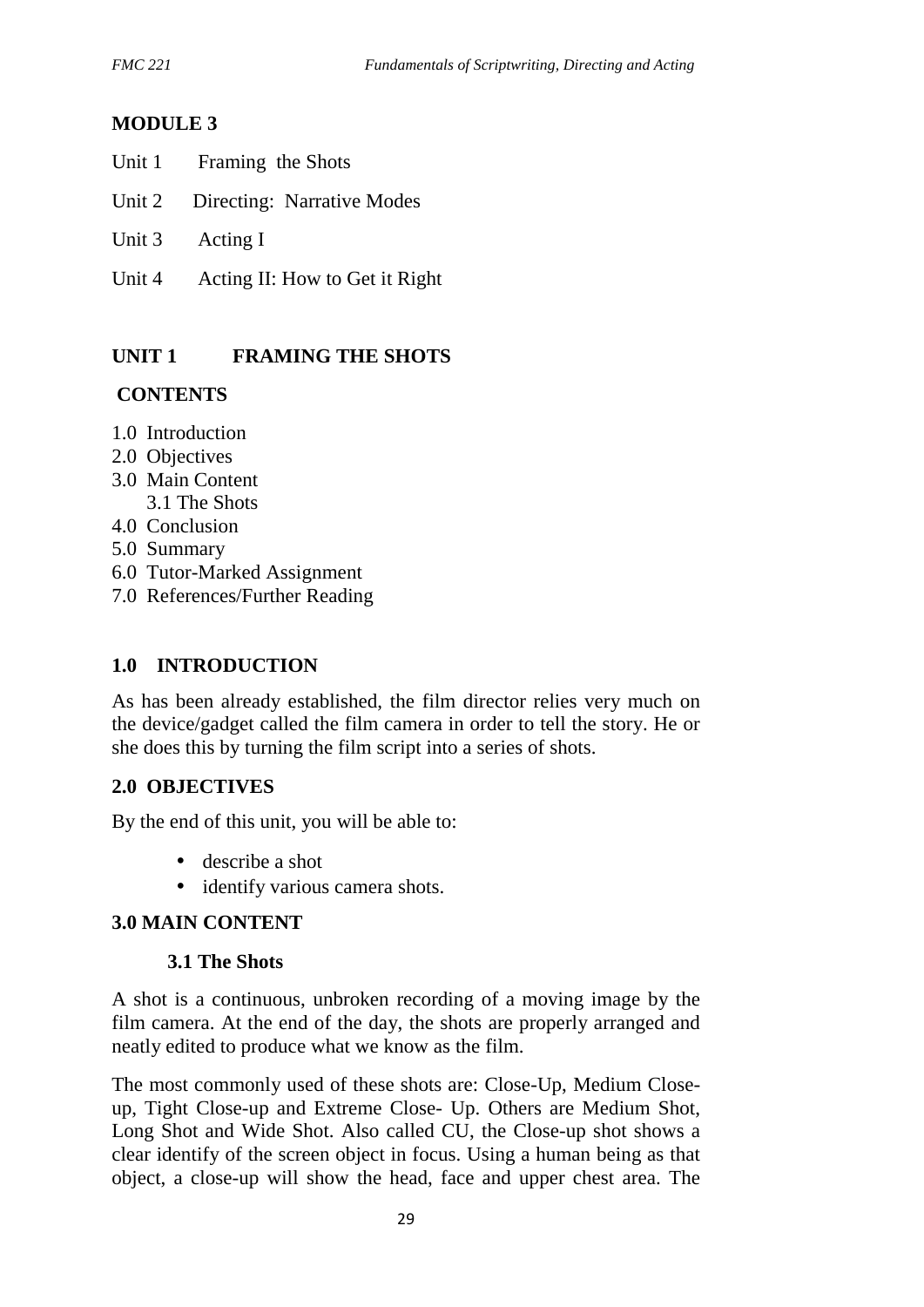Close-Up shot becomes necessary when both the identity as well as facial expression of the screen character is deemed as necessary.

The Medium Close-Up is also called the MCU. Still using our human example, this shot will capture every part of the body already seen in the CU, plus the whole chest and torso, up till the navel area. The director uses the MCU to vary the depth of field by showing more of the same thing. The variation interests the eyes without confusing the brain far as the audience is concerned.

Let us move on to the Medium Shot, which is like the middle ground between all the shots. This shot captures every part of the body already shown in the CU and the MCU. It is framed to show from the head of the screen character to the knees. The Medium Shot is mostly used by the director to introduce major characters in a film and to vary what the audience sees without changing the story. The Tight Close-Up or TCU shows the face but without the top of the head and without the chin. The TCU makes a screen character to come across as strong and intimidating. This shot is used by the director to draw special attention to the face of the screen character. If there are scars, birth marks or abnormalities, the TCU will display them to the viewer.

Even more engaging than the TCU is the Extreme Close- Up or ECU. This shot is framed to reveal just the upper end of the nose and the eyes of the screen character. The ECU makes screen images look larger than life. Directors use the ECU to show a character whose full identity is still being withheld from the viewer. This shot could also request the audience to probe into the mind of the screen character being portrayed. Horror film directors have been known to use the Extreme Close- Up to create fear and suspense.

The LONG SHOT, also known as the LS, reveals the entirety of the screen character. He or she is seen from the head to the toes. It leaves the viewing audience in no doubt whatsoever as to what the individual's full appearance is. Clothes, shoes accessories and jewelries are all captured in the LONG SHOT. When the film director wants to reduce the emphasis and significance placed on a screen character, he or she allows the audience to see other objects in the filmic environment. The WIDE SHOT or WS brings in more of the set or action environment into the picture. A WS of our screen character would show a expanse of space with the individual placed insignificantly at the centre of the screen. The WIDE SHOT can also be used to heighten fear and suspense in a film.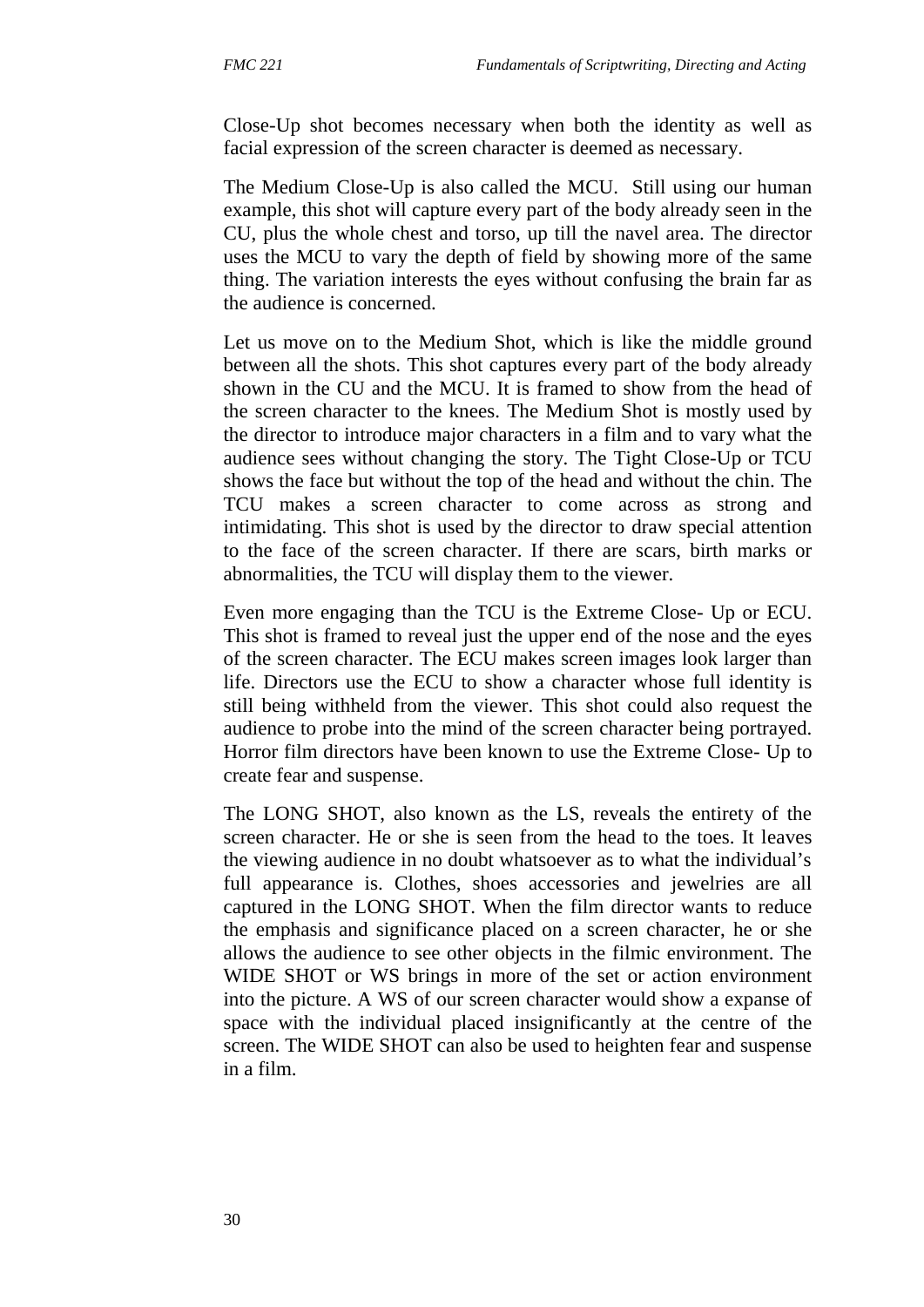### **SELF-ASSESSMENT EXERCISE**

Now that you have an understanding of the camera shots commonly used in framing and content composition, let us spend the rest of this lecture to identify and document these techniques. It is time for you to go online and watch a Hollywood film; as you watch, identify the following; CU, TCU, ECU, MCU, MS, LS and WS. Describe the screen character and the film sequence where these techniques were deployed. Do, share as usual. Good Luck.

### **4.0 CONCLUSION**

In the task of framing the individual pictures and composing the film story; the director usually finds him or herself opting for the CU, the TCU, the ECU, the MCU, the MS, LS and WS. Some of these shots only reveal a part of the screen character while others show more or the entire body to the audience. They are used and reused by the film director in line with creative vision and necessity.

### **5.0 SUMMARY**

The film director must get the very best from the camera at all times, since that is his primary, work tool. Afterall, only the film camera can help the director to turn a story or a script into a film.

While framing, individual shots for the bigger film story the director composes content by using Close-Ups Medium Shots, Tight Close Ups, Extreme Close-Ups, Medium Close-Ups, Long Shots and Wide Shots, Any technique opted for at any point during the film production must be relevant and germane- it should help to tell the film story in a better and more effective way.

### **6.0TUTOR-MARKED ASSIGNMENT**

- 1. What is a shot?
- 2. Discuss shots which are commonly used by film directors to frame and compose film content.

### **7.0 REFERENCES/ FURTHER READING**

www.futurelearn.com (An Introduction to Screenwriting) www.nyfa.edu www.udemy.com Info.finaldraft.com www.universalclass.com www.domestika.org www.classcentral.com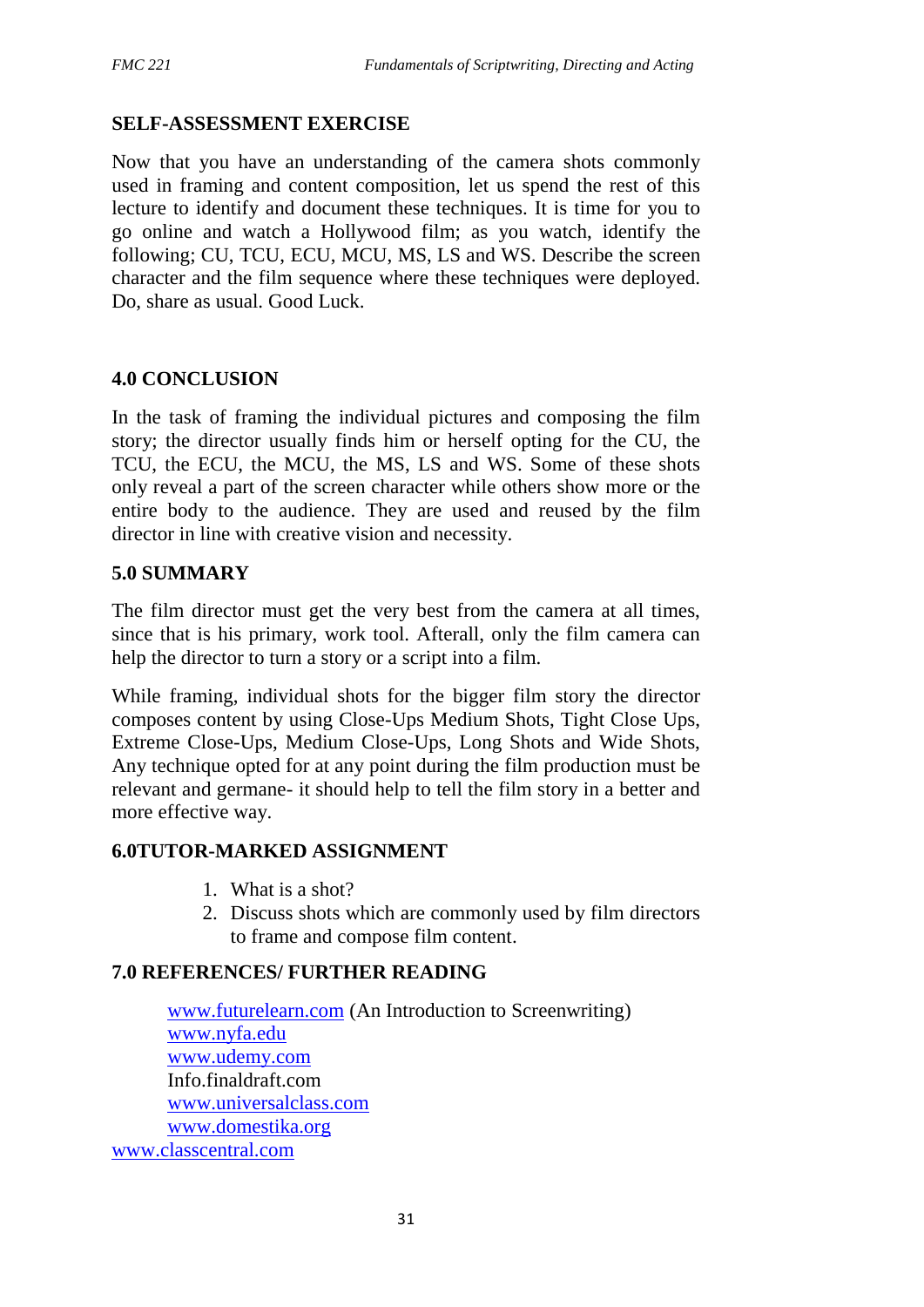### **UNIT 2 DIRECTING: NARRATIVE MODES**

#### **CONTENTS**

- 1.0 Introduction
- 2.0 Objectives
- 3.0 Main Content
	- 3.1 Narrative Modes and their Roles
- 4.0 Conclusion
- 5.0 Summary
- 6.0 Tutor-Marked Assignment
- 7.0 References/Further Reading

### **1.0 INTRODUCTION**

In the last unit, we studied the commonly used shots used by the film director to frame and compose the film content. This unit examines the functionality of these shots based on the specific roles that they play in the film.

### **2.0 OBJECTIVE**

By the end of this unit, you will be able to explain:

the roles played by various shots in film.

### **3.0 MAIN CONTENT**

#### **3.1 Narrative Modes and their Roles**

Every shot, beyond what it is in itself, or how it is executed, plays a role in the unfolding of the film narrative. These roles are continuing, from sequence to sequence, scene to scene, act to act, and so on. Let us see how shots and other narrative modes play their role in telling the film story.

The expressions hereunder are self explanatory; at the same time, they answer questions posed by the production process itself. Every narrative mode is coined to reflect the role that it plays in the narrative.

ESTABISHING SHOTS are used to identify a location and they have traditionally been used to introduce a scene or situation. The establishing shot gets its name from the role that it plays rather than its composition or framing. As a result, an establishing shot can be a close-up, a medium shot, a long shot or a wide shot.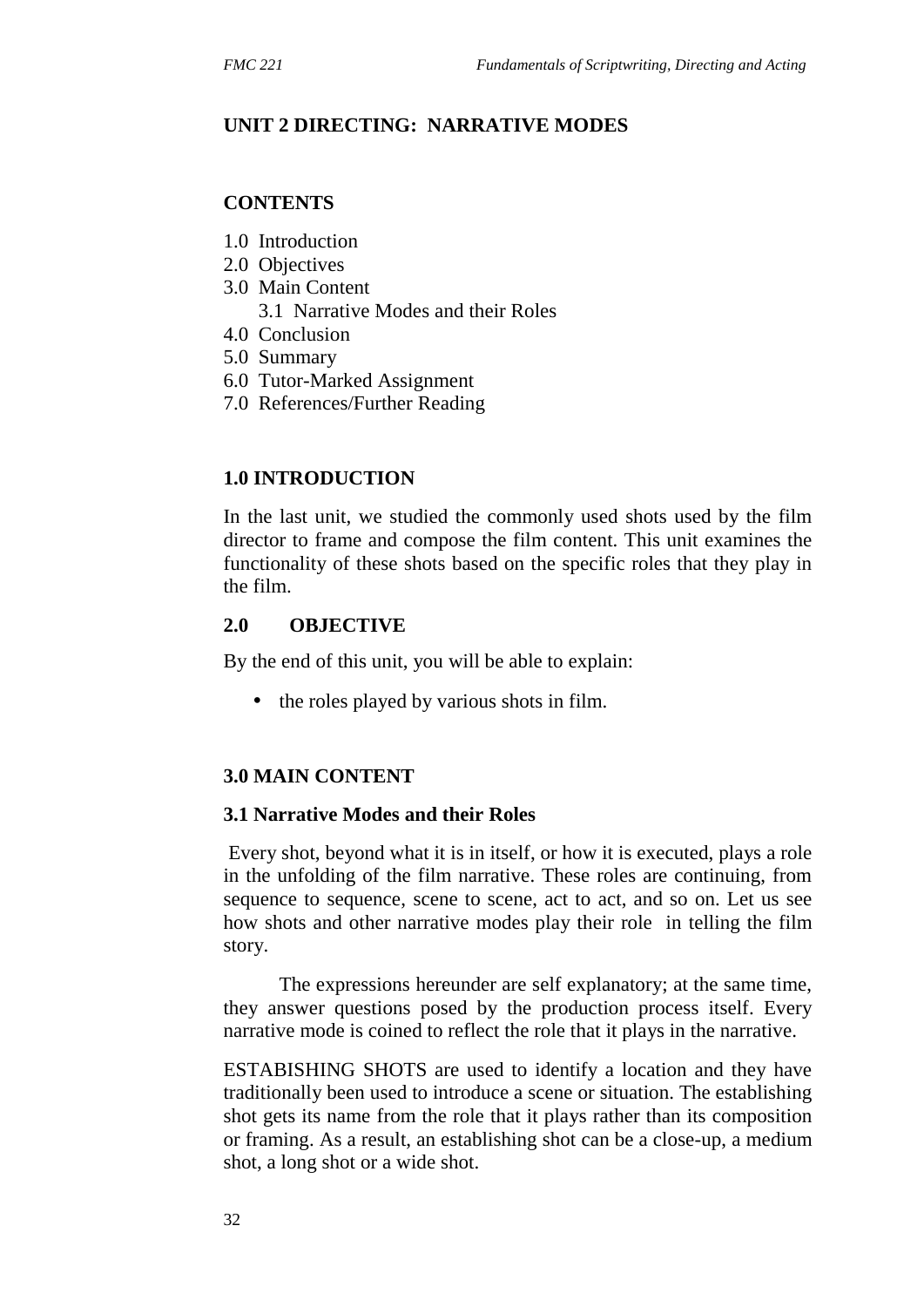REACTION SHOTS are usually just close-ups of a specific performance showing a subject's reaction to a particular event. Often a reaction shot can be stolen from a different take, or even a different scene. Brilliant editors have been known to find a few seconds of footage on an actor with his guard down after Director called "cut". Such editors then go ahead to use this clip as a reaction shot somewhere else in the scene.

The fascinating thing about the reaction shot is that it gains its reason for being from the preceding shot. The audience may or may not react the same way as a reaction performance, but in the film narrative the director has found it appropriate. The  $20<sup>th</sup>$  century Russian film maker-Lev Kuleshov was passionate about the reaction shot, and explored the concept extensively in his films.

INSERTS AND CUTAWAYS: Inserts are close-ups of objects that have already been seen within a scene. They are usually not human objects but properties (props) and set pieces flashed on the screen for reasons best known by the irector and his editor. Cutaways are similar but in this case they are objects that have not been experienced by the audience before its brief introduction. For example, in a restaurant scene, the cutaway could be the attendant or other diners.

AERIAL SHOTS are usually taken from a plane a helicopter, or a person on top of a building. Aerial shots are usually not close-ups, but medium shots, and long shots are usually preferred. Also, aerial shots can be immobile or mobile. It is pertinent to observe that since the arrival of Drone Technology, air planes, helicopters and human climbers have been spared the trouble involved in the execution of Aerial Shots. Drones can now take the execution of aerial shots farther and better.

BRIDGING SHOTS are used to cover a jump in time or place, or other apparent forms of discontinuity. They help the director, working with the editor, to fill gaps which otherwise would have distorted the flow of the film narrative in one way or another. Examples are CU of moving car tyres, newspaper headlines or weather changes and so on.

The CUT in professional analogue film-making is the splicing of two shots together to create a continuing sequence. It is done by the editor at the post production stage of a film. Between sequences, the cut marks a rapid transition between a particular time, space, and another. In digital film- making, the 'cut' merely refers to the temporary stoppage of recording by the camera. It marks the break of one continuous sequence. This effect can also be generated by the film editor in the studio.

CROSS-CUTS are produced by cutting between different sets of action that can be recurring simultaneously, or at different times. Cross–cutting is used to build suspense, as well as to show the relationship between the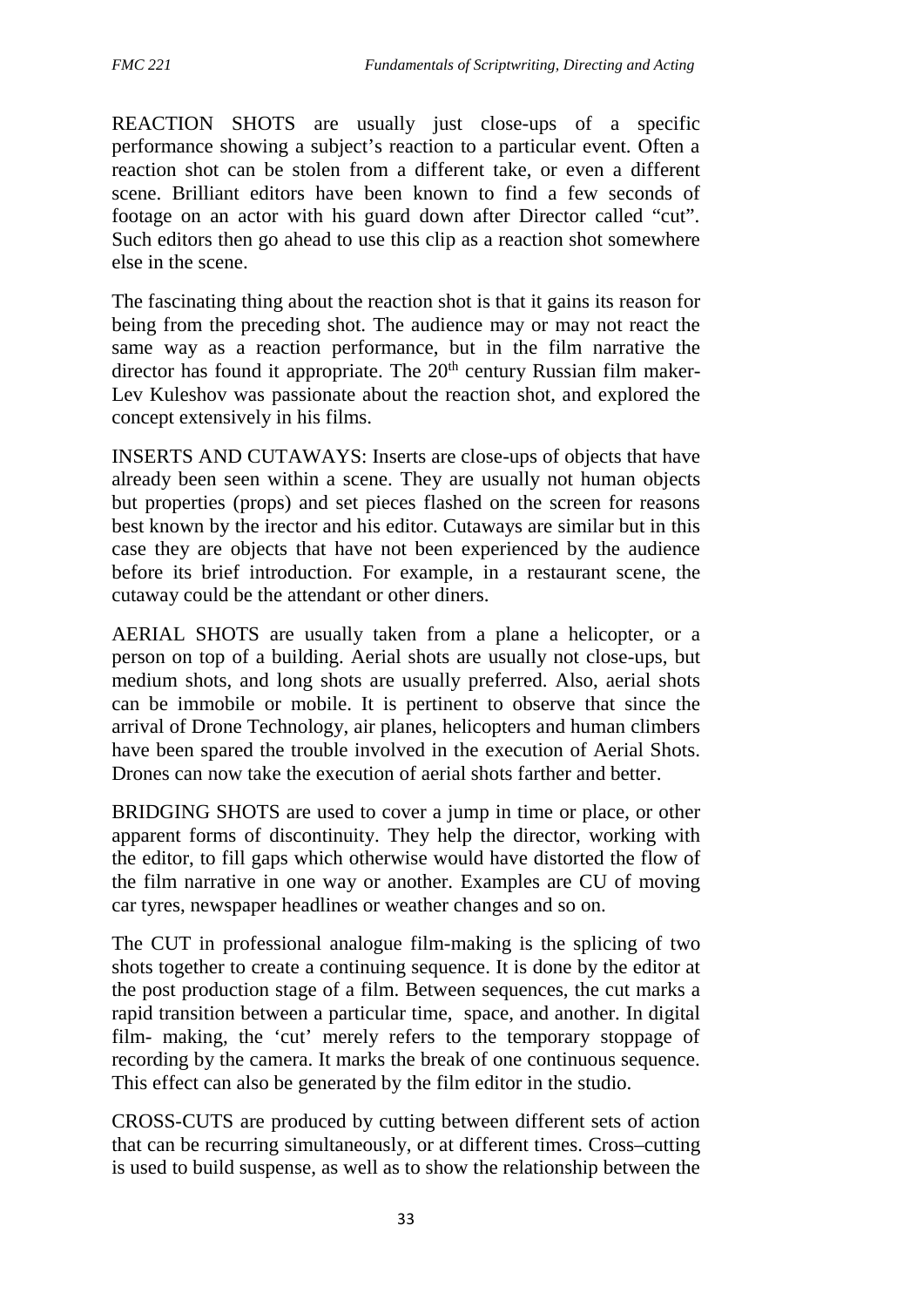sets of action. A good example is (1) Children playing in the sitting room and (2) their parents in a heated argument in the bedroom. Let us do a little exercise here. Based on your understanding of what we have learned in this module so far, think of 3 other settings that can serve as credible Cross Cuts apart from the examples provided by me. Share with the class.

The JUMP CUT is that which shows no match between two back-to back shots. Within a sequence, or more particularly a scene, jump cuts give the effect of bad editing, although some directors use it to make personal statements. Where the jump cut is not properly handled, it is capable of calling attention to itself, thereby disorienting the audience. It is called a Jump cut because it makes the spectator jump. When the picture jumps, the audience's sensibilities are jarred.

This is the opposite of the MATCH CUT and it is an abrupt cut between two shots which do match each other. It is used as a technique to mark transition in time and space.

### POV SHOTS

Conventionally, the film camera represents an unseen objective eye that records images without the subjects being aware that it is there. All shots taken with this understanding are known as objective shots. However, when the subjective view of a character is captured by the camera, the shot seizes to be objective but subjective. POV Shots, therefore, are shots taken by the camera but representing the point of view of a character involved in the filmic action.

### **4.0 CONCLUSION**

The film story is not just told by the dialogue spoke by actors and actresses. To a larger extent the story is told by the film narrative which has to do more with the visual progression.

Shots and cuts play a vital role in the unfolding and progression of the film story. While some establish the action and location others reveal reactions, while others serve as bridges to cover error and flaws that have found themselves in the film. When all the narrative modes play their roles well, the film is greatly enhanced.

### **5.0 SUMMARY**

We have seen how shots and cuts go beyond their mere description to play active roles in the development of the film narrative. This module has explained Establishing Shots, Reaction Shots, Inserts, Cutaways, Bridging Shots and Aerial Shots. It has also covered Cuts, Cross Cuts, Jump Cuts, Match Cuts as well as POV Shots. Working with the editor,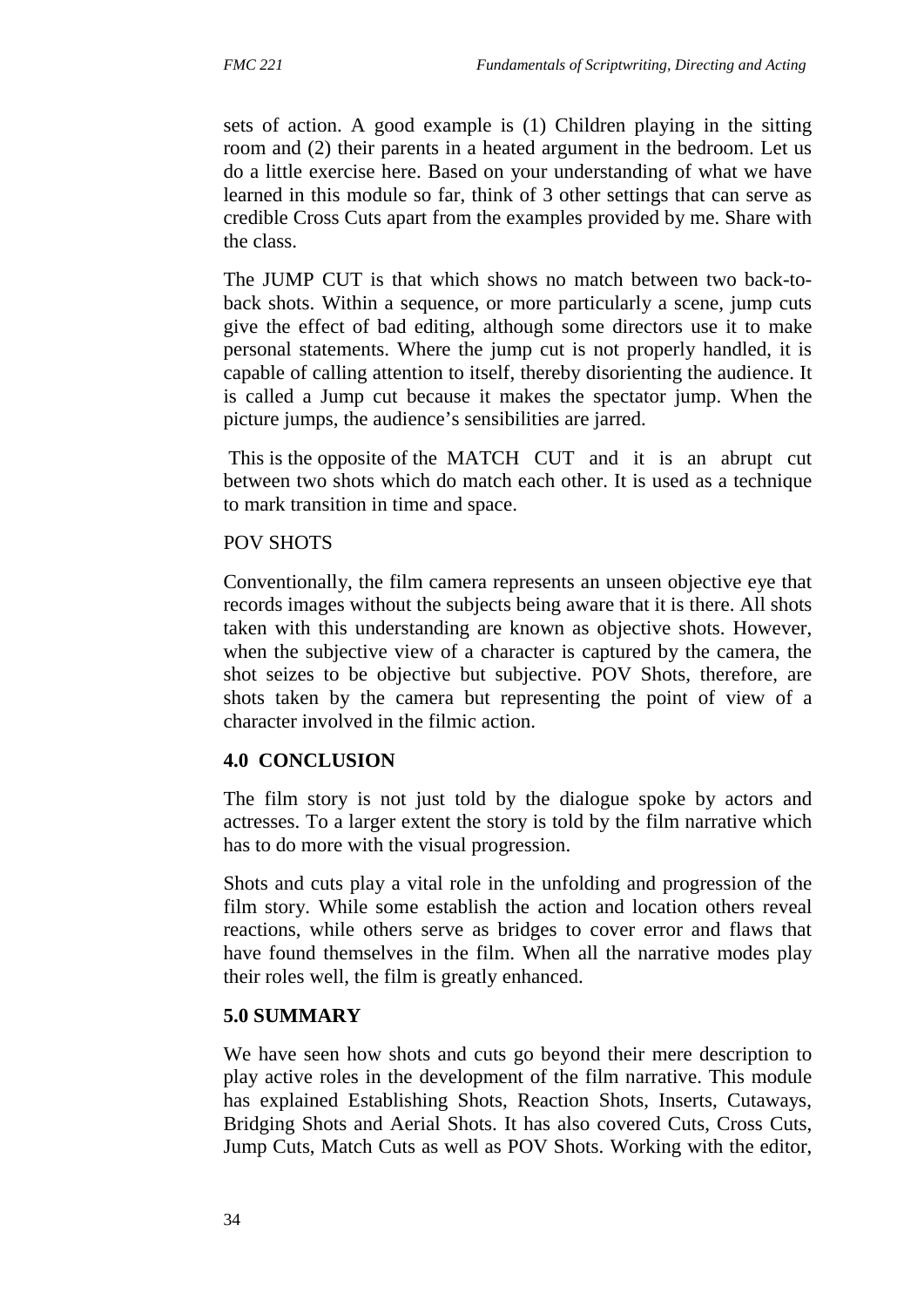the director ensures the intelligent and creative application of these narrative modes to engender a good film and a satisfied audience.

### **6.0TUTOR-MARKED ASSIGNMENT**

Give a description of each of the underlisted and the role they play.

- a) The Jump Cut
- b) POV shots
- c) Bridging shots
- d) Reaction shots

### **7.0REFERENCE/FURTHER READING**

- 1. www.nyfa.edu
- 2. www.udemy.com
- 3. Info.finaldraft.com
- 4. www.universalclass.com
- 5. www.domestika.org

www.classcentral.com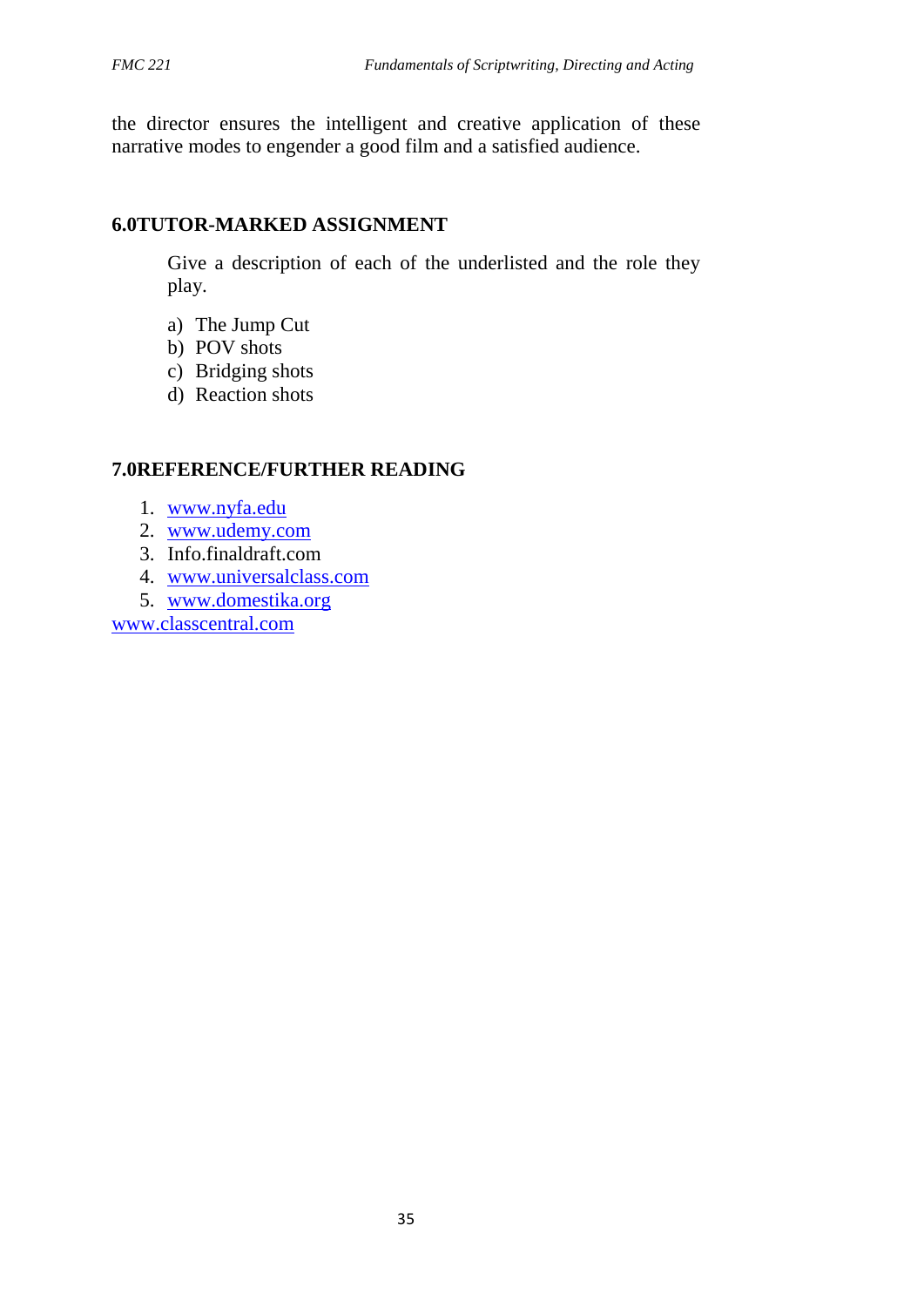### **UNIT 3 ACTING I**

#### **CONTENTS**

- 1.0 Introduction
- 2.0 Objectives
- 3.0 Main Content
	- 3.1 Acting
	- 3.2 Historical Background of Acting
- 4.0 Conclusion
- 5.0 Summary
- 6.0 Tutor-Marked Assignment
- 7.0 References/Further Reading

#### **1.0 INTRODUCTION**

In this unit, we will among other efforts, examine the historical trajectory of acting.

#### **2.0 OBJECTIVES**

By the end of this unit, you will be able to:

- explain what acting means
- give a historical account of acting.

#### **3.0 MAIN CONTENT**

#### **3.1 Acting**

Acting is often seen as the task of representing a character in stage play, a film production or a television programme. It helps to concretise and actualise a drama script, a film production or a television programme. Acting is founded on the Principe of ''Make Believe", whereby life mimics life. Also pertinent here is the principle of 'Temporary Suspension of Disbelief', which entails the presentation of one thing as if it were another and asking the audience to accept it as that other thing. So it is that film audiences can only enjoy any film if they are willing to accept a representation as a presentation. They are then said to temporarily suspend disbelief in order to enjoy the movie.

Performance is, therefore, at the very heart of acting in order to formalise a play, film or television programme. Men and women who are trained to do the job, must perform by leaving themselves behind, as it were, and then becoming other persons whose characters they have chosen to play. Acting is role play, a situation whereby an individual drops his or her natural role as Mr. A or Miss B., only to take on the role of another person known as the character.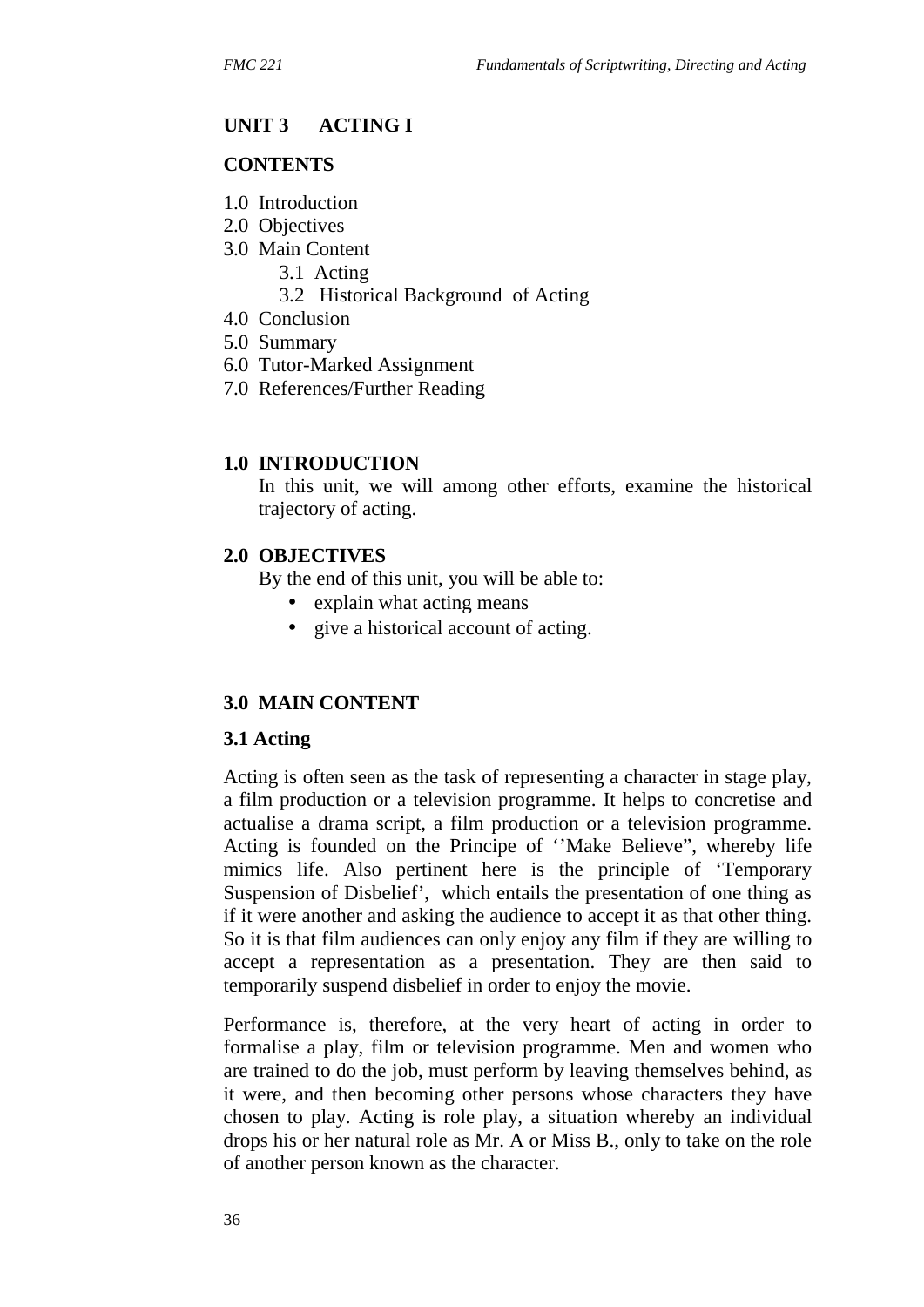# **3.2 Historical Background of Acting**

Acting or role play has been with humanity for a long time. History, has it that acting was first recorded in Ancient Greece during the worship of the god called Dionysus. The worship consisted, amongst other things, a large orchestra made up of musicians, singers and dancers. On a particular occasion, during one of the worship sessions, a man who went by the name Thespis, stepped out of the orchestra and assumed a role. He began to talk and to carry on as a different person entirely  $-$  a character from the Dithyrambs. This was the name given to their long, complex and ritualistic singing and chanting.

Acting soon spread beyond the religious worship of the goods to the entire society. The great works of dramatists such as Aeschylus, Euripides and Aristophanes, to mention a few, attest to the profuse availability of actors, designers and stagehands during that period in antiquity.

As a matter of fact, acting or role play continued to serve both religious and secular purposes from the Ancient Egyptian period, to the Ancient Roman period, to the Medieval period. This was also the case from the Restoration, to the Elizabethan, to the Victorian and on to the onset of early modernity.

According to history, the tools and techniques of acting became more improved during the Elizabethan period. The plays of William Shakespeare challenged actors and actresses to do more and to give more. Soon after that, Charles Mcklin and his student- David Garrick arose to become outstanding actors. Kitty Clive was also said to have emerged as a very good of that period.

The arrival of the first modern age director in 1791 also demanded more from acting. In that year, a German scientist and businessmen- Johann Wolfgang von Goethe took over a play house and its drama troupe in the Weimar region. Being a scientist, he applied scientific principles and discipline to the preparation and staging of plays. Goethe believed that since actors did not see themselves during performances, they assumed that they got their acting right. This was far from the truth. He made it a point of duty to drill the actors and actresses so as to make them more convincing and more believable when they got on stage.

About a hundred years later Duke George – a German royalty also found himself in charge of a performance troupe. He studied the techniques of Johann Wolfgang von Goethe and decided to lift the bar, not only for the actors and actresses, but for all involved in performance under his direction. Under his direction, actors wore real garments put on real jewelry, drank real wine and used real props on stage. As a matter of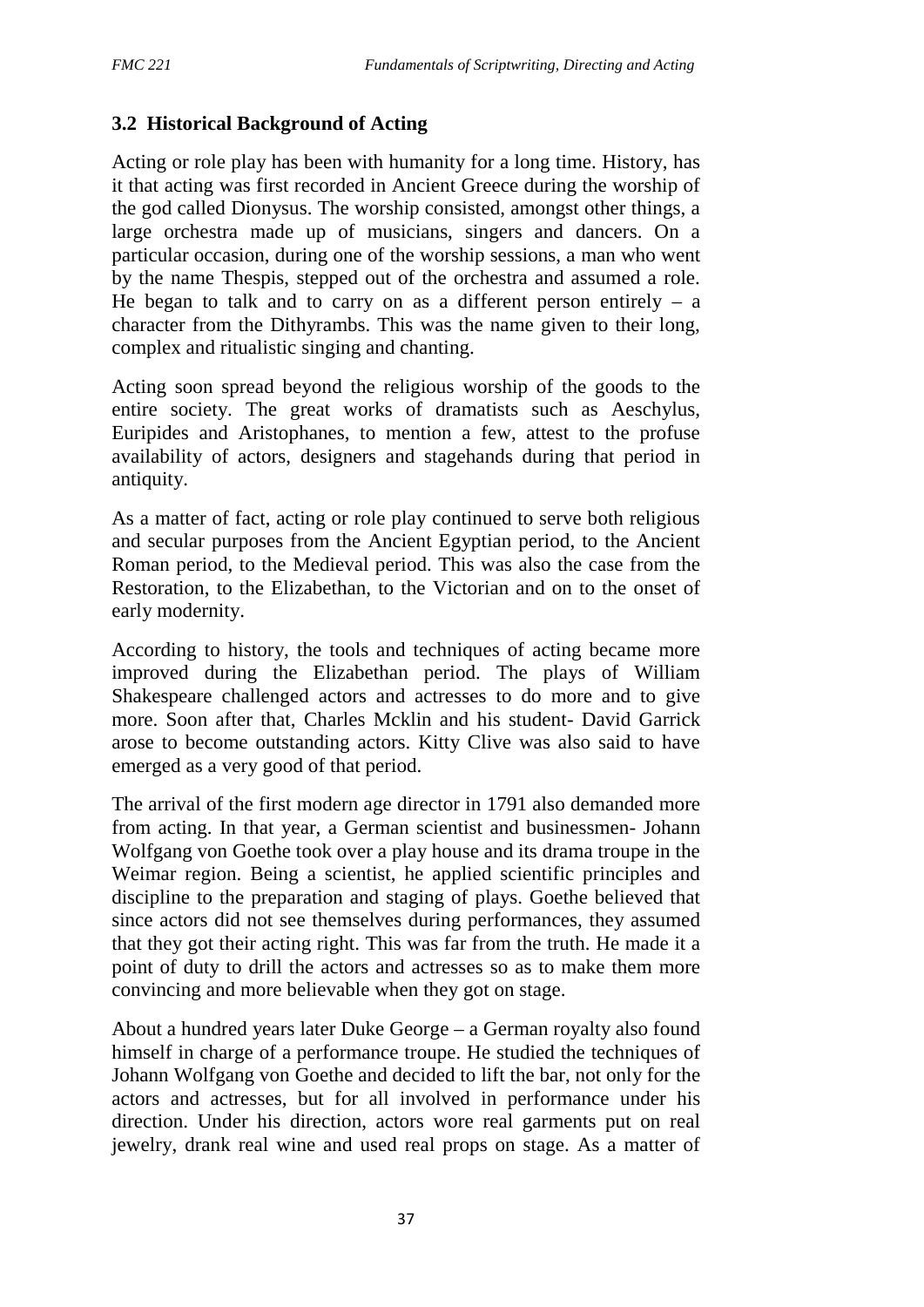fact, battle scenes were realized with actors wearing real armour and wielding real weapons.

Konstantin Stanislavsky, artistic director of the Moscow Art Theatre decided in 1907 that the actors of the day still lacked certain attributes and capabilities. He believed that actors needed to develop a creative state of mind. Stanislavsky was convinced that at the barest minimum, actors could be helped to relive past experiences on the stage. He, therefore, focused on helping actors to re-awaken past real life experiences so that such can be reproduced on stage. Emphasis was placed on preparation; exercises such as aerobics and yoga were brought in. These, the was convinced, would engender relaxation, concentration and self-confidence.

Konstantin Stanislavsky's tradition was continued by Anton Chekhov and Vserolod Meyerhold who were themselves, his students. Stanislavsky's legacy had more impact in the United States of America than it did in Europe. While it greatly influenced post- World War II film acting in the U.S., attacks from Bertold Brecht of Germany and Antonin Artaud and of France, ensured that Europe never really embraced his methods and paradigms.

Jerzy, Grotowski, a polish director introduced new acting styles in the 1960s. He opted for acting techniques that dwell on the external and super-physical aspects of acting. Today, acting does not have to agree with any or all of the traditions discussed. Acting only has to be effective; this is determined by an audience whose philosophy and lifestyles are continually dynamic.

#### **4.0 CONCLUSION**

Acting has been with humans right from ancient antiquity. Its growth and development has been propelled by individuals from one age to another. As an acting student who will metamorphose into a professional actor, a good knowledge and understanding of the historical trajectory is important. Success in the field will, however, rest more on individual creativity as well as diligence.

### **5.0 SUMMARY**

You have been taught that acting involves one individual playing the role of another person in a Role Play scenario. The actor puts away his personality to take on the personality of the character being played.

History is replete with evidence of acting and actors from the Ancient Greeks, Ancient Egyptians, Ancient Romans, the Middle Ages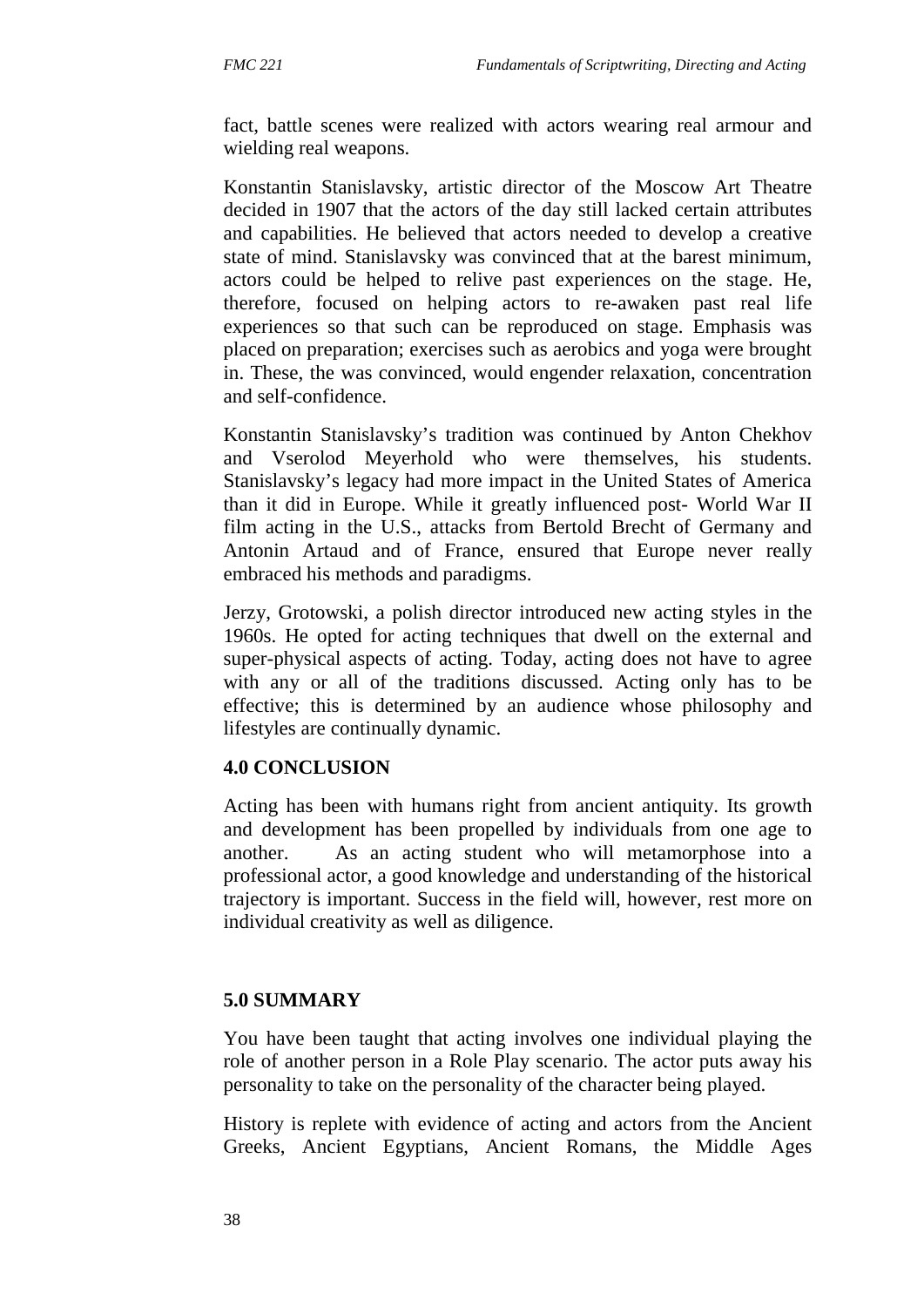(Medieval period), Restoration Period, Elizabethan period, Victorian period and on to modernity.

While the types and techniques seem to differ slightly from one period to another due to the influence of certain domineering individuals, the exalted space for actors and acting has not changed. As far as the would be actor is concerned, what is pertinent is not just the knowledge of the aforesaid but its disciplined, diligent and creative application.

# **6.0 TUTOR-MARKED ASSIGNMENT**

1. Give a detailed explanation of what "acting" means.

2. Give a historical background of acting.

# **7.0 REFERENCES/FURTHER READING**

Microsoft Encarta Premium (2017)

www.futurelearn.com (An Introduction to Screenwriting) www.nyfa.edu www.udemy.com Info.finaldraft.com www.universalclass.com www.domestika.org www.classcentral.com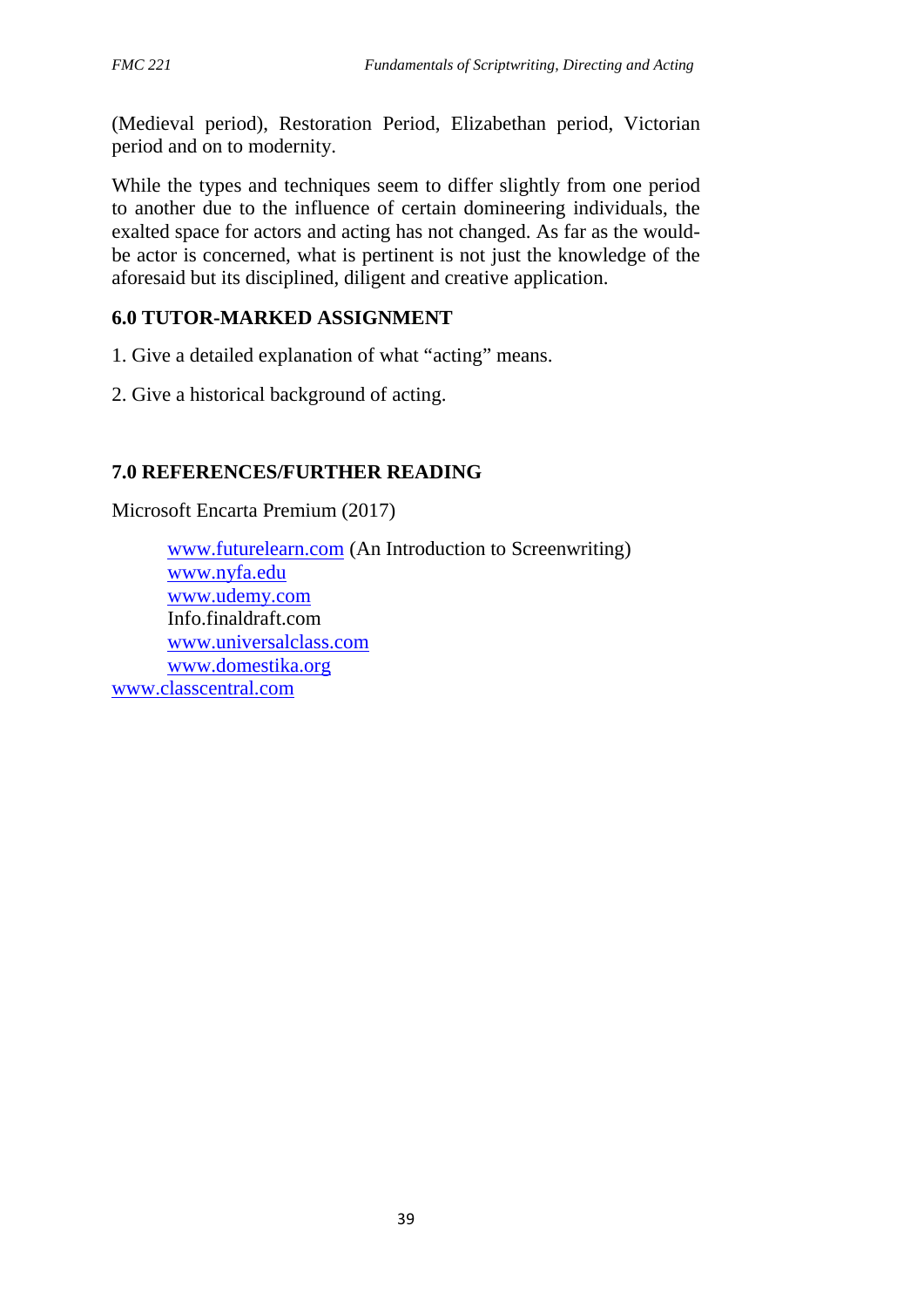### **UNIT 4 ACTING II**: **"HOW TO GET IT RIGHT"**

#### **CONTENTS**

- 1.0 Introduction
- 2.0 Objective
- 3.0 Main Content
	- 3.1 The Film Character
- 4.0 Conclusion
- 5.0 Summary
- 6.0 Tutor-Marked Assignment
- 7.0 References/Further Reading

#### **1.0 INTRODUCTION**

You will recall that we said that the entire task of acting is a representational one. An individual known as the actor represents a character in a story. That story in our particular instance is told through the medium of film.

#### **2.0 OBJECTIVE**

By the end of this unit, you will be able to:

 describe the film character and the various levels at which he operates.

### **3.0 MAIN CONTENT**

#### **3.1 The Film Character**

What then, one may ask, are the fundamental skills and expectations of the actor?

Since acting involves role pay by persons who represent other persons (characters), the actor's challenge should encompass the various levels of being. We are trying to say here that just as there physical, mental, psychological, spiritual social and economic aspects of a human being, good acting should reflect all these levels of being. On the physical level, the actor must adopt a voice and tone that truly and convincingly represents the voice and tone of the character being portrayed. Does that character have a soft, shrill voice or a loud, booming voice? Does the character have a relaxed voice or a tensed up voice? Why? There has to be a good reason why the actor opted for a soft- voiced character rather than a strong-voiced one. The reasons are in the script itself and in the character. Through what a character says and what he does, the actor can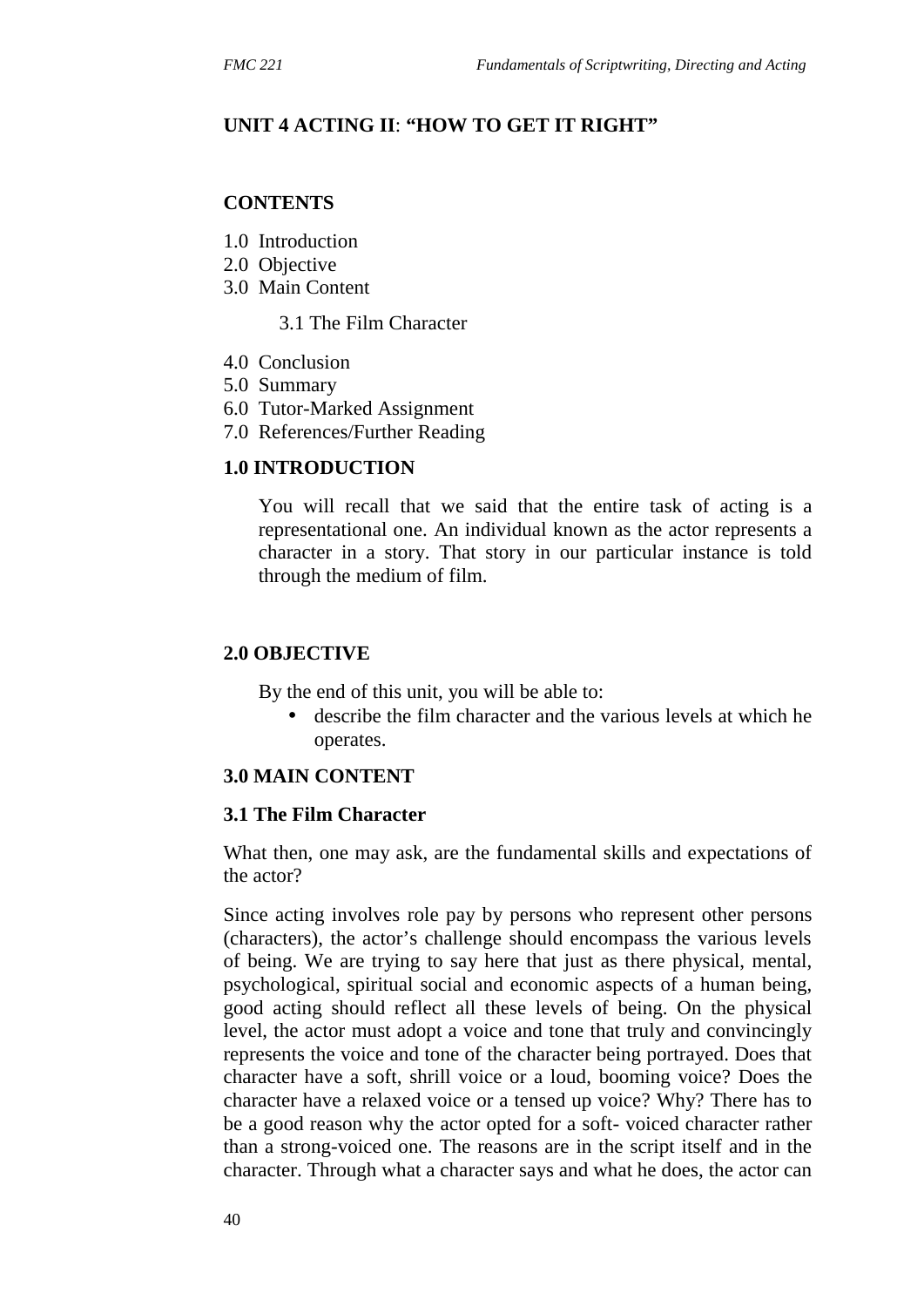determine what his voice would sound like. It is needful to add that a good voice and speech training is absolutely necessary if the actor is to continually portray different voices and tones from film to film. Let me just add that such portrayals must be convincing as well as believable.

In order to make this to sink in, deeper, let us pause for a white and do a brief exercise. Shut your eyes for a while and just imagine that you are about to play a character in your mind's eye and proceed to speak like that character. Choose the situation and dialogue. Do video and audio recording of this exercise and share. You do not have to utter more than 20 words.

Now that you are through with the deliverable, let us continue with the lecture. Apart from the voice, other physical aspects such as height, weight, dress- sense, poise gait and gesture also define the film character. Facial expressions or the use of the physiognomy also counts. A good actor should see all these features and characteristics in the imagination. Only then can he or she deliver that which has been formed and concretised, as it were, in the imagination.

The mental level of a character is also crucial in character representation. As humans, we do not all possess equal mental strengths and capabilities. Some are brilliant others are average, while others are below average. A character that is a representation of real human being, will of necessity belong to one of the above categories. The good actor ascertains the mental level of his character and proceeds to play the role accordingly. Ways to know what the mental level of a film character is can be through what he says, how he says it; what he does and how he does it.

At the psychological level, humans display peculiar behavior through lifestyles, attitudes, desires, emotions and inclinations. Since the film character is intended to represent a real human being, it is expected that a good actor will also delve into the psychological realm of the character in order to known how best to play the role of the said character. If a character is proud and arrogant, it will show up in the script. On the other hand, if a character is polite and down- to- earth, the script will tell. A good study of the script, particularly where that particular character appears or where references are made to him, will help the actor to prepare.

Let in pause again and engage in a 5-minute class discussion. I expect everyone to participate as usual. Each speaker will spend 1 minute to make his or her contribution. The exercise is: how do we know that a person is (1) proud, (2) arrogant; and (3) domineering? Record your contributions and share through the normal channel.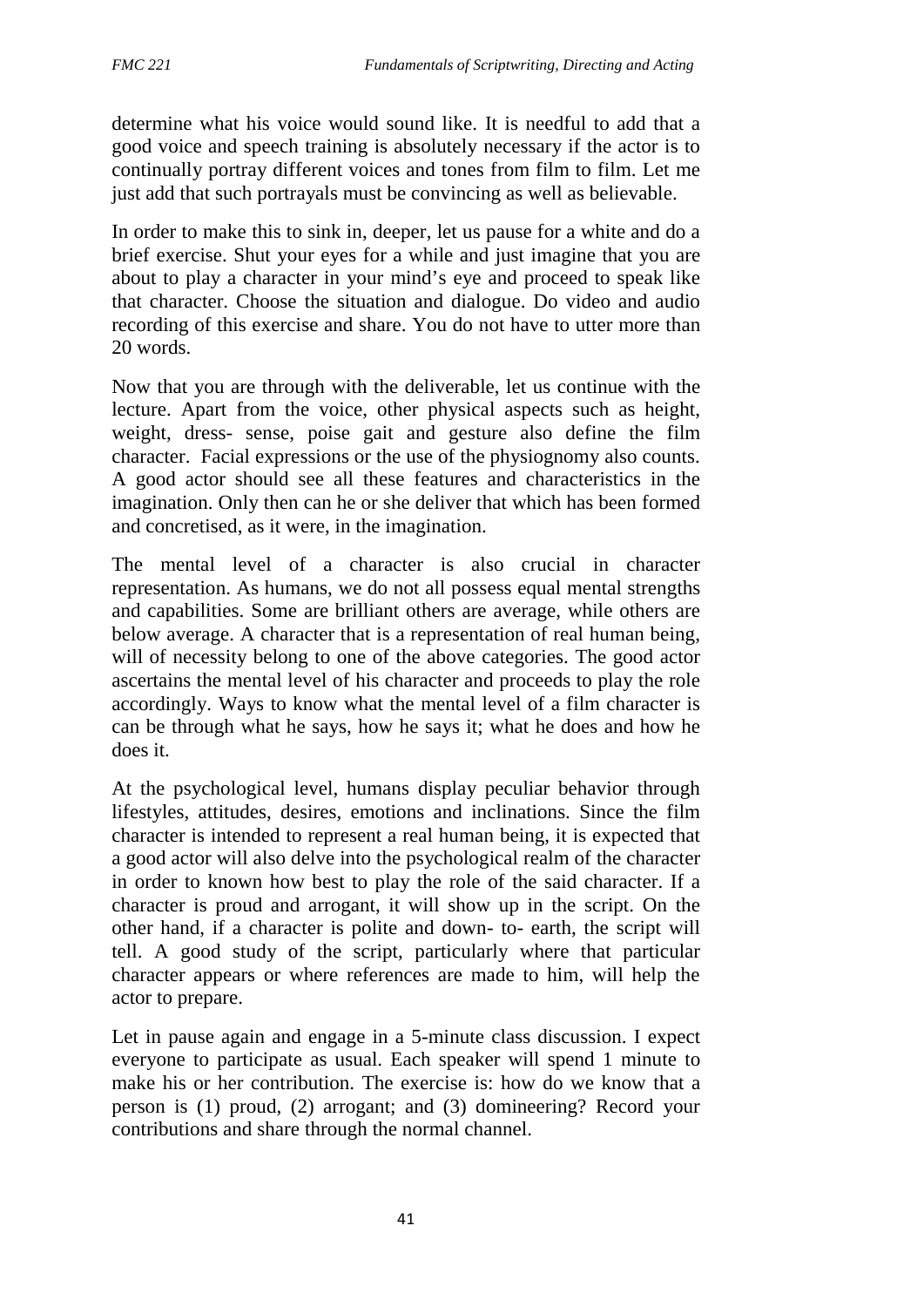This brings us to the spiritual level of the film character. As human beings, we are either religions or non- religious. The religious ones may be Christians, Muslims or traditional worshippers. Non- religious people are those who do not see the reason to admit that there higher beings; how much more worship any. To the extent that characters represent humans, to that same extent must we assume that they possess spiritual identities.

The spiritual identity of an individual affects every other aspect of the being. Therefore, a good Christian will speak, act and live in a given way. The same is true of a good Muslim. At the other extreme, we find that agnostics or people who do not believe in God present a different picture of life. The actor must attach a spiritual identity to the character being played if role play is expected to be credible in a holistic sense. Here again the guide is the script, it is up to the actor to study and discern.

The social status of a film character will reflect in his occupation, education, exposure and inter- relationships. The type of work that a very well- educated person will do, may differ from what a stark illiterate can do. The cadre of people with whom our educated man hobnobs and interacts, will certainly not be the same as the illiterate man. A good actor should determine the social level of his character and play it accordingly.

Individuals are also known for their economic/ financial status. A rich and wealthy man has substance and can have almost anything that he desires. A poor man has little or no means; therefore, he embraces whatever life offers. The economic level of a film character goes a long way to determine how that particular character is played by the actor. The house that the character lives in, the food that he eats, the place of work, the car/cars that he rides and the way he spends money, all combine to present his economic/financial level in life. It is expected that the good actor will study his character well by studying the script. Only then can he hope to play that role credibly.

# **4.0 CONCLUSION**

Acting involves stepping out of one life, as it were, and stepping into another life. The representational work which the actor has taken upon himself must be convincing, believable and credible. The actor is expected to "truthfully" act out the character at the physical, mental, psychological, spiritual, social and economic levels.